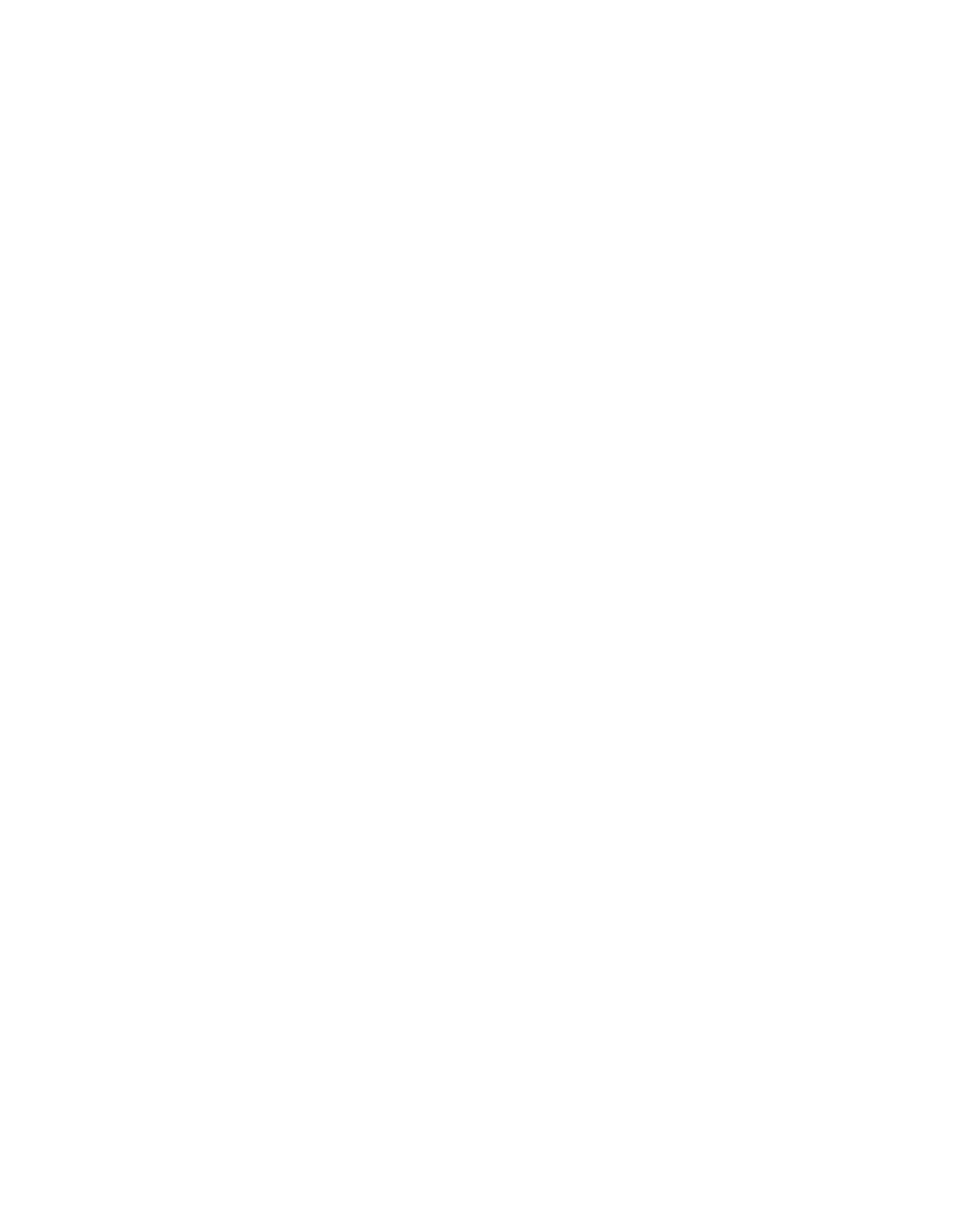### **Contents**

| $\mathbf{1}$   | <b>Installation</b><br>1.1<br>1.2<br>1.3                  | $\overline{\mathbf{3}}$<br>$\overline{3}$<br>3<br>$\overline{4}$ |
|----------------|-----------------------------------------------------------|------------------------------------------------------------------|
| $\mathbf{2}$   | hypeActivity                                              | 5                                                                |
| 3 <sup>1</sup> | hypeAjax<br>3.1                                           | 7<br>$\overline{7}$                                              |
| 4              | hypeAttachments<br>4.1<br>4.2<br>4.3<br>4.4<br>4.5<br>4.6 | 9<br>9<br>9<br>10<br>10<br>10<br>10                              |
| 5.             | hypeAutocomplete                                          | 11                                                               |
| 6              | hypeBlog                                                  | 13                                                               |
| 7              | hypeBraintreePayments<br>7.1<br>7.2                       | 15<br>15<br>15                                                   |
| 8              | hypeBraintreeSubscriptions<br>8.1<br>8.2                  | 17<br>17<br>17                                                   |
| 9              | hypeCapabilities<br>9.1<br>9.2<br>9.3<br>9.4              | 19<br>19<br>19<br>19<br>20                                       |
|                | 10 hypeCaptcha                                            | 23<br>23                                                         |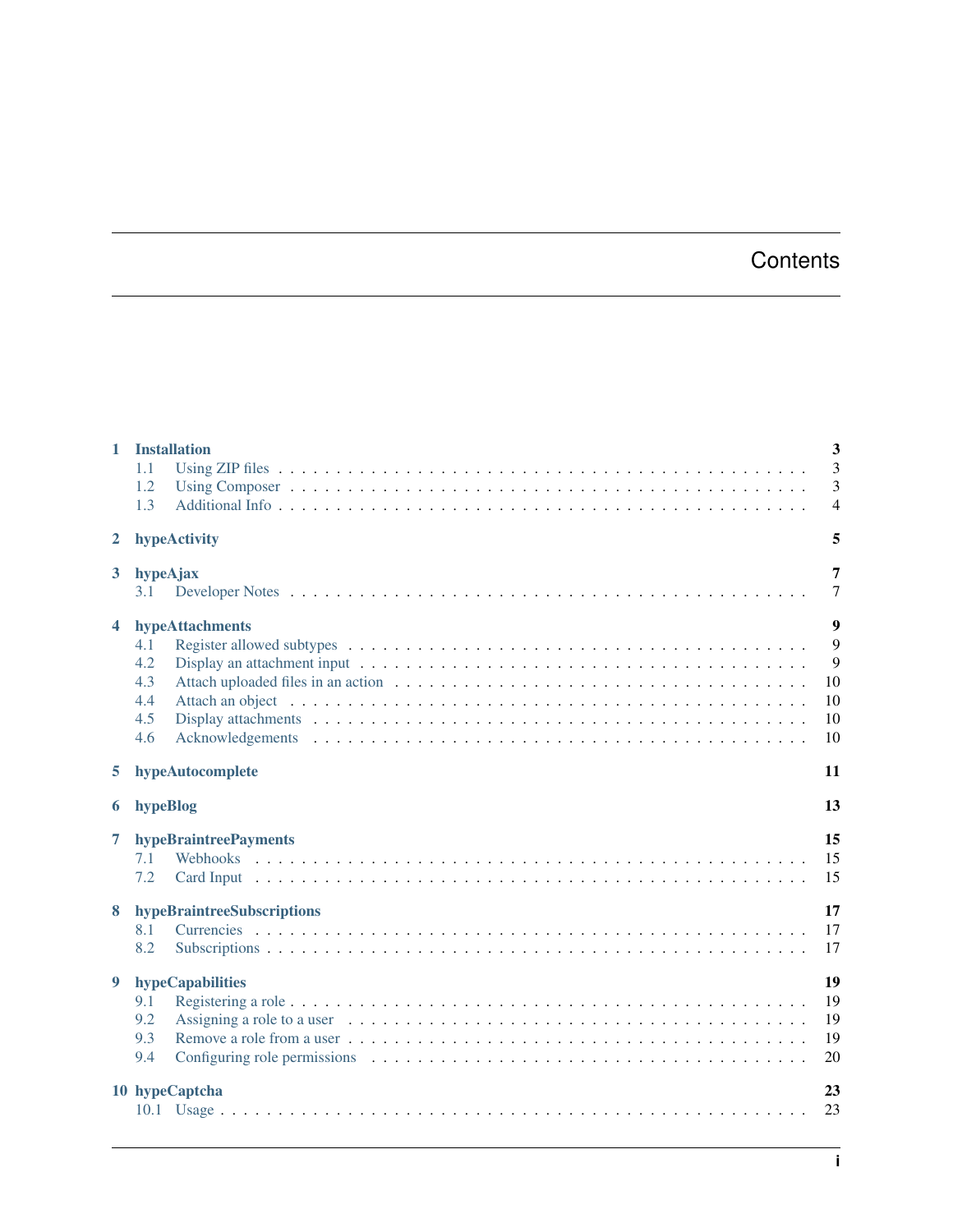| 11 hypeCli                                                      | 25<br>25                                     |
|-----------------------------------------------------------------|----------------------------------------------|
| 12 hypeCountries                                                | 27<br>27<br>27<br>27                         |
| 13 hypeDiscussions                                              | 29                                           |
| 14 hypeDownloads                                                | 31                                           |
| 15 hypeDraft                                                    | 33                                           |
| 16 hypeDropzone                                                 | 35<br>35<br>35<br>36                         |
| 17 hypeEmbed<br>17.1                                            | 37<br>37<br>38<br>38                         |
| 18 hypeGroups                                                   | 39<br>39<br>40                               |
| 19 hypeHero                                                     | 41                                           |
| 20 hypeIllustration                                             | 43                                           |
| 21 hypeInteractions                                             | 45                                           |
| 22 hypeInvite                                                   | 47<br>47<br>47                               |
| 23 hypeLists                                                    | 49<br>49<br>50                               |
| 24 hypeMapsOpen<br>24.2<br>24.3<br>24.4<br>24.5<br>24.6<br>24.7 | 53<br>53<br>53<br>54<br>54<br>54<br>55<br>55 |
| 25 hypeMedia                                                    | 57                                           |
| 26 hypeMentions                                                 | 59<br>59                                     |
| 27 hypeMenus                                                    | 61                                           |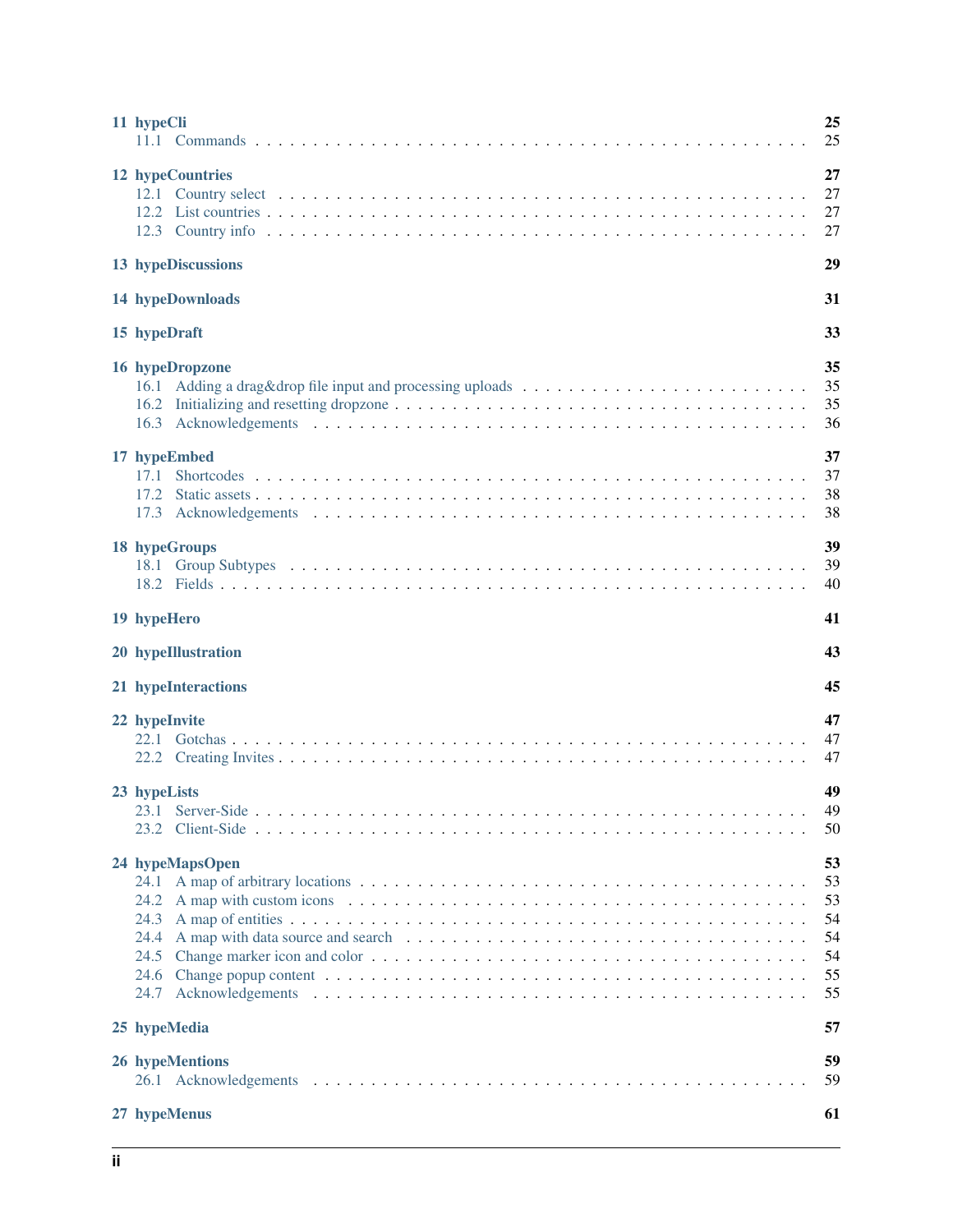| 28 hypeModerator                                             | 63<br>63                               |
|--------------------------------------------------------------|----------------------------------------|
| 29 hypeNotifications<br>29.2<br>29.3<br>29.4<br>29.5<br>29.6 | 65<br>65<br>65<br>66<br>66<br>66<br>66 |
| 30 hypePayments                                              | 67<br>67                               |
| 31 hypePaypalPayments                                        | 69<br>69<br>69                         |
| 32 hypePaypalSubscriptions                                   | 71<br>71                               |
| 33 hypePost                                                  | 73<br>73<br>74                         |
| 34 hypePaywall                                               | 75                                     |
| 35 hypeProfile                                               | 77                                     |
| 36 hypeSatis                                                 | 79                                     |
|                                                              | 79<br>79                               |
| 37 hypeScraper                                               | 81<br>81<br>81<br>81                   |
| 38 hypeShortcode<br>38.1<br>38.2<br>38.3<br>38.4             | 83<br>83<br>83<br>83<br>83             |
| 39 hypeShutdown                                              | 85<br>85                               |
| 40 hypeSlug                                                  | 87<br>87                               |
| 41 hypeStash<br>41.1                                         | 89<br>89<br>89<br>90                   |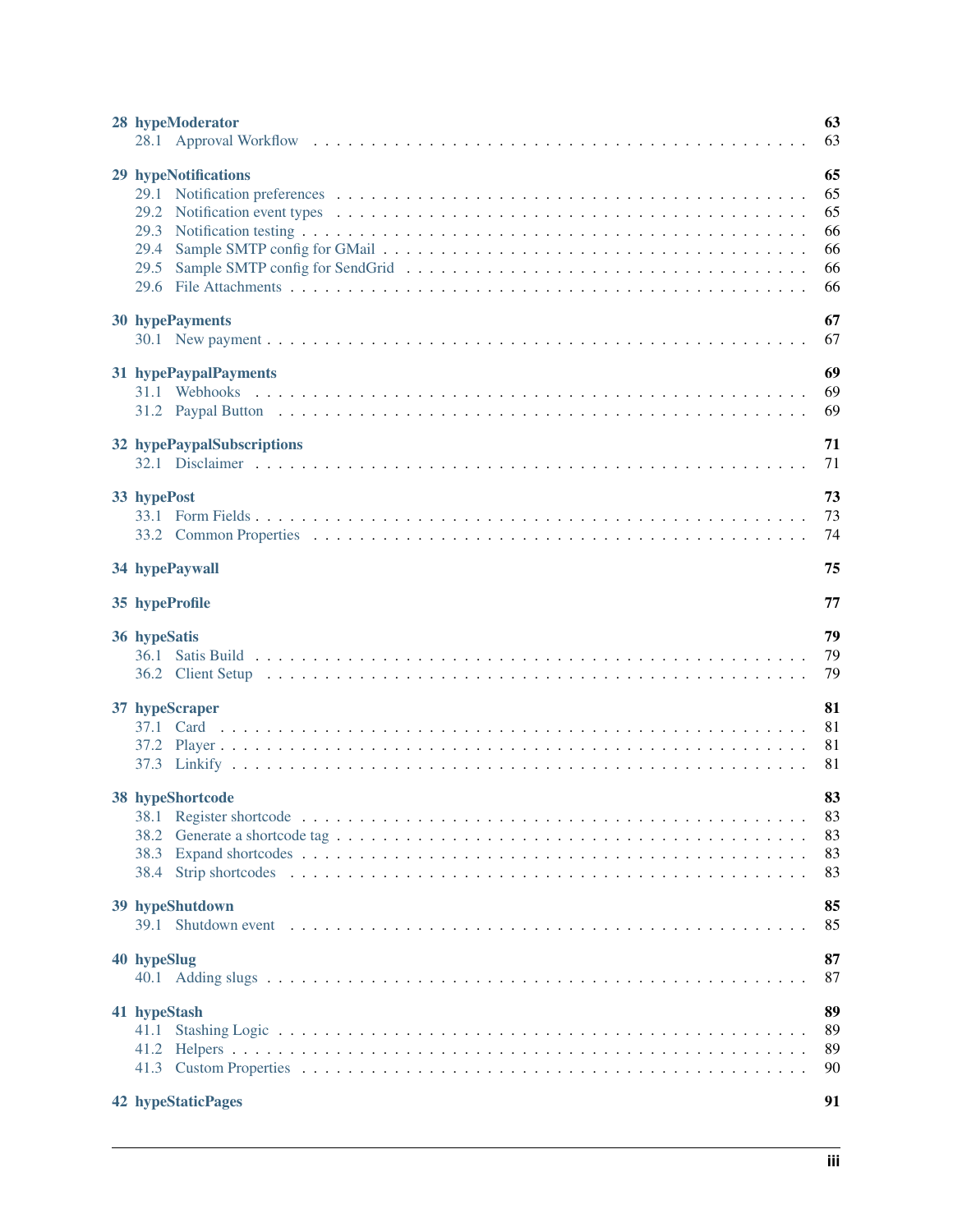| 43 hypeStripePayments      | 93<br>93<br>93 |
|----------------------------|----------------|
| 44 hypeStripeSubscriptions | 95             |
| 45 hypeSubscriptions       | 97<br>97       |
| 46 hypeTime                | 99             |
| 47 hypeTrees               | 101            |
| 48 hypeVue                 | 103            |
| 49 hypeWall                | 105            |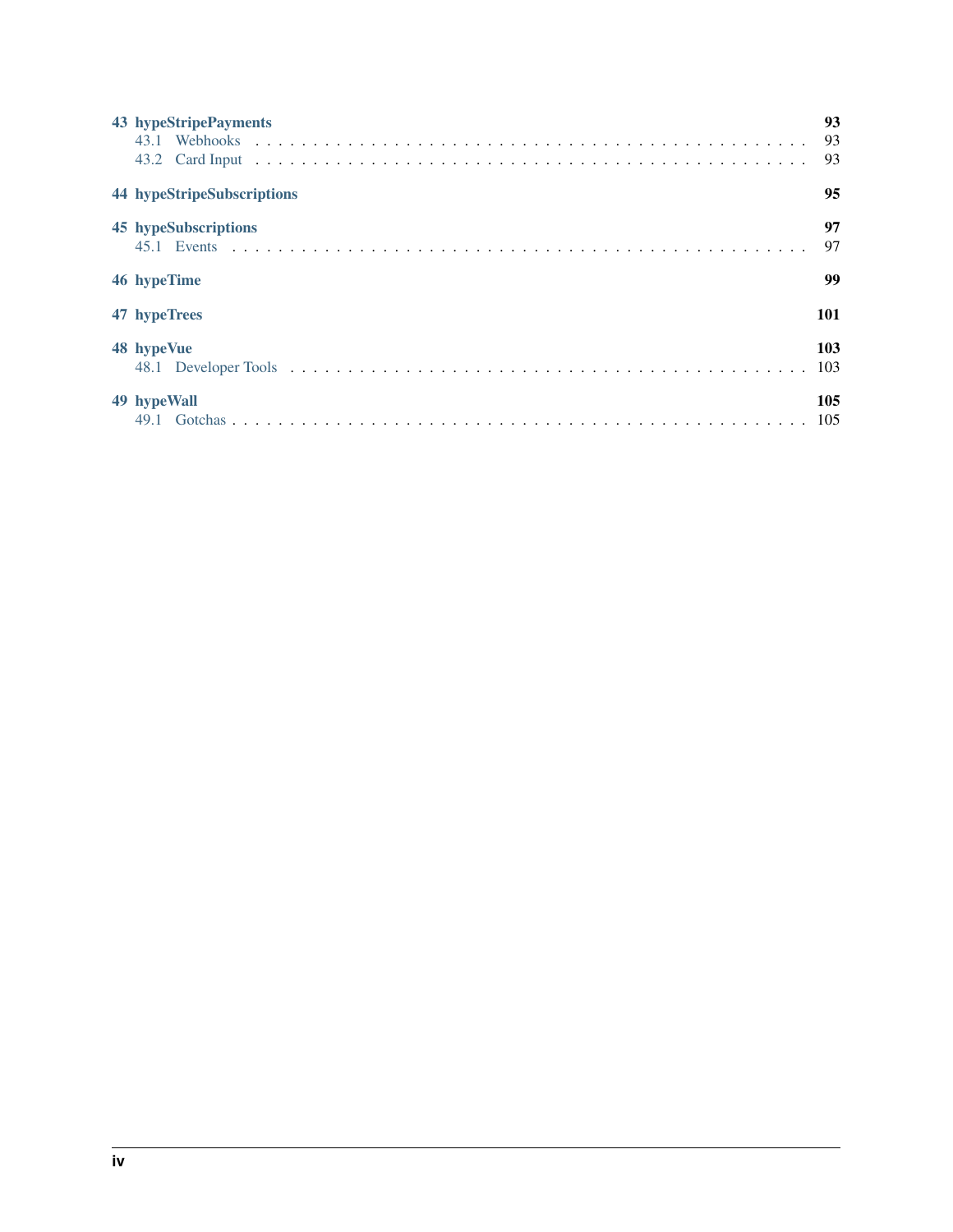Build modern social media applications with an ever-growing collection of high-quality plugins for Elgg 3+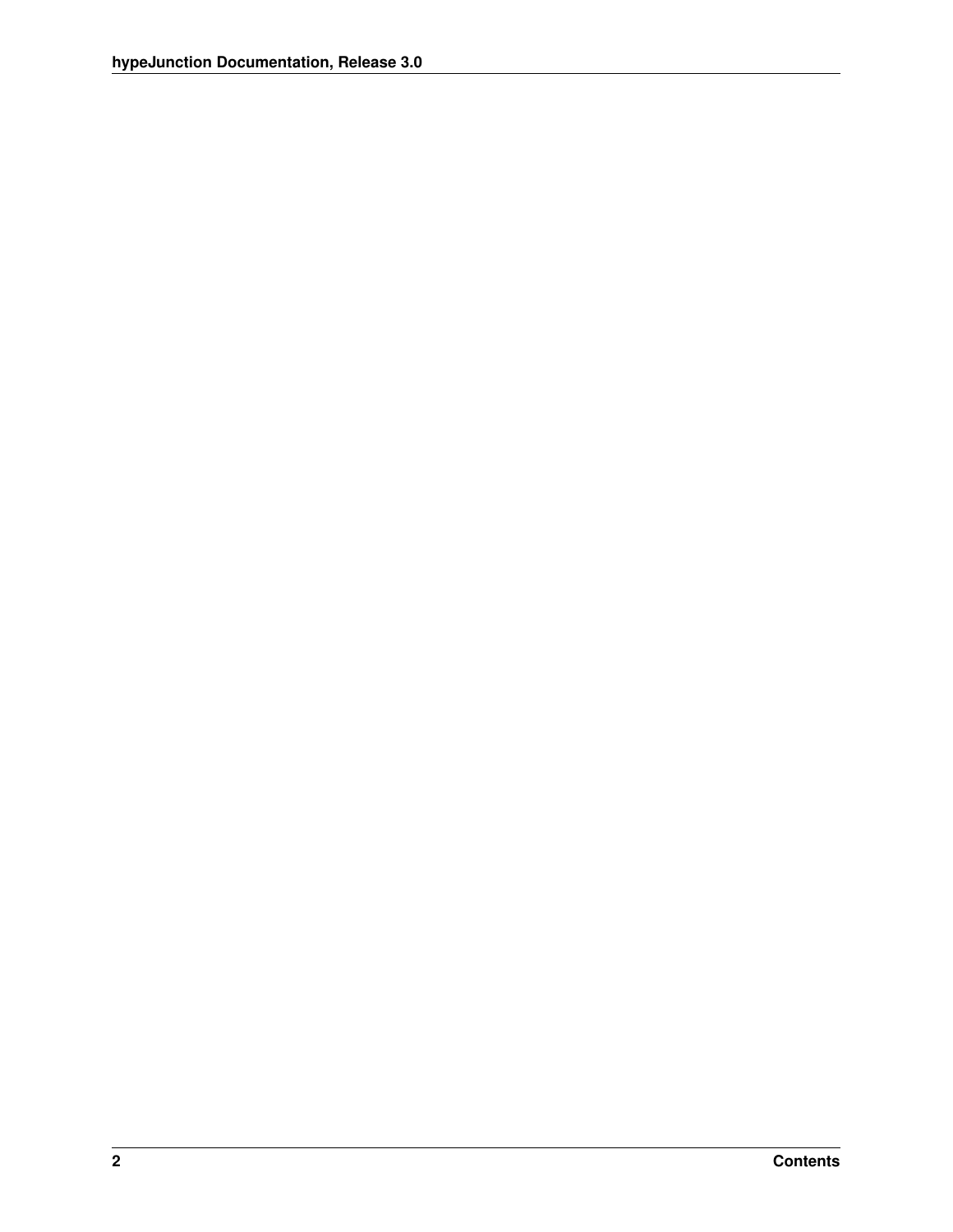#### Installation

#### <span id="page-8-1"></span><span id="page-8-0"></span>**1.1 Using ZIP files**

Distribution (.zip) plugin files can be downloaded from [hypeJunction website.](https://hypejunction.com/) To add a plugin, unzip it into your /mod directory, making sure the directories are not nested, and that manifest.xml is in the root of the plugin folder.

#### <span id="page-8-2"></span>**1.2 Using Composer**

To use composer, you need to have an active subscription that gives you access to individual packages.

```
## Add your satis credentials to global config
## You can find your username and token by logging into https://hypejunction.com/ and
˓→navigating to one of the downloads.
composer config --global --auth http-basic.hypejunction.com <username> <token>
```
Update your composer.json to include:

```
"repositories": [
    {
        "type": "composer",
        "url": "https://hypejunction.com/satis"
    }
]
```
#### **1.2.1 New Project**

The easiest way to create an Elgg project with hypeJunction plugins installed is by running the following commands.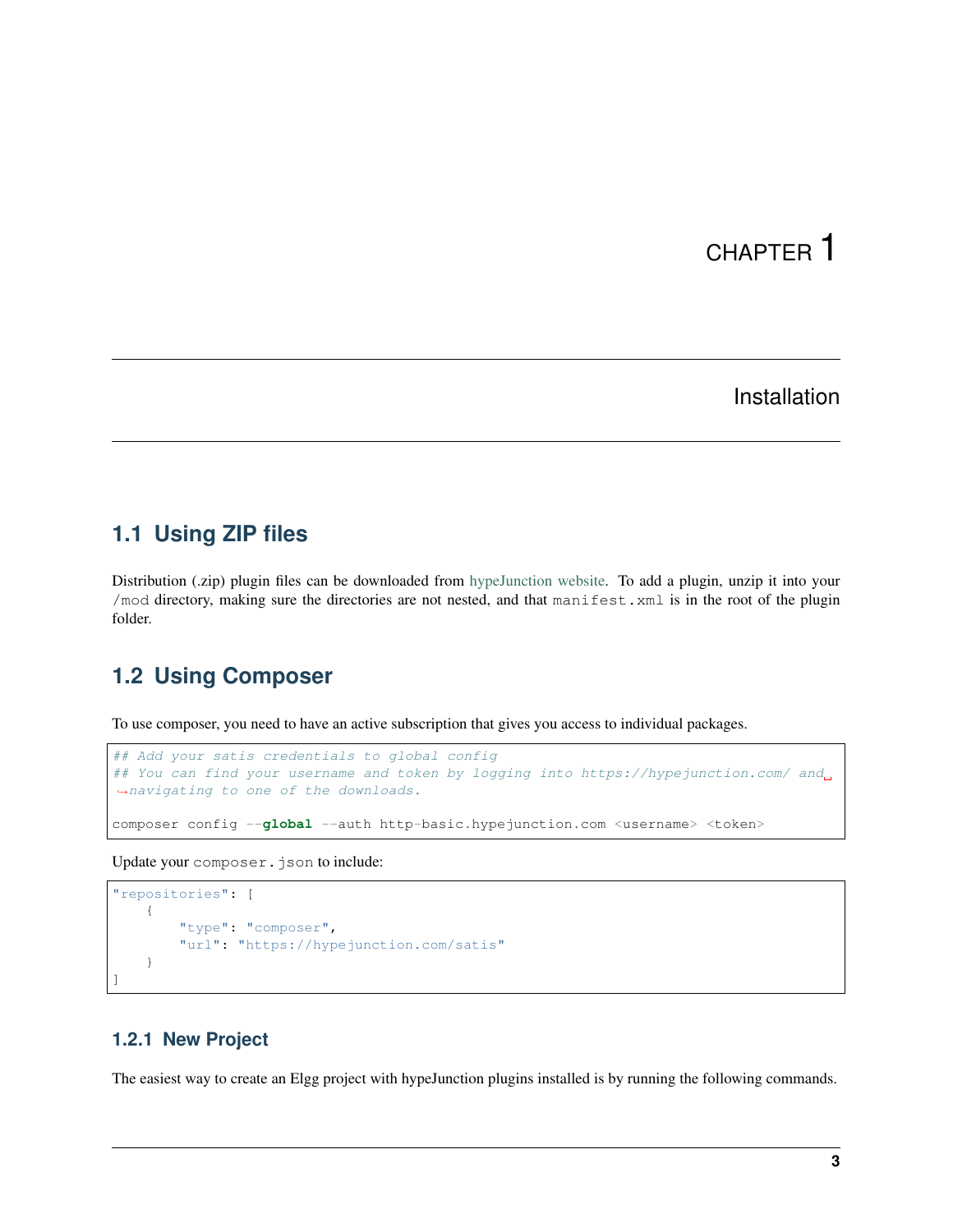```
## Create a new Elgg project with hypeJunction Pro plugins pre-installed
composer create-project hypejunction/hypejunction:dev-master ./project-name
cd ./project-name
composer install
composer install # 2nd call is currently required
./elgg-cli install
./elgg-cli plugins:activate hypeCli
./elgg-cli hypejunction:install
```
#### **1.2.2 Existing Project**

You can add plugins to an existing project, using

```
composer require hypejunction/<plugin_name>
```
#### <span id="page-9-0"></span>**1.3 Additional Info**

Learn about installation in [Elgg docs.](https://learn.elgg.org/)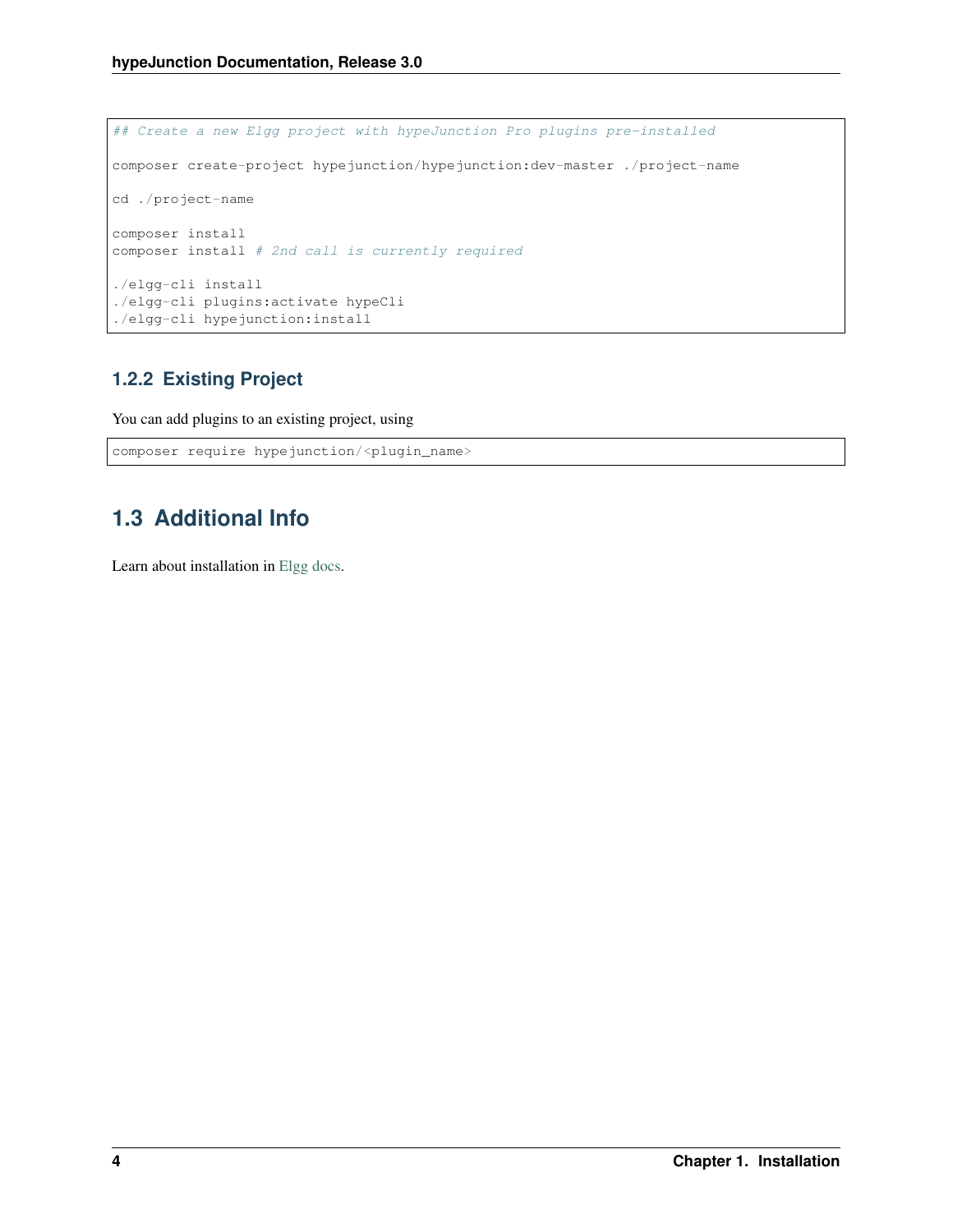## hypeActivity

<span id="page-10-0"></span>Replaces profile pages with an activity stream

- Activity streams as main attribute of the profile page
- Extendable with custom modules/widgets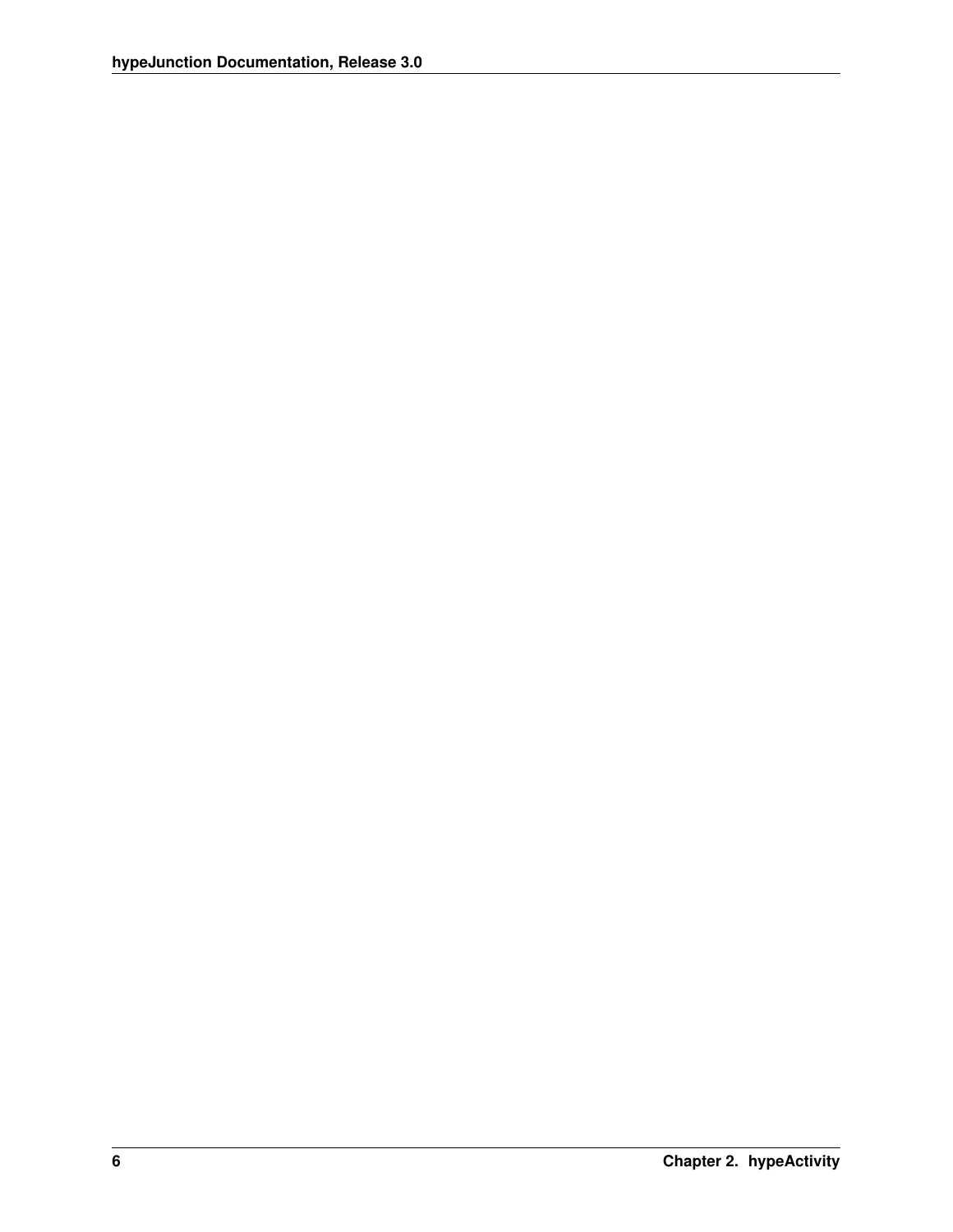#### hypeAjax

<span id="page-12-0"></span>Utilities for AJAX requests

• Deferred view rendering

#### <span id="page-12-1"></span>**3.1 Developer Notes**

#### **3.1.1 Deferred Rendering**

To defer view rendering, simply add 'deferred' => true to view vars.

```
echo elgg_view('my_view', [
  // tells the view system to defer view render
   'deferred' => true,
   // if set to false, placeholder will not be rendered
   // if set to a value, that value will be used as the placeholder
   // if not set, default ajax loader will be used
   'placeholder' => false,
   // you can pass other view vars, as you would with normal views
   // various Elgg data will be serialized and available to the deferred view
   // some of the values may need to be wrapped into a Serializable instance
   'entity' => get_entity(123),
   'user' => get\_user(234),
]);
```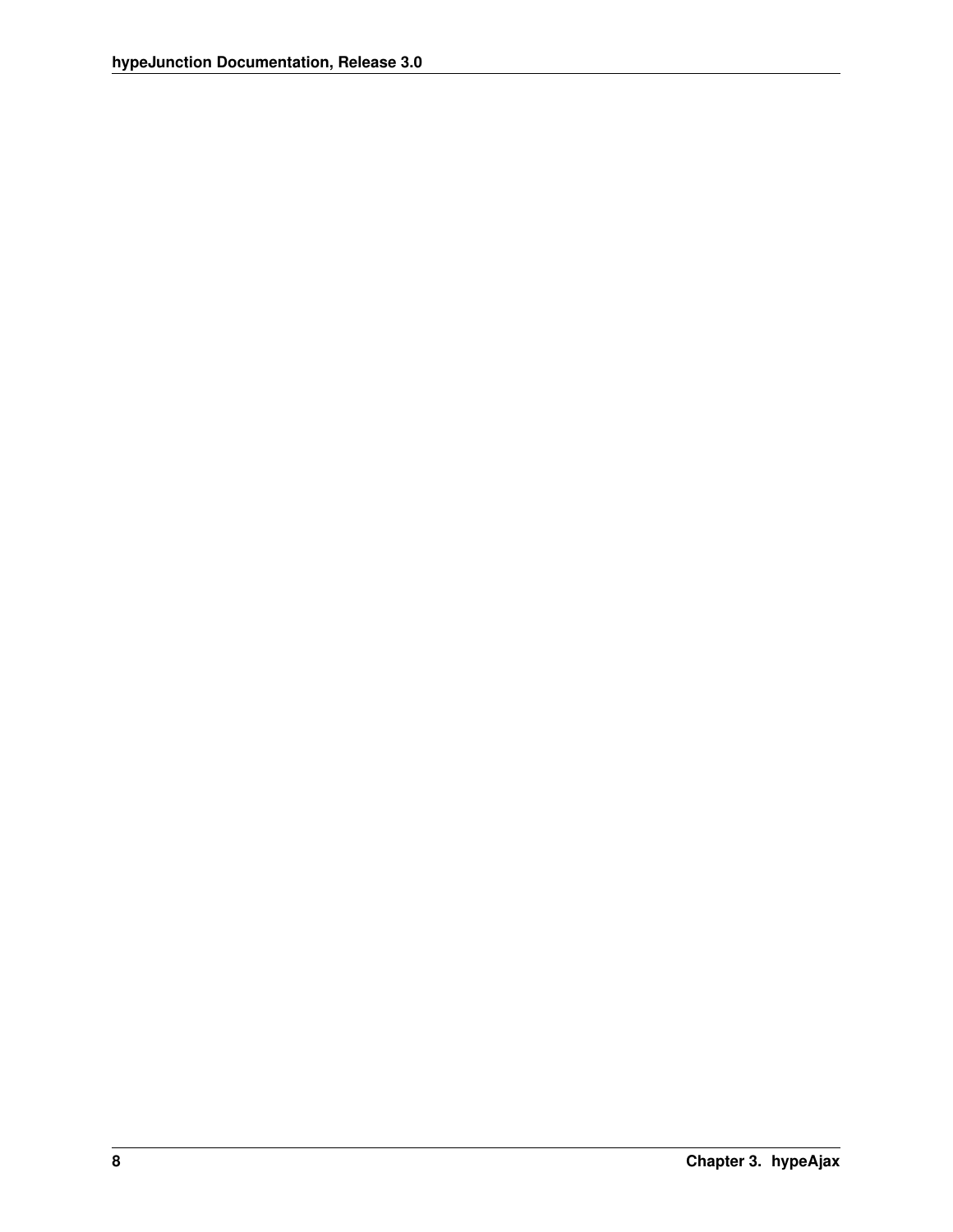#### hypeAttachments

- <span id="page-14-0"></span>• API and UI for attaching files and other entities
- Form input for uploading file attachments
- Views for displaying attachments

#### <span id="page-14-1"></span>**4.1 Register allowed subtypes**

If you add your entity subtype to a list of entities supporting attachments, the plugin will attempt to create all of the UI, necessary to upload and display attachments:

```
elgg_register_plugin_hook_handler('allow_attachments', 'object:my_subtype',
˓→'\Elgg\Values::getTrue');
```
Note that this generic approach might not work with all plugins, and may require additional customizations on your side.

#### <span id="page-14-2"></span>**4.2 Display an attachment input**

```
echo elgg_view('input/attachments');
```
To add an attachments input to your comment and discussion replies forms, use the following code. You will not need to add any code to your save action.

```
echo elgg_view('input/attachments', [
   'name' => 'comment_attachments',
]);
```
To add an attachments input to your personal messages and replies forms, use the following code. You will not need to add any code to your save action.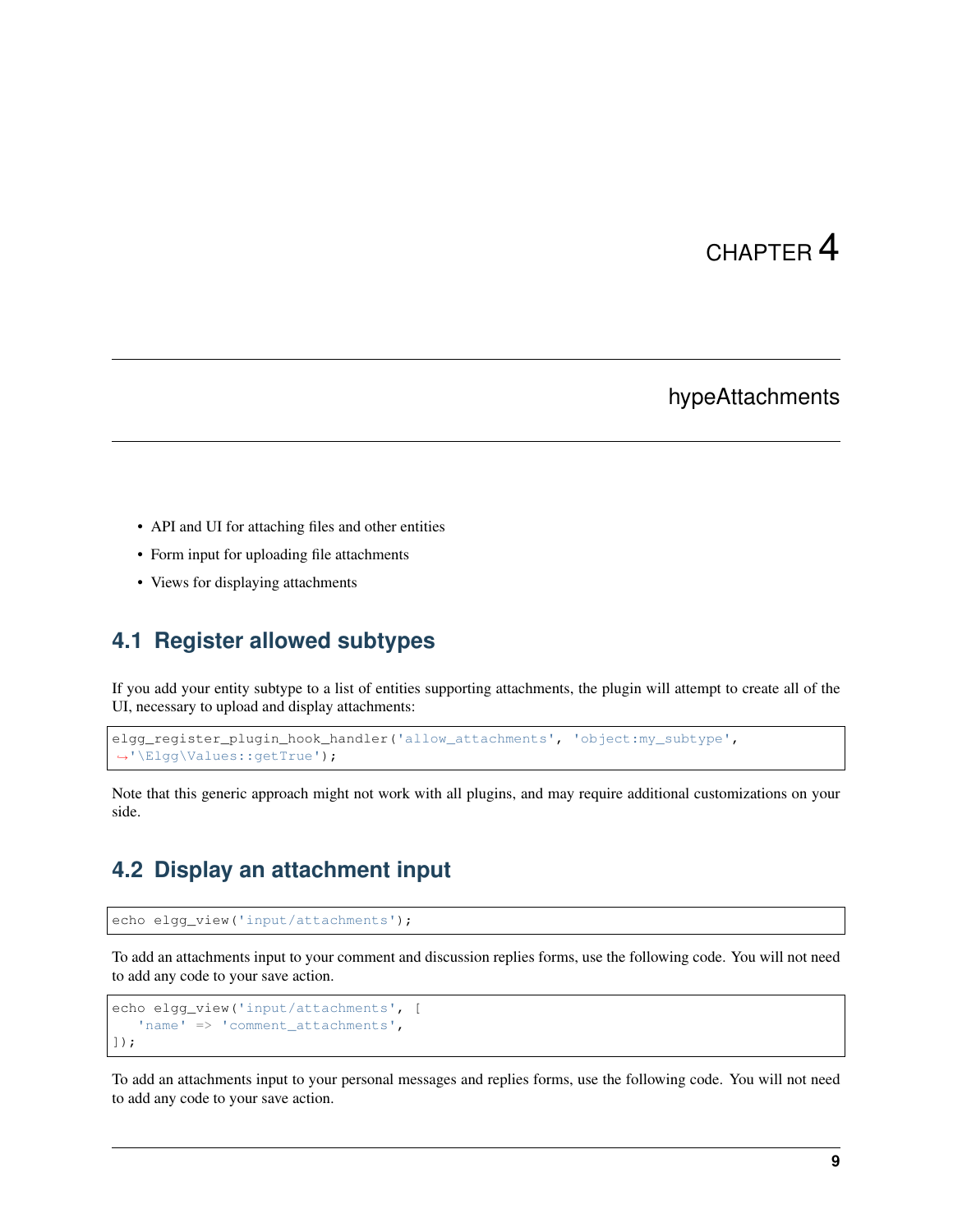```
echo elgg_view('input/attachments', [
   'name' => 'message_attachments',
]);
```
Note that if you are not using *hypeDropzone*, your form must have it's encoding set to multipart/form-data.

### <span id="page-15-0"></span>**4.3 Attach uploaded files in an action**

```
hypeapps_attach_uploaded_files($entity, 'upload', [
   'access_id' => $entity->access_id, // change the access level of uploaded files
]);
```
### <span id="page-15-1"></span>**4.4 Attach an object**

hypeapps\_attach(\$entity, \$attachment);

### <span id="page-15-2"></span>**4.5 Display attachments**

```
echo elgg_view('output/attachments', [
   'entity' => $entity,
]);
```
### <span id="page-15-3"></span>**4.6 Acknowledgements**

• Early version of the plugin development has been partially sponsored by [Social Business World][\(https:](https://socialbusinessworld.org/) [//socialbusinessworld.org/\)](https://socialbusinessworld.org/)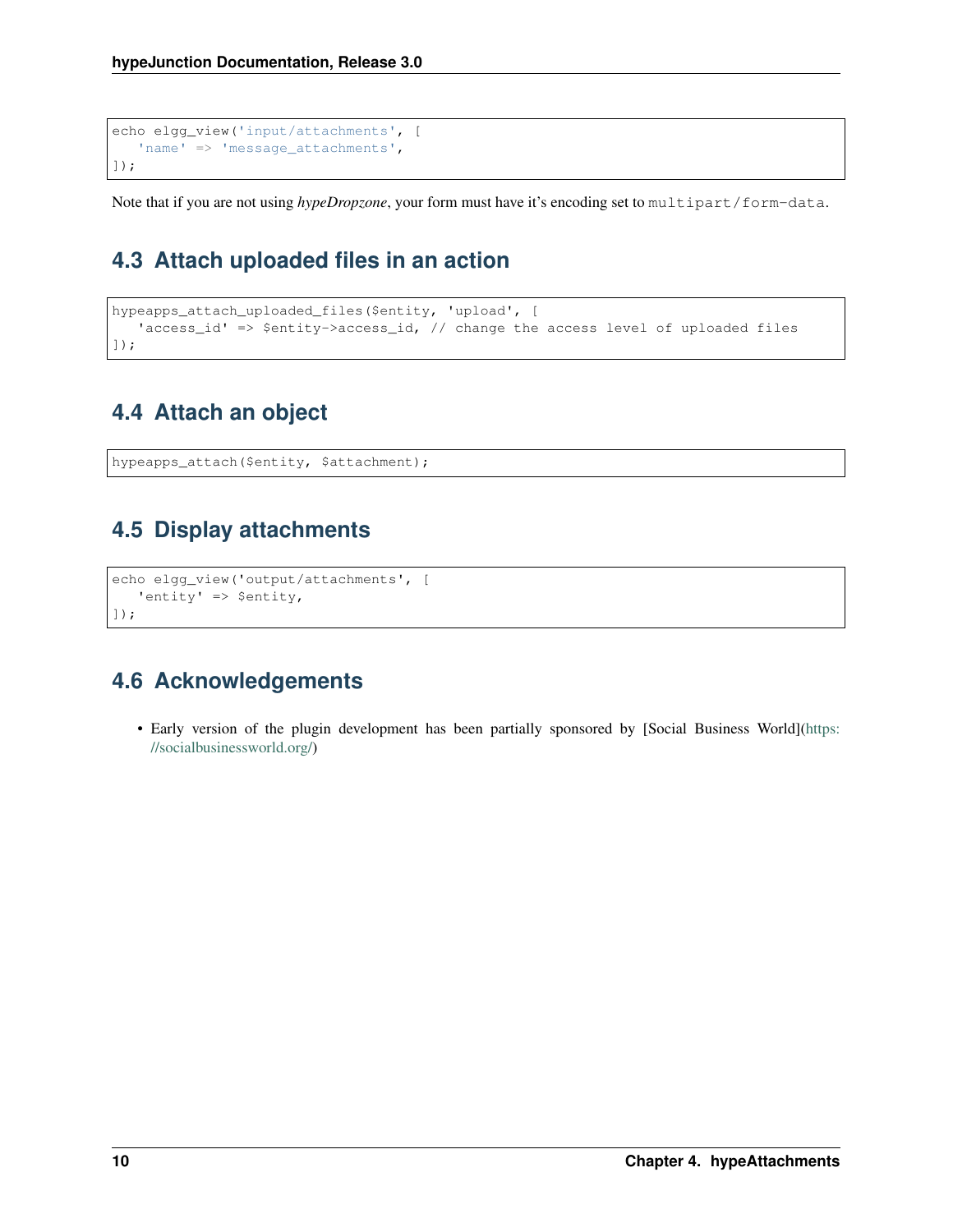### hypeAutocomplete

#### <span id="page-16-0"></span>Autocomplete input

- Replaces selects with autocomplete inputs that support images and icons
- Adds typeahead support for tags input
- Replaces autocomplete and userpicker inputs
- Adds versatile *input/guids*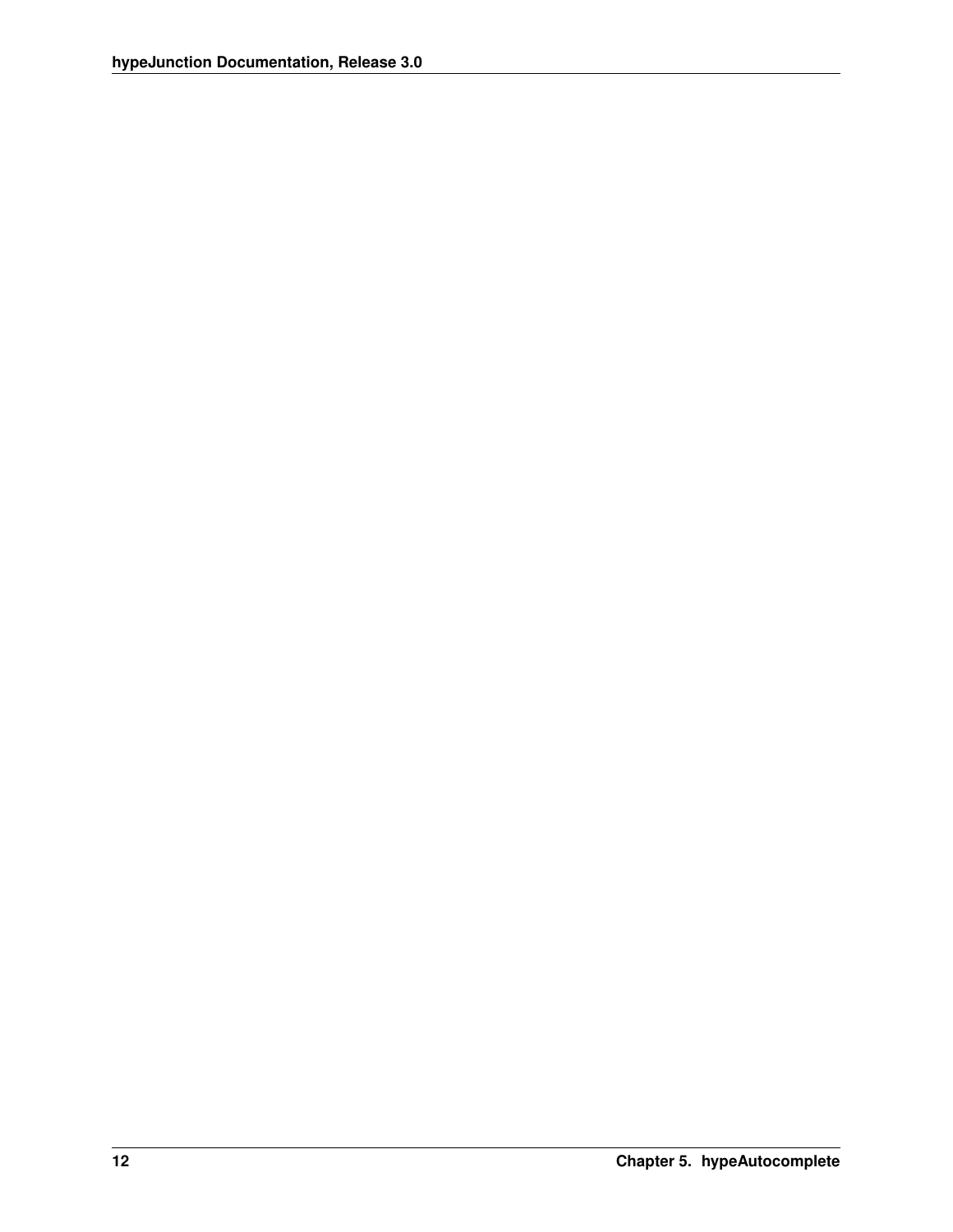## hypeBlog

#### <span id="page-18-0"></span>Customized blog

- Uses extendable form interface
- Rich-media oriented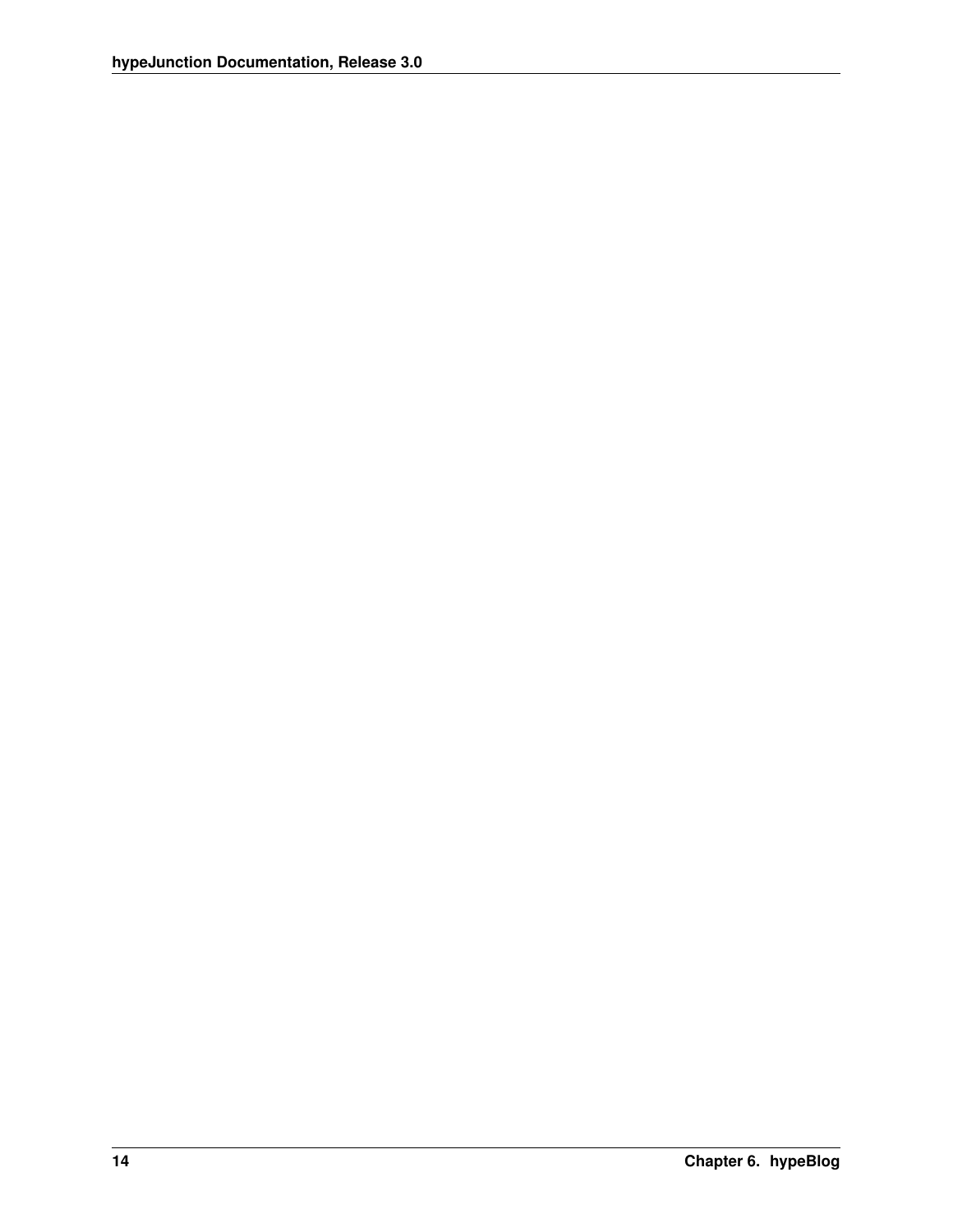#### hypeBraintreePayments

<span id="page-20-0"></span>A wrapper for Braintree's PHP SDK

#### <span id="page-20-1"></span>**7.1 Webhooks**

Configure your Braintree application to send webhooks to `https://<your-elgg-site>/payments/ braintree/webhooks`

To digest a webhook, register a plugin hook handler:

```
elgg_register_plugin_hook_handler('subscription_went_past_due', 'braintree', u
˓→HandleExpiredSubscription::class);
class HandleExpiredSubscription {
  public function __invoke(\Elgg\Hook $hook) {
      $webhook = $hook->getParam('webhook');
      /* @var $webhook \Briantree\WebhookNotification */
      // ... do stuff
      return $result; // data to send back to braintree
  }
}
```
### <span id="page-20-2"></span>**7.2 Card Input**

#### To display a card input:

```
// Card number, expiry and CVC
echo elgg_view_field([
   '#type' => 'braintree/card',
```
(continues on next page)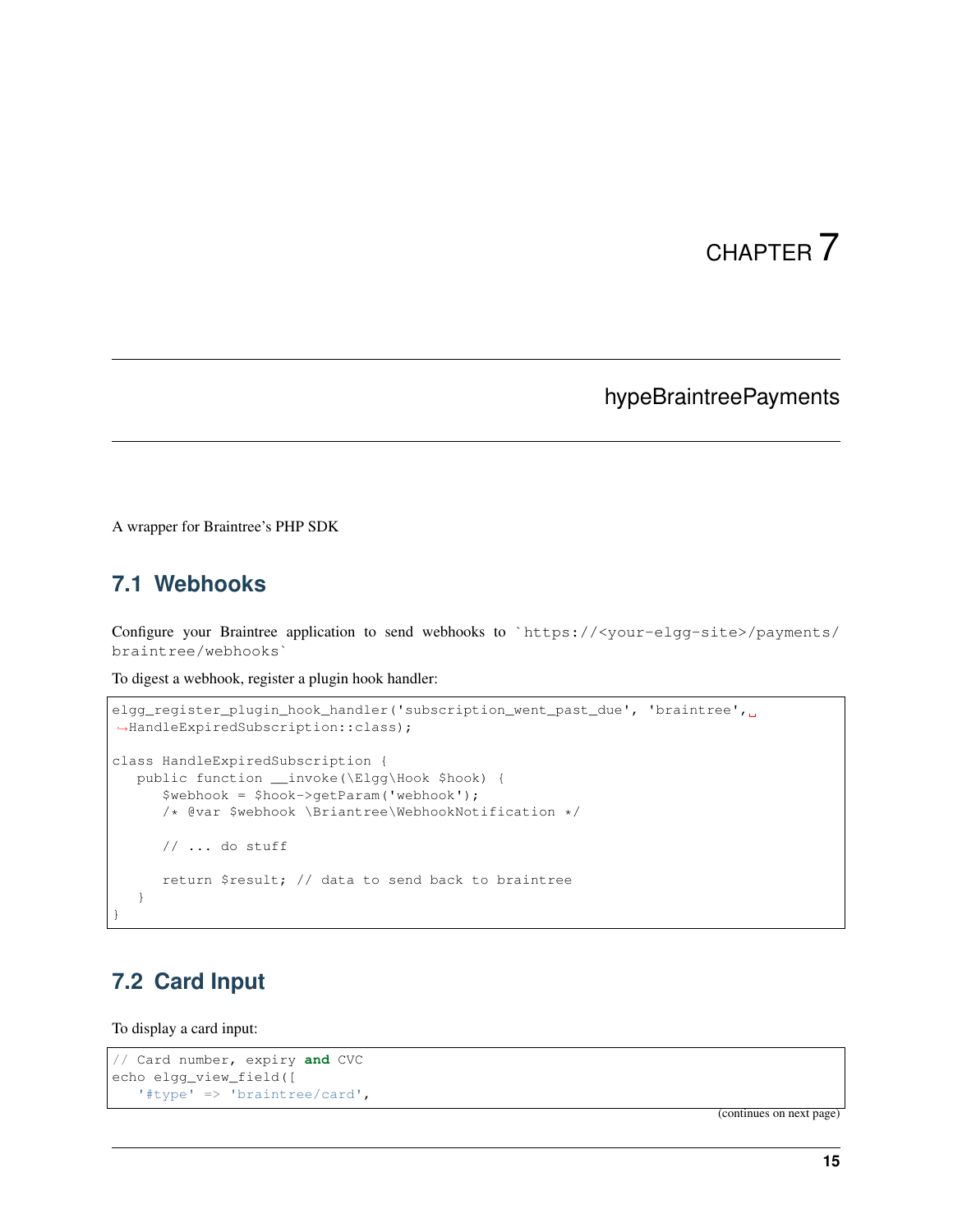(continued from previous page)

```
'#label' => 'Credit or Debit Card',
   'required' => true,
]);
```
You can then retrieve the value of the Braintree token in your action:

```
$token = get_input('braintree_token'); // Corresponds to payment_method_nonce
elgg()->{'payments.gateways.braintree'}->pay($transaction, [
   'braintree_token' => $token,
]);
```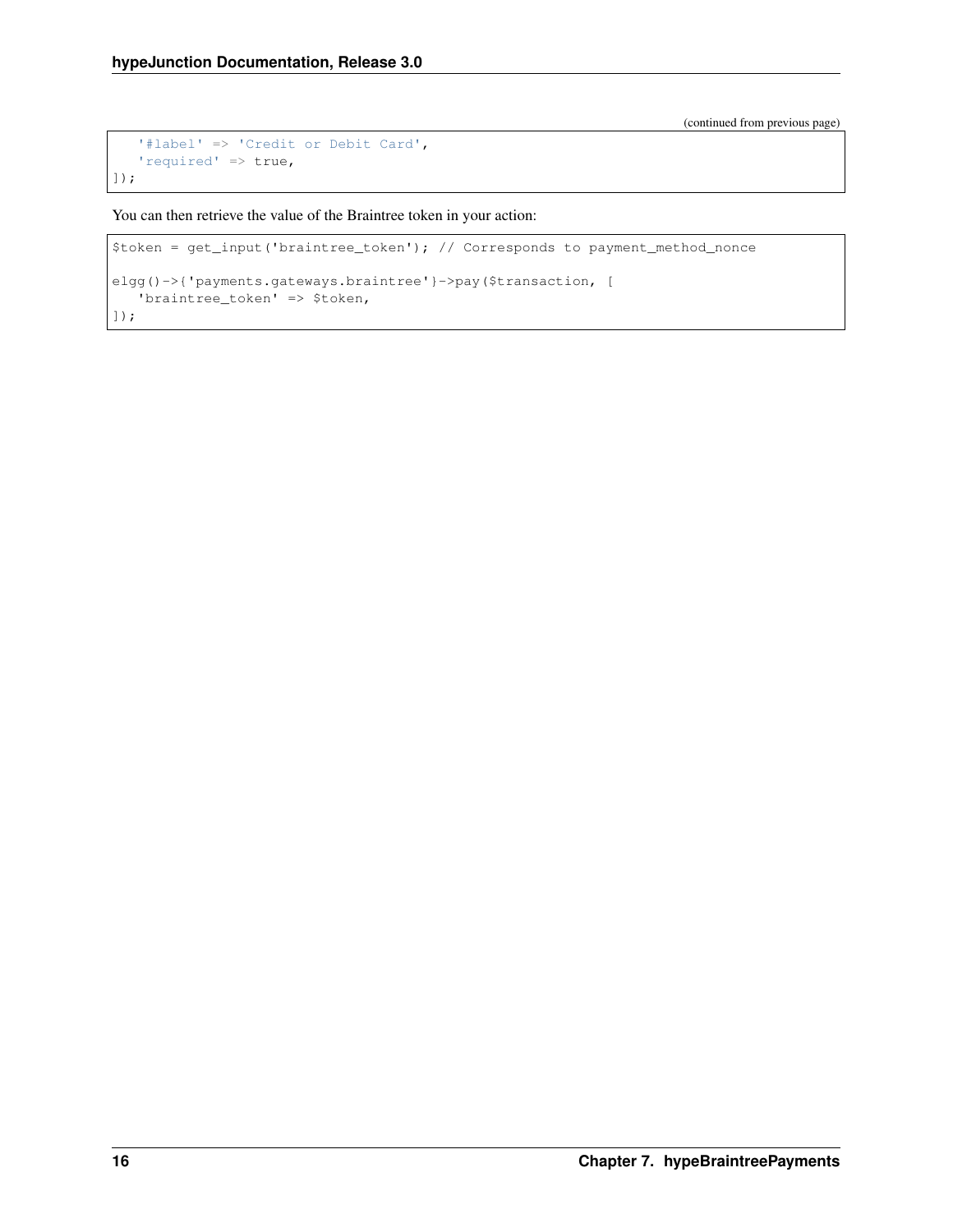### hypeBraintreeSubscriptions

<span id="page-22-0"></span>Braintree integration for hypeSubscriptions

#### <span id="page-22-1"></span>**8.1 Currencies**

If you are using multiple currencies, make sure to set up a Braintree merchant account for each currency.

### <span id="page-22-2"></span>**8.2 Subscriptions**

Braintree API does not allow plans to be created via API calls, so you will need to setup your plans via Braintree control panel and then import them. Plans will be matched by their plan\_id, so you can duplicate your existing plans on Braintree.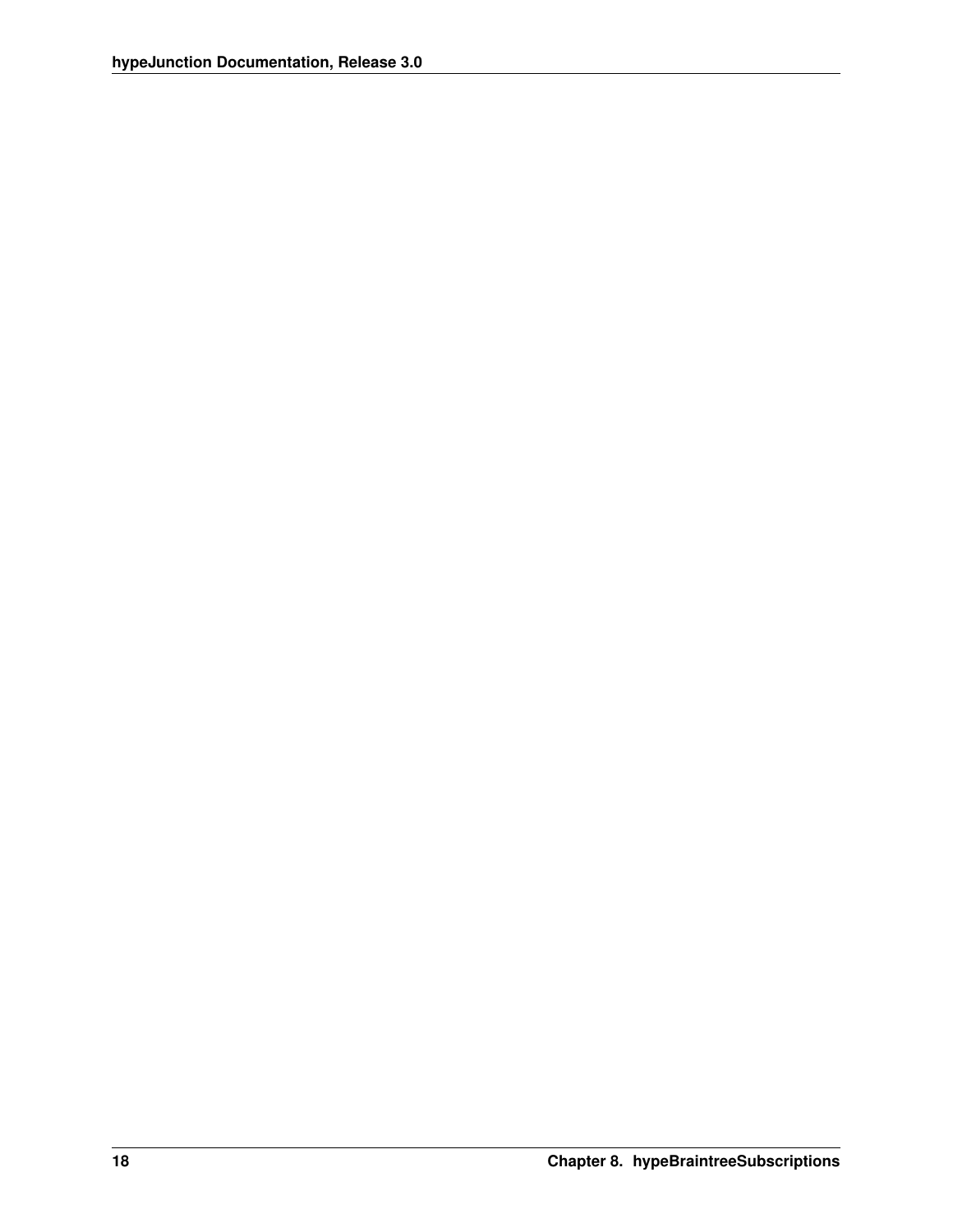### hypeCapabilities

<span id="page-24-0"></span>Capabilities and roles API

### <span id="page-24-1"></span>**9.1 Registering a role**

```
elgg()->roles->register('role_name');
```
#### <span id="page-24-2"></span>**9.2 Assigning a role to a user**

```
// Site wide role
elgg()->roles->assign('role_name', $user);
// Group specific role
elgg()->roles->assign('role_name', $user, $group);
```
#### <span id="page-24-3"></span>**9.3 Remove a role from a user**

```
// Site wide role
elgg()->roles->unassign('role_name', $user);
// Group specific role
elgg()->roles->unassign('role_name', $user, $group);
```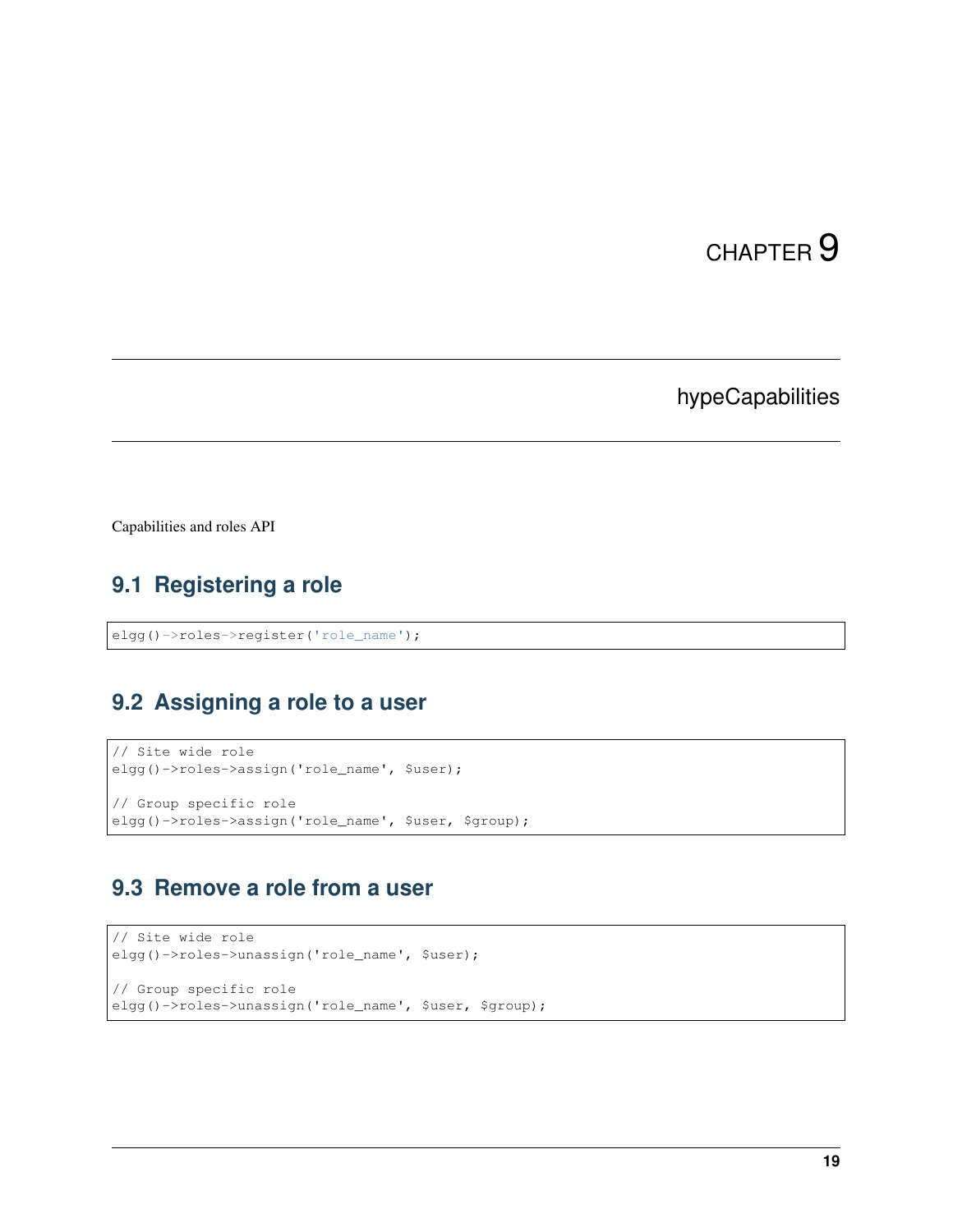#### <span id="page-25-0"></span>**9.4 Configuring role permissions**

#### **9.4.1 Creating entities of a specific type**

```
// Prevent users with given role from creating entities of a given type
elgg()->roles->role_name->onCreate('object', 'blog', Role::DENY);
// Allow users to create entities of a given type regardless of context
elgg()->roles->role_name->onCreate('object', 'blog', Role::ALLOW, Role::OVERRIDE);
// Allow users to create entities of a given type if all other container permissins
˓→are met
elgg()->roles->role_name->onCreate('object', 'blog', Role::ALLOW, Role::STACK);
// Allow users to create entities when specific conditions are met
// Only allow group blogs
elgg()->roles->role_name->onCreate('object', 'blog', Role::DENY,
˓→function(\hypeJunction\Capabilities\Context $context) {
  $container = $context->getTarget();
  if (!$container instanceof ElggGroup) {
      return Role::DENY;
   }
});
```
#### **9.4.2 Update and delete permissions**

Similar to above, you can use `onUpdate` and `onDelete` methods;

#### **9.4.3 Granting administrative permissions**

Administrative permissions imply high-level administrative action on entities, e.g. approving a certain post after moderation. By default, core does not use this privilege level, but you can check if the user has admin permissions over an entity like so:

```
$params = [
   'entity' => $entity,
   'user' => $user,
];
if (!elgg_trigger_plugin_hook('permissions_check:administer', "$entity->type:$entity->
˓→subtype", $params, false)) {
  // No permissions to approve
   throw new EntityPermissionsException();
}
// Do something that requires high level permissions, e.g.
$entity->published_status = 'published';
```
#### Granting/denying admin permissions

```
// Prevent users with given role from creating entities of a given type
// Allow moderator role to administer all blogs regardless of owner/container
elgg()->roles->moderator->onAdminister('object', 'blog', Role::ALLOW, Role::OVERRIDE);
```
(continues on next page)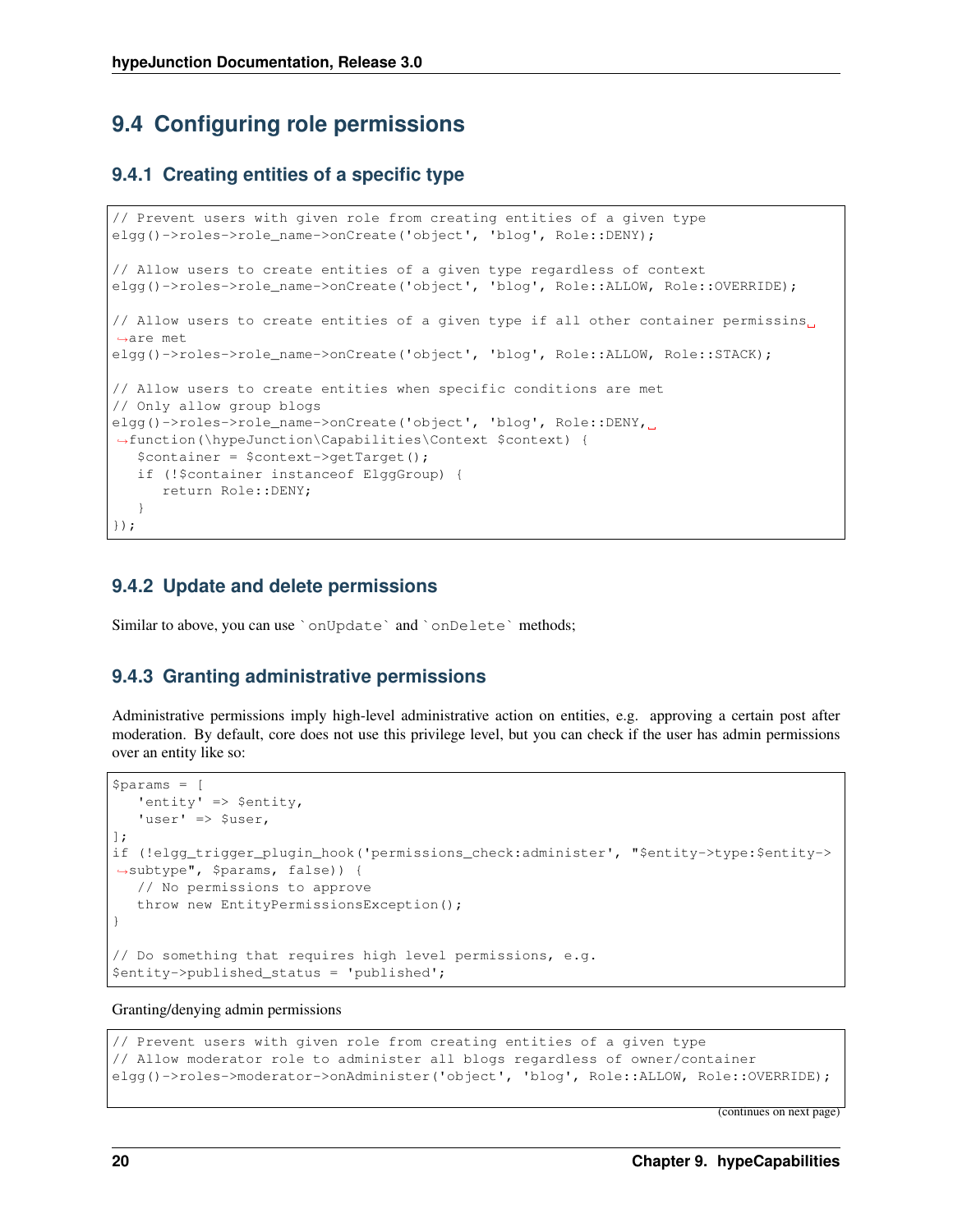(continued from previous page)

```
// Allow users to create entities when specific conditions are met
// Allow teacher to administer all group blogs
elgg()->roles->teacher->canAdminister('object', 'blog', Role::ALLOW,
˓→function(\hypeJunction\Capabilities\Context $context) {
  $entity = $context->getTarget();
  $actor = $context->getActor();
  $contact = $entity->qetContainerEntity();
   return $container->canEdit($actor->guid);
});
```
#### **9.4.4 Routes**

You can allow/deny access to certain routes by route name

```
// Context parameter contain matched route elements
// e.g. prevent access to user profile if users are not friends
elgg()->roles->user->onRouteAccess('view:user', Role::DENY,
˓→function(\hypeJunction\Capabilities\Context $context) {
   \text{Sactor} = \text{Scontext} \rightarrow \text{getactor}();
   $username = $context->getParam('username');
   $user = get_user_by_username($username);
   if (!$actor || !$user instanceof ElggUser || !$actor->isFriendOf($user->guid)) {
      register_error('You must be friends to access user profiles');
      return Role::DENY;
   }
});
// Here is an example of how to prevent access to member pages to non-logged in users:
elgg()->roles->guest->onRouteAccess('collection:user:user', Role::DENY);
elgg()->roles->guest->onRouteAccess('collection:user:user:alpha', Role::DENY);
elgg()->roles->guest->onRouteAccess('collection:user:user:newest', Role::DENY);
elgg()->roles->guest->onRouteAccess('collection:user:user:online', Role::DENY);
elgg()->roles->guest->onRouteAccess('collection:user:user:popular', Role::DENY);
elgg()->roles->guest->onRouteAccess('search:user:user', Role::DENY);
elgg()->roles->guest->onRouteAccess('view:user', Role::DENY);
```
#### **9.4.5 Custom (component) capabilities**

You can check and alter custom capabilities:

```
// Check a custom role
elgg()->roles->can('read', 'discussions');
// Define how role responds to capability check
elgg()->roles->guest->on('read', 'discussions', Role::DENY);
// Override role response
elgg_register_plugin_hook_handler('capability', 'read:discussions', function(Hook
˓→$hook) {
});
```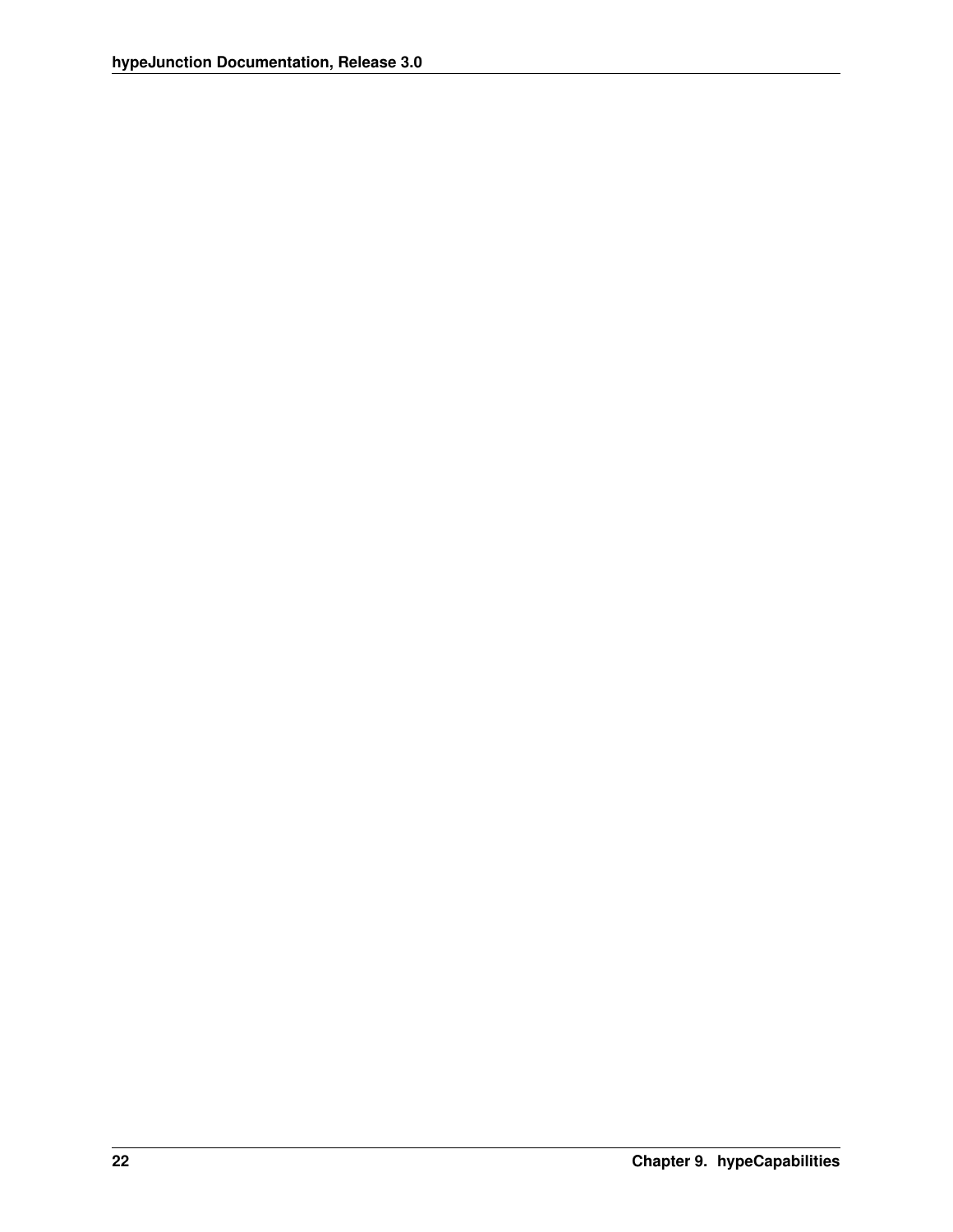hypeCaptcha

<span id="page-28-0"></span>Protects the site from bots using reCaptcha

### <span id="page-28-1"></span>**10.1 Usage**

echo elgg\_view\_field(['#type' => 'captcha']);

Users are only requested to solve a captcha one. If they proved they are human, they won't be bothered again.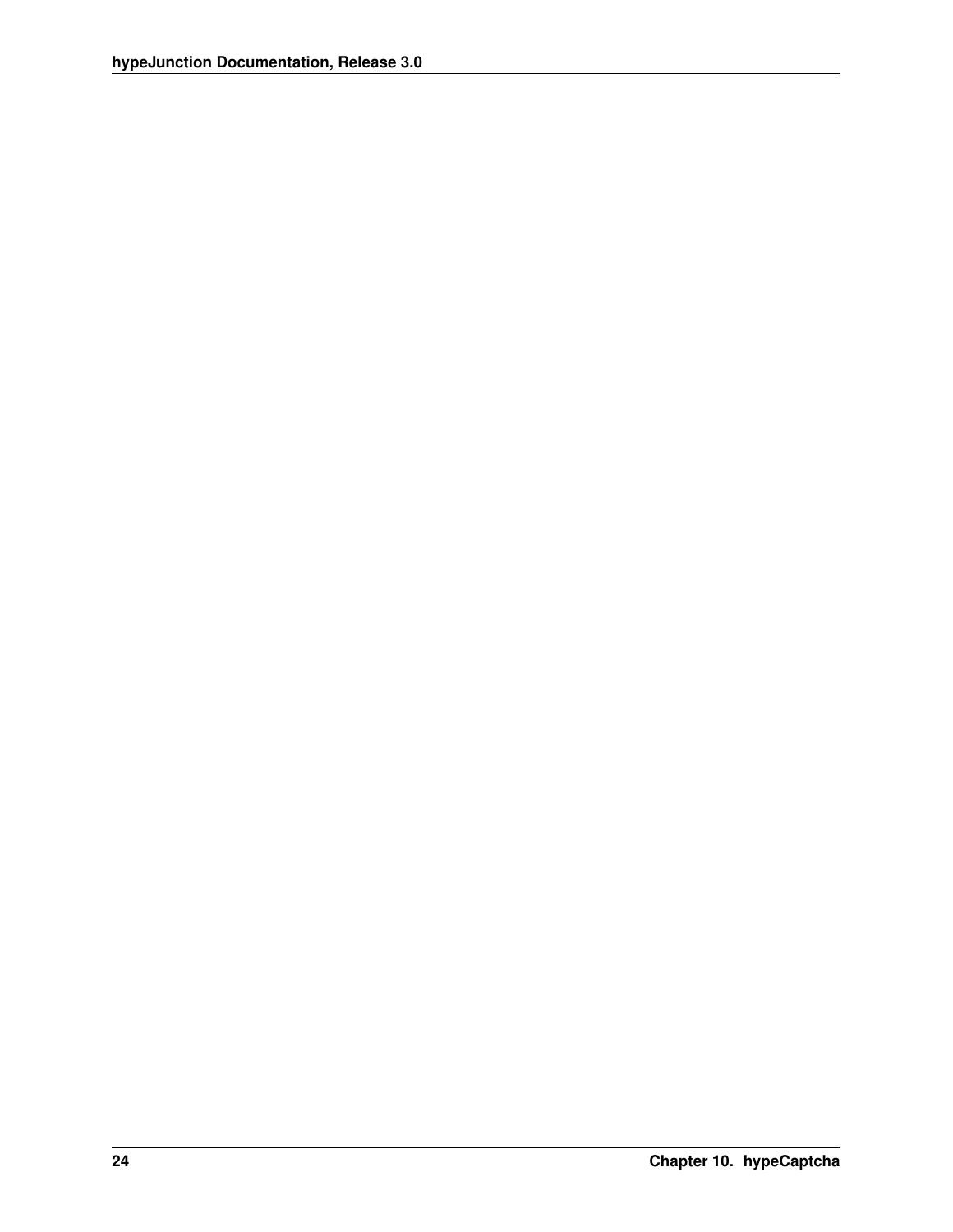### hypeCli

<span id="page-30-0"></span>CLI tools for working with hypeJunction plugins

#### <span id="page-30-1"></span>**11.1 Commands**

#### **11.1.1 `elgg-cli hypejunction:install [--pack|-p]`**

Install all plugins within a pack.

Packs include:

core - plugins that most other plugins depend on content - plugins for authoring content tools - various site tools theming - theming tools commerce - payments and subscriptions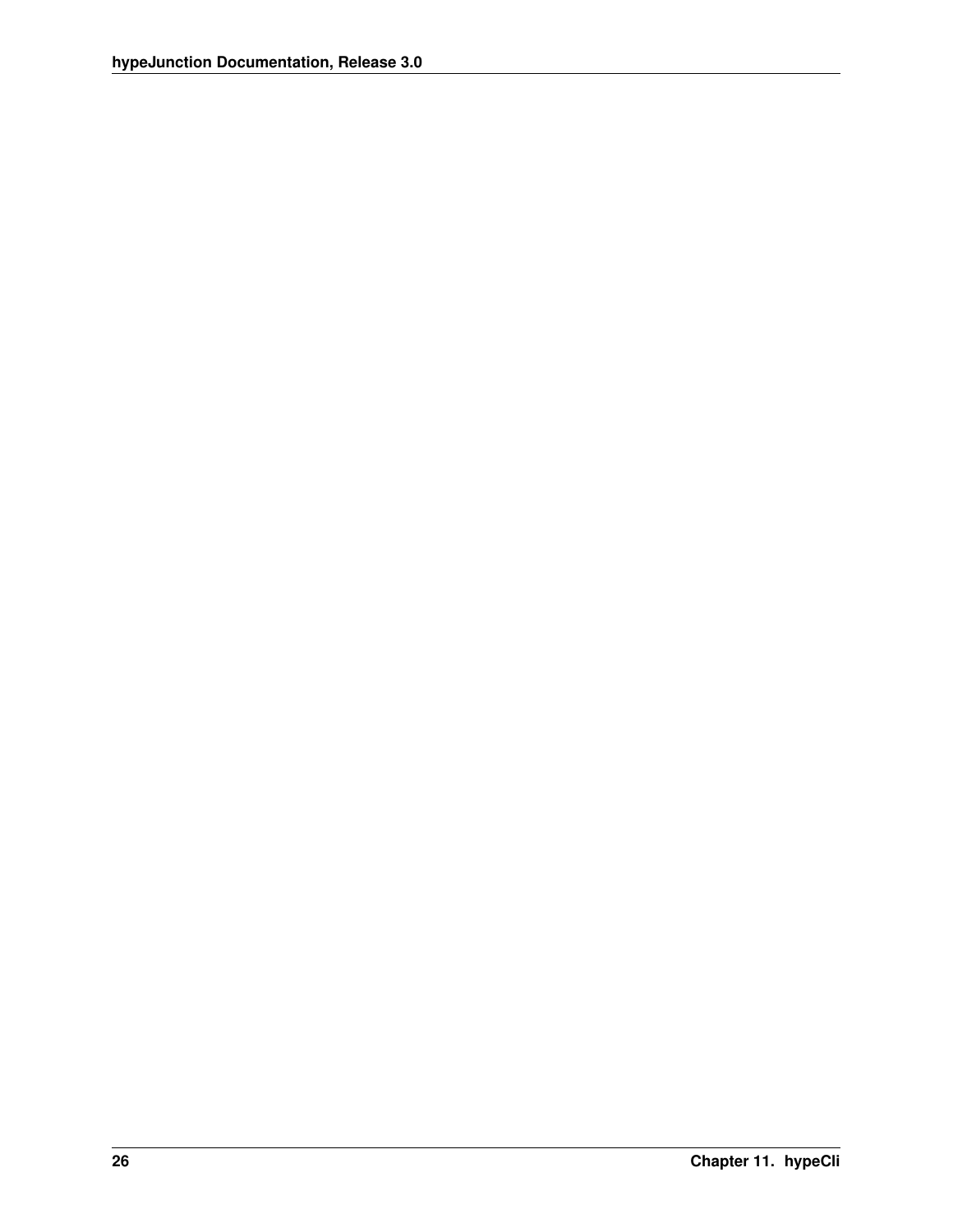### hypeCountries

#### <span id="page-32-0"></span>Country utilities

- Country info, including name, ISO, ISO-3, ISO numeric, FIPS, TLD, currency code, postal code format and other
- Country input view

#### <span id="page-32-1"></span>**12.1 Country select**

```
echo elgg_view('input/country', array(
   'name' => 'country',
   'value' \Rightarrow 'CZ',
));
```
#### <span id="page-32-2"></span>**12.2 List countries**

```
$countries = elgg()->countries->getCountries();
foreach ($countries as $country) {
  /* @var $country \hypeJunction\Country */
  echo "$country->name ($country->iso)";
}
```
#### <span id="page-32-3"></span>**12.3 Country info**

Get a list of countries with extended details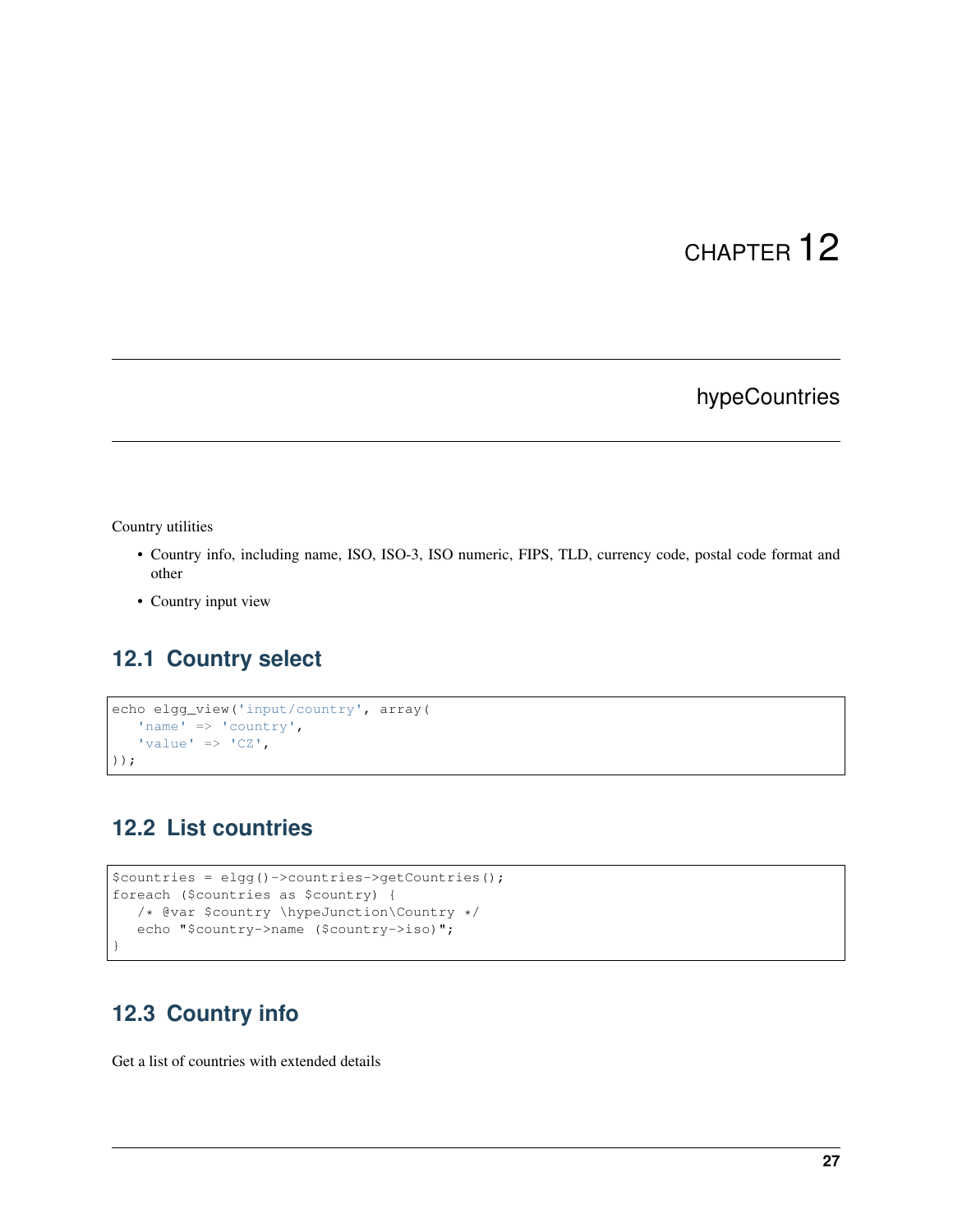```
$fields = array(
  'name',
   'iso',
  'iso3',
   //'iso_numeric',
   //'fips',
   'capital',
   //'area',
   //'population',
   //'continent',
   'tld',
   'currency_code',
   'currency_name',
   'phone_code',
   'postal_code_format',
   'postal_code_regex',
   'languages',
   //'geoname_id',
   'neighbours'
);
// Get a list of countries ordered by currency_code
$countries = elgg_get_country_info($fields, 'currency_code');
```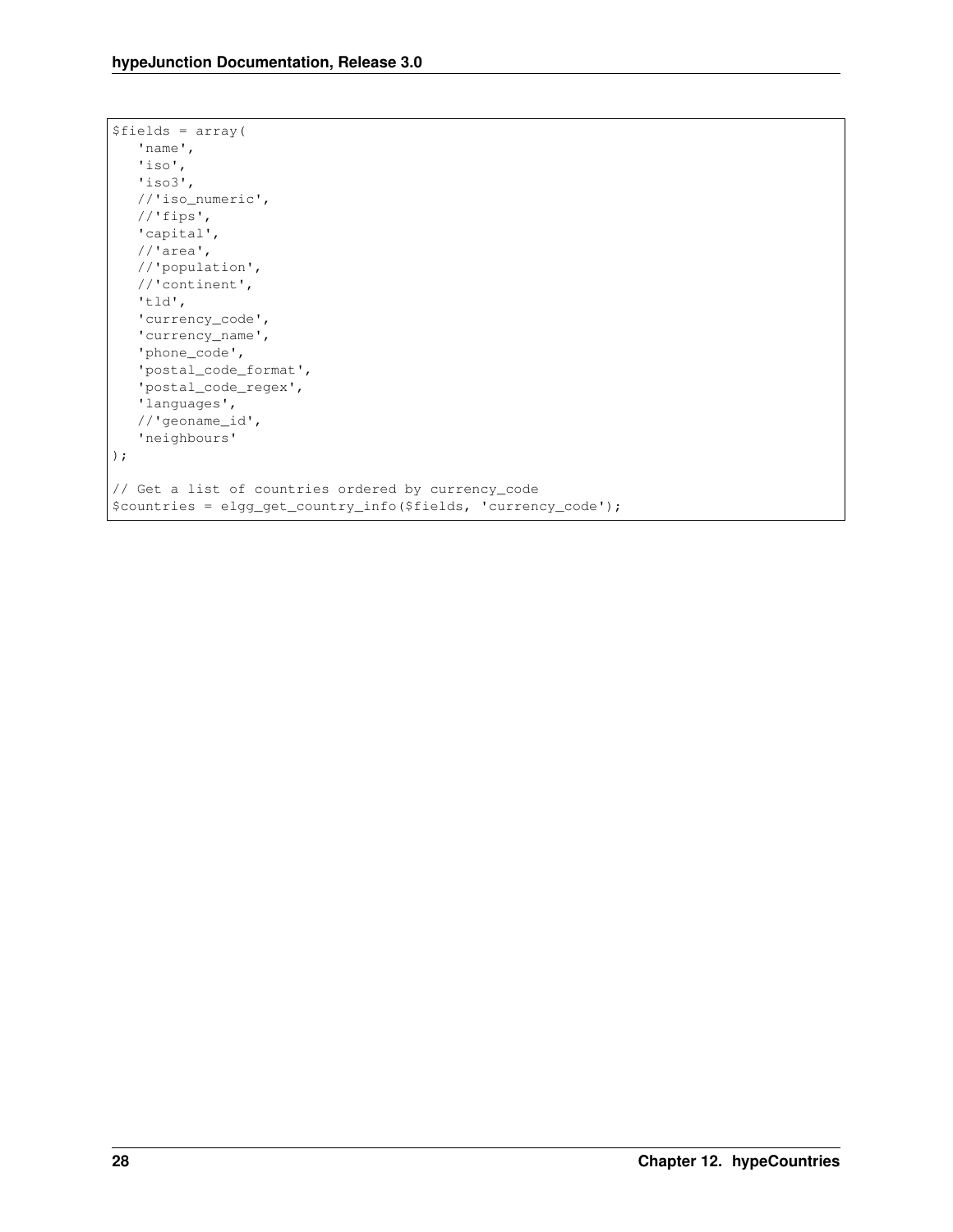## hypeDiscussions

- <span id="page-34-0"></span>• Implements threaded discussions (using comment system)
- Integrates with hypeInteractions for real time updates
- Enables replies from river
- Adds attachments to discussions (requires hypeAttachments)
- Adds discussions widget to the group and user profile
- Restricted discussion (only group admins can start new discussions)
- Enables discussions outside of groups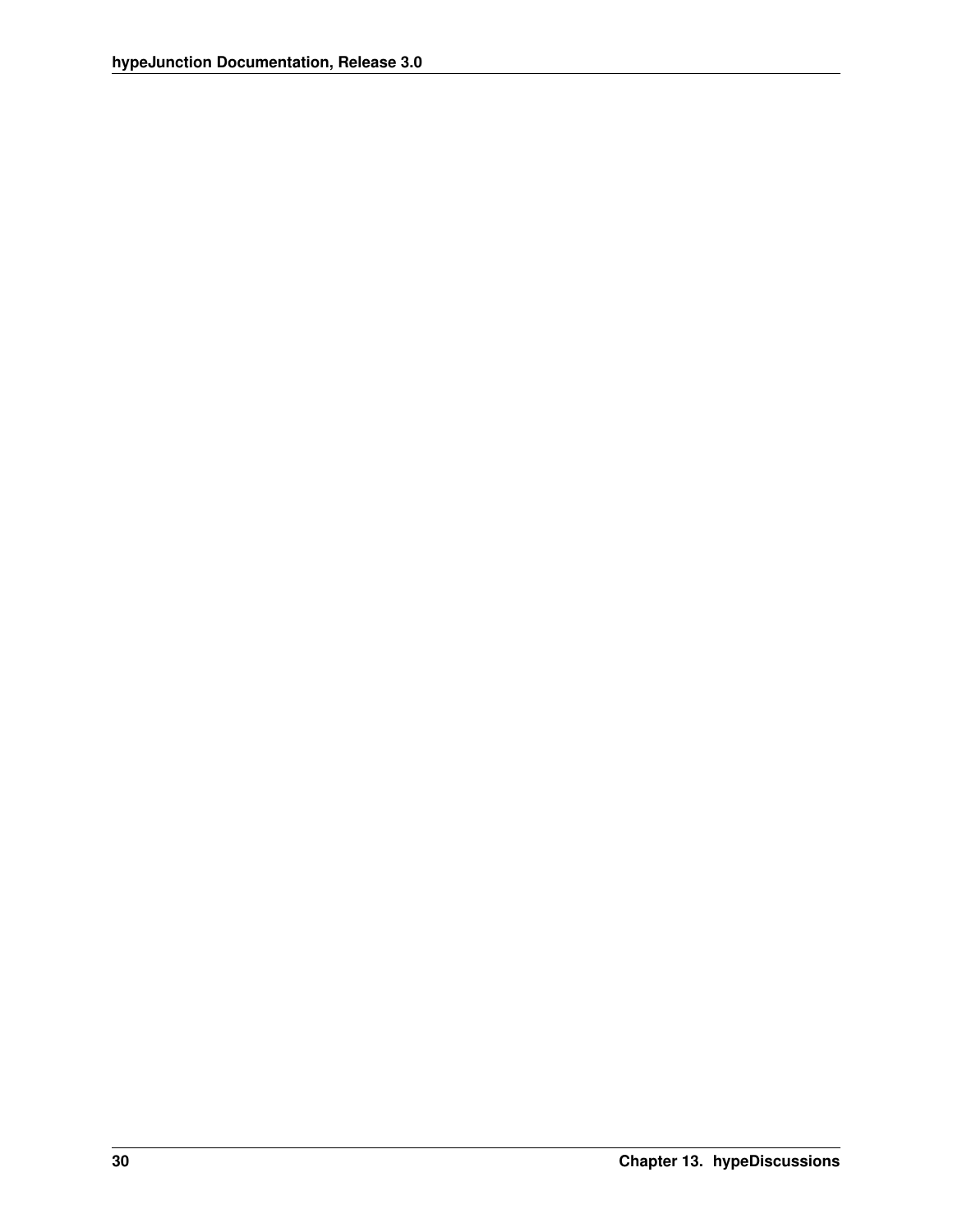hypeDownloads

Digital product downloads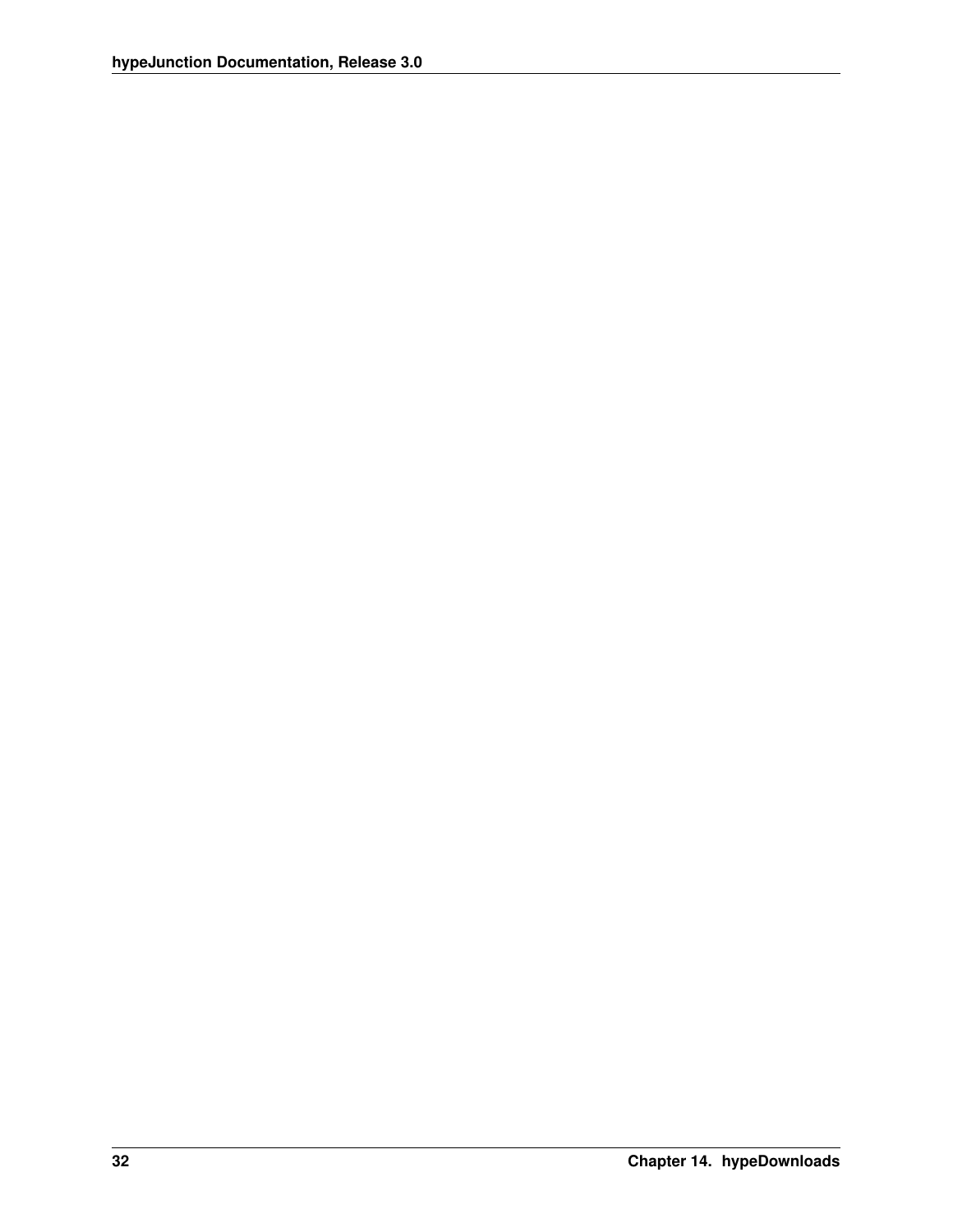### hypeDraft

Implements a publishing workflow for content items.

- Allow users to save draft posts hidden from other users
- Autosave posts
- Maintain revision history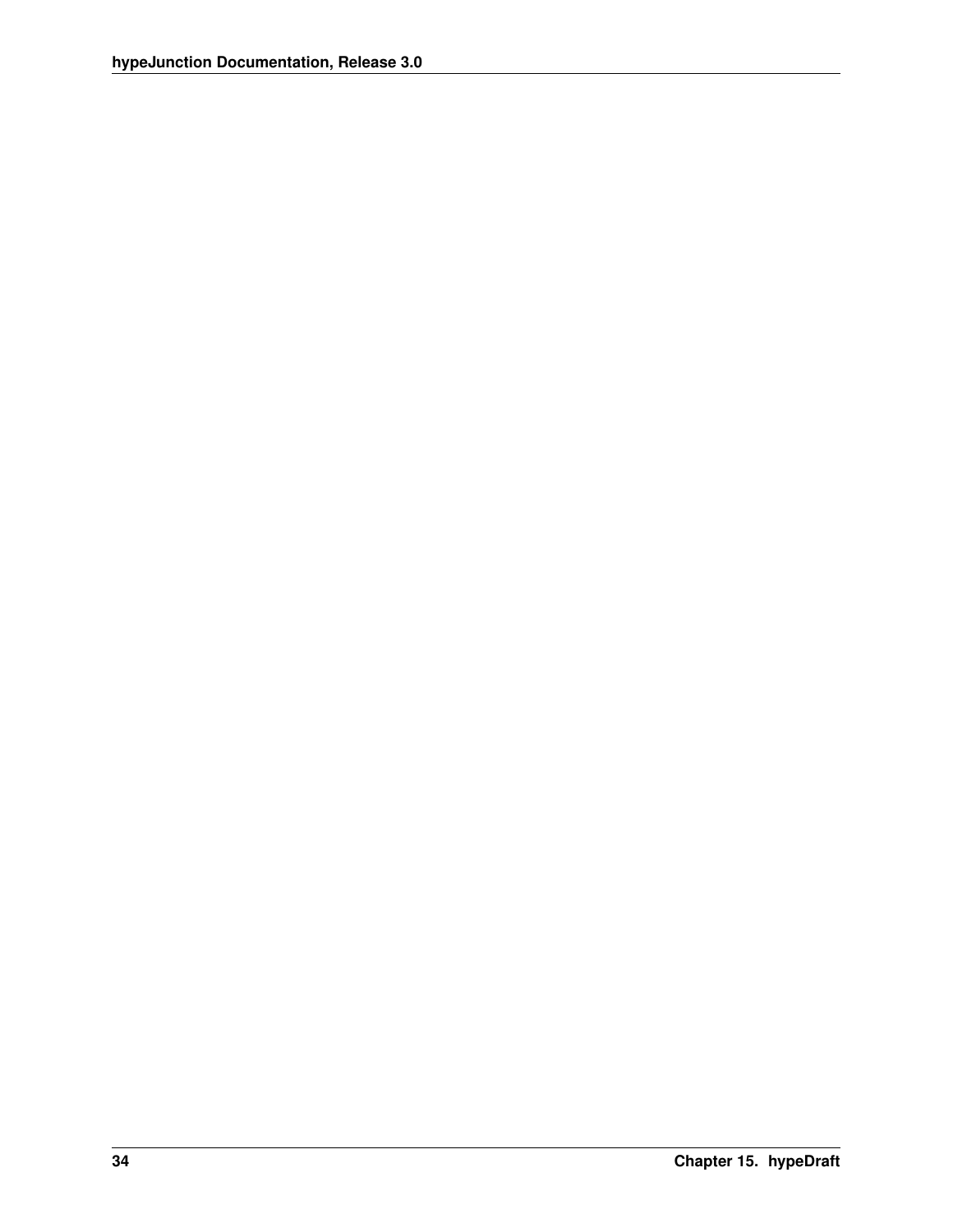#### hypeDropzone

Drag&Drop File Uploads for Elgg

- Cross-browser support for drag&drop file uploads
- Easy to integrate into existing forms
- Supports chunked uploads of large files

#### **16.1 Adding a drag&drop file input and processing uploads**

To add a drag&drop input to your form, add the following:

```
echo elgg_view('input/dropzone', array(
      'name' => 'upload_guids',
      'accept' => "image/*",
      'max' => 25,
      'multiple' => true,
      'container_guid' => $container_guid, // optional file container
      'subtype' => $subtype, // subtype of the file entities to be created
      // see the view for more options
));
```
In your action, you can retrieve uploaded files with `get\_input('upload\_guids'); `

You also need to implement a fallback solution for when the browser does not support drag and drop. Check hypeJunction\DropzoneService for an example.

#### **16.2 Initializing and resetting dropzone**

You can instantiate and clear dropzone by triggering jQuery events on the containing form: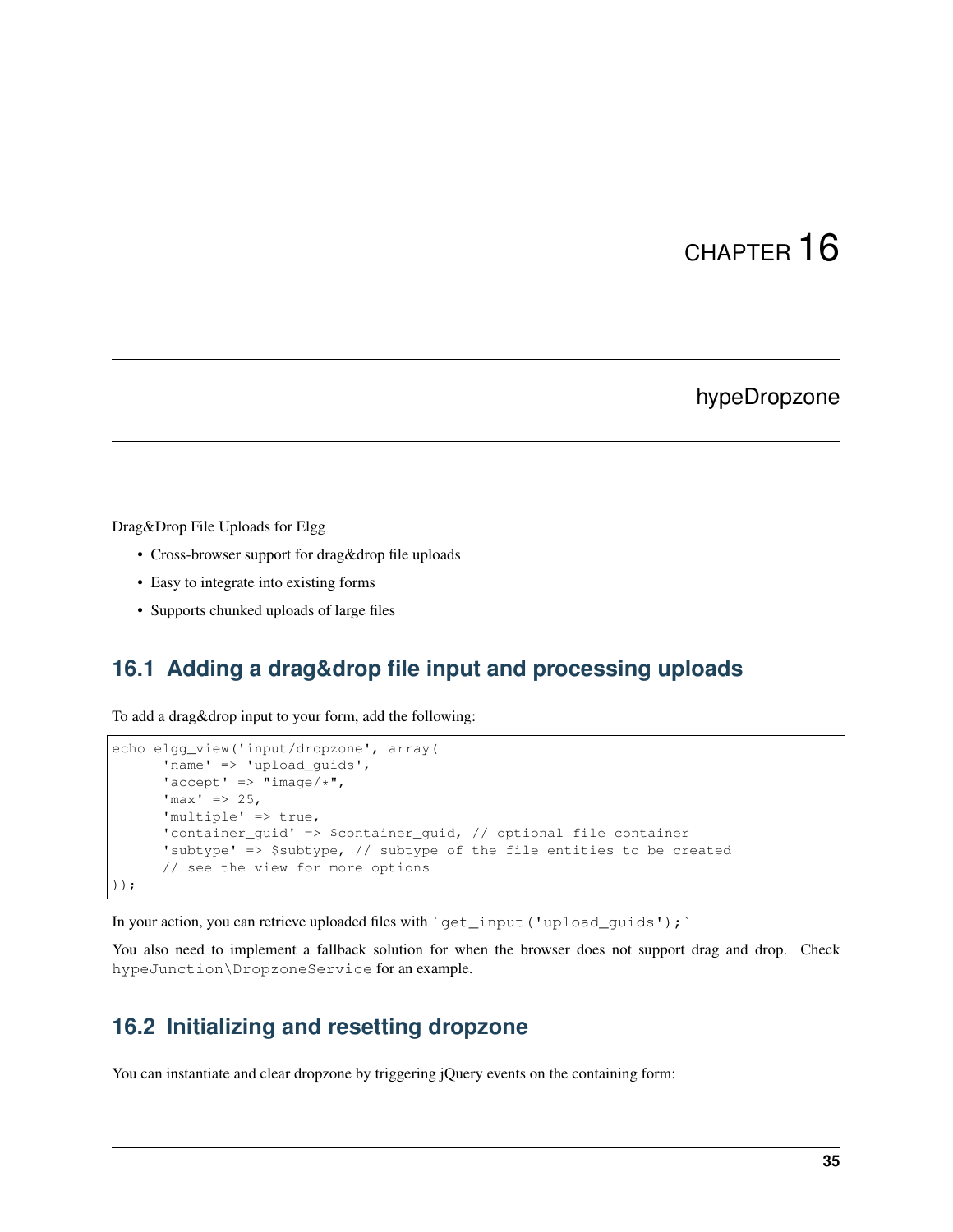```
$('.elgg-form').trigger('initialize'); // will instantiate dropzone inputs contained
˓→within the form
$('.elgg-form').trigger('reset'); // will clear previews and hidden guid inputs
```
#### **16.3 Acknowledgements**

• Dropzone.js is a really cool library by Matias Meno

<http://www.dropzonejs.com/>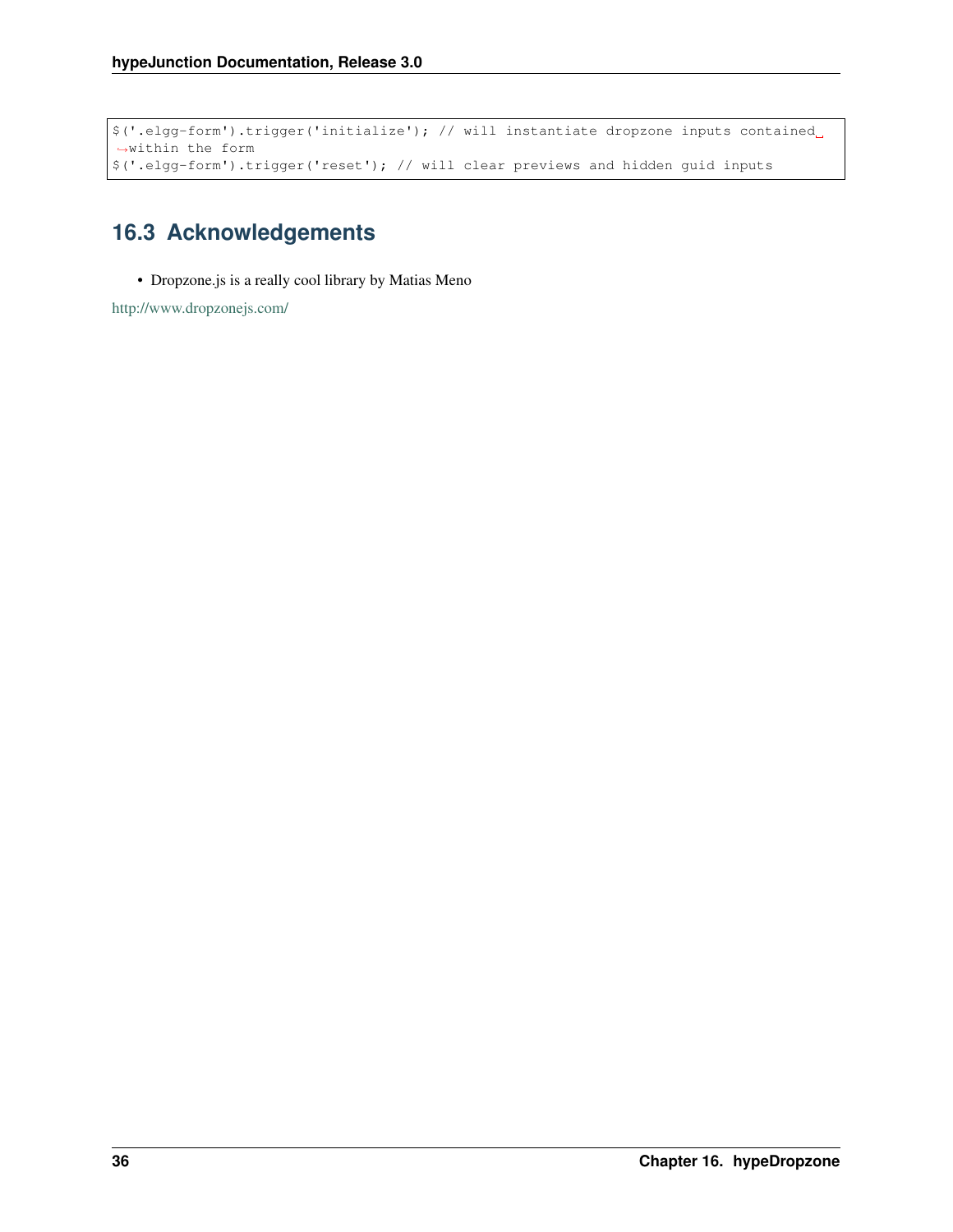#### hypeEmbed

- Search, upload and embed files on the spot
- Search and embed all other registered object types on the spot
- Embed URL previews and rich-media players
- [admin] Embed buttons that match the site styles
- [admin] Embed "insecure" HTML embeds (forms, calendars etc)

#### **17.1 Shortcodes**

The plugin supports the following shortcodes:

embed shortcode:

• guid - GUID of an entity to embed

button shortcode:

- text call to action
- type One of the following types *action*, *submit*, *delete*, *cancel* (these values only affect styling and do not carry any functional value)
- url URL to link to
- target Default *self*, *blank* or *lightbox*

Examples:

```
[embed guid="555"]
[button type="action" text="Read Terms" url="/terms" target="lightbox"]
```
Unlisted shortcode attributes will be parsed and passed to the view after sanitization, so extending plugins can add additional options.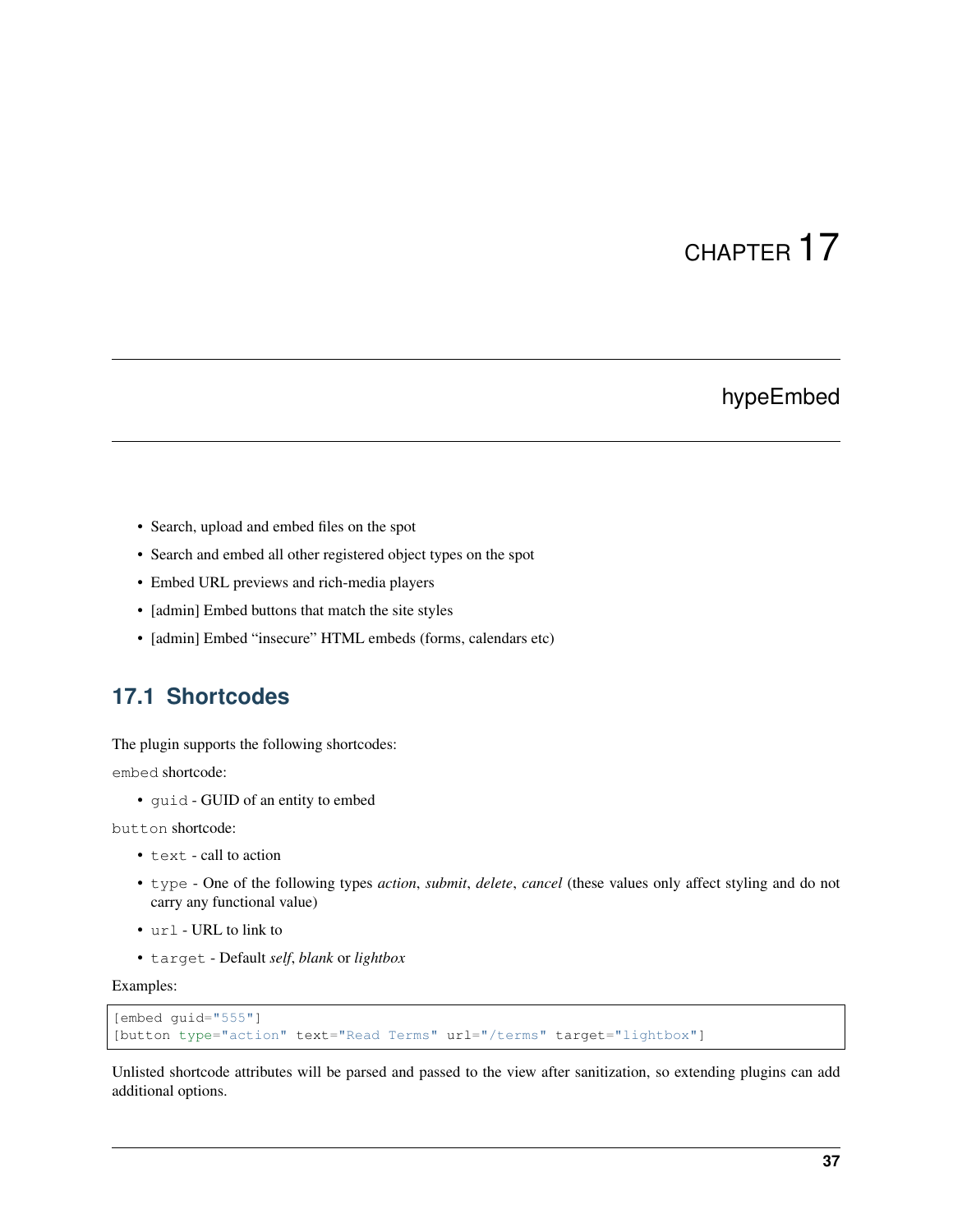By default, only shortcodes passed to *output/longtext* view will be expanded automatically.

#### **17.2 Static assets**

If you are using the same images across multiple posts, you may way to use static assets, as they allow you to take advantage of simplecache, thus offering better performance than file entities.

Create a folder in your dataroot */embed/* and place your image files in there, flush the caches, and you will see your images in the Assets tab of the embed lightbox window.

#### **17.3 Acknowledgements**

• Upgrade for Elgg 2.3 has been sponsored by ApostleTree, LLC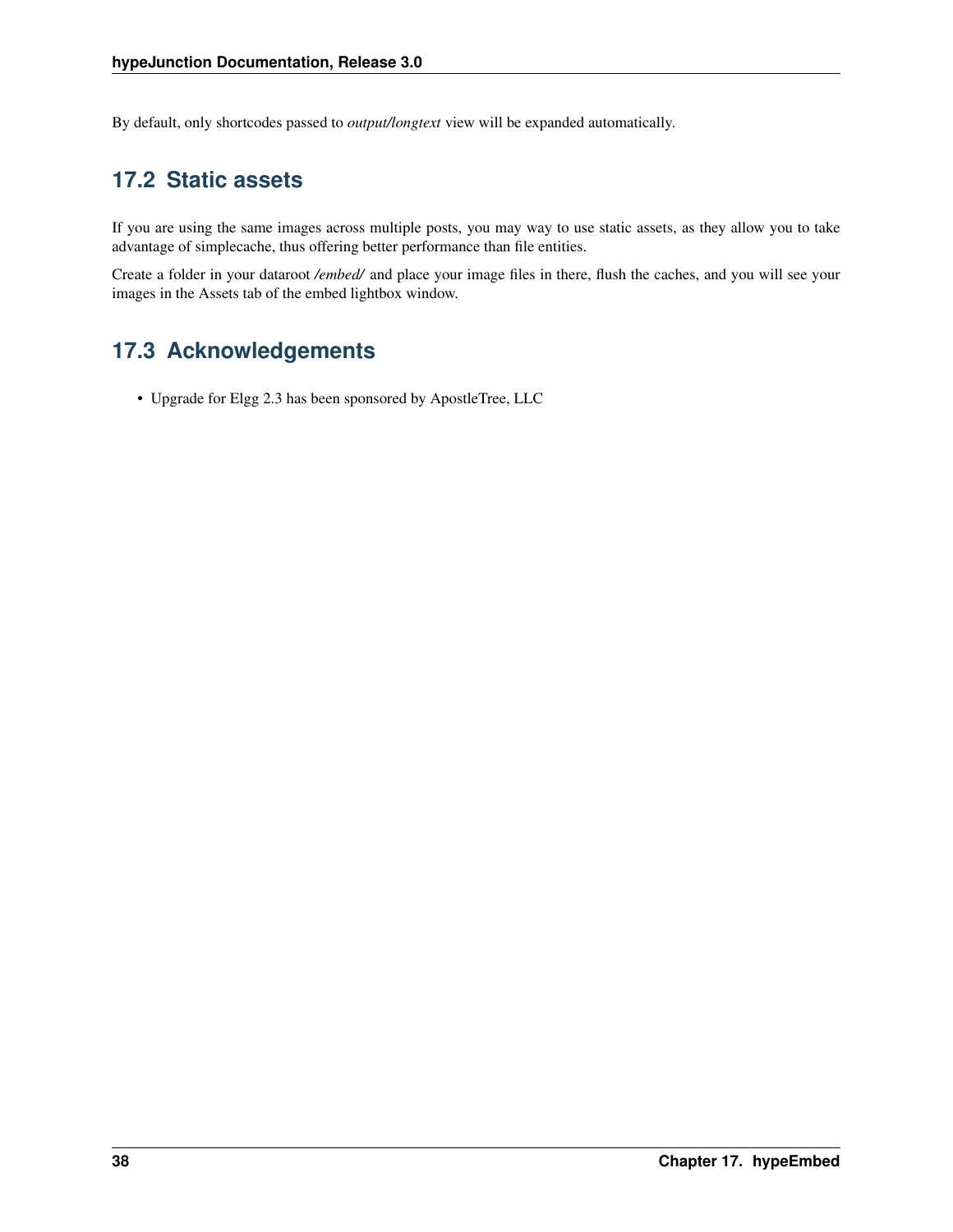#### hypeGroups

- Extended search and sort functionality
- API to add new group subtypes
- API to manage group hierarchies
- API for managing group fields
- API for restricting group tools, as well as using preset tools

#### **18.1 Group Subtypes**

Registering new subtypes and configuring them is made easy.

Here is an example of how to remove groups from the top level of the site, and making them subgroups of a new subtype called classroom.

```
$svc = elgg()->groups;
/* @var $svc \hypeJunction\Groups\GroupsService */
$svc->registerSubtype('classroom', [
        'labels' => [
                'en' => [
                        'item' => 'Classroom',
                        'collection' => 'Classrooms',
                ],
        ],
        'root' => true,
        'identifier' => 'classrooms',
        'class' => \CustomPlugin\Classroom::class,
        'collections' => [
                'all' => \CustomPlugin\DefaultClassroomCollection::class,
                'owner' => \CustomPlugin\OwnedClassroomCollection::class,
                'member' => \CustomPlugin\JoinedClassroomCollection::class,
```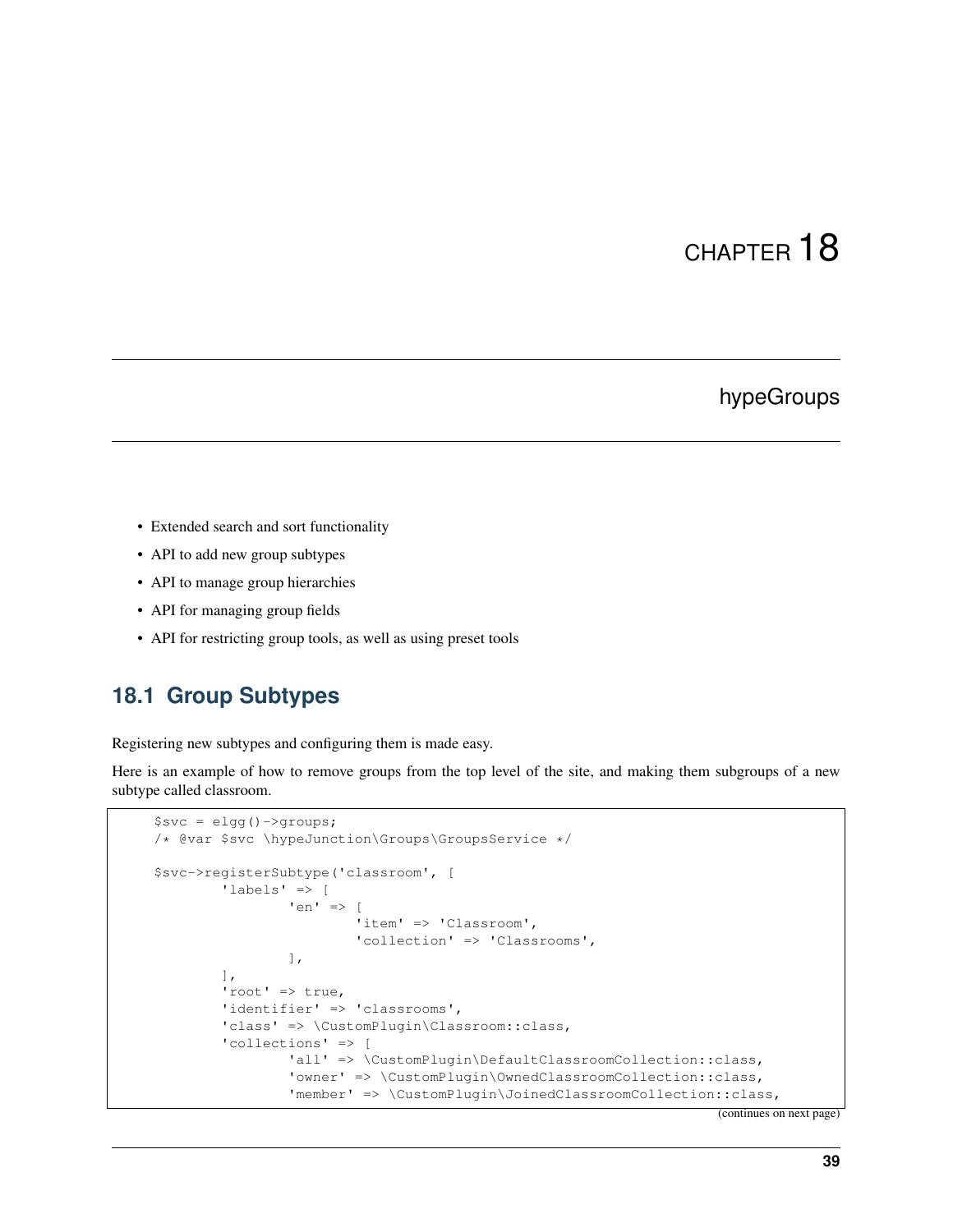```
],
     ]);
     $svc->registerSubtype('group', [
   'site_menu' => false,
             'labels' => [
                     'en' => [
                              'item' => 'Group',
                              'collection' => 'Groups',
                      ],
             ],
             'root' => false,
             'parents' => ['classroom'],
             'identifier' => 'groups',
]);
```
You can put multiple subtypes into a collection by assigning them to the same *identifier*, e.g. you could create *usa\_state* and *canada\_province* subtypes and register them for *regions* identifier.

#### **18.2 Fields**

Fields are managed by hypePost. Please see the documentation there for more information.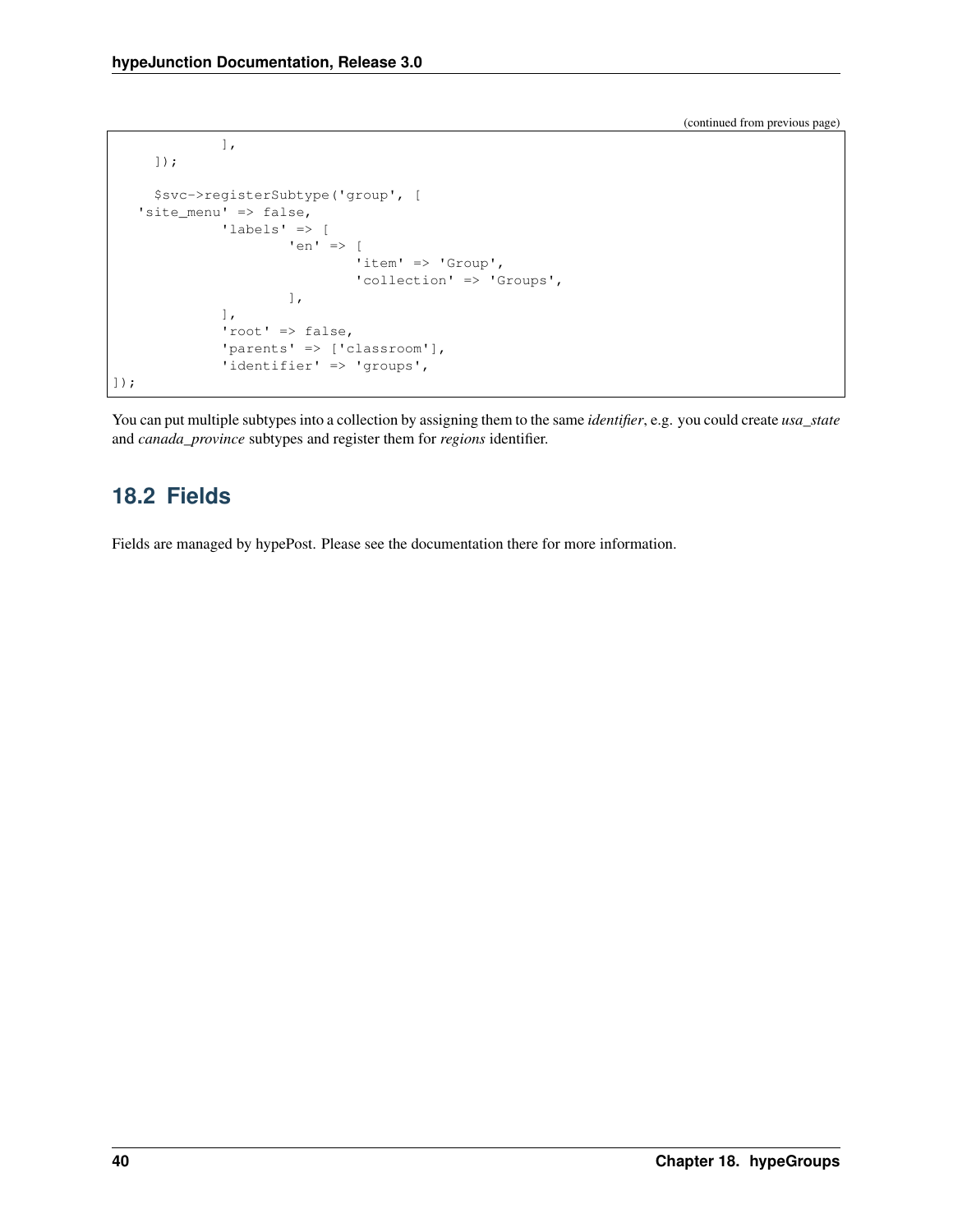hypeHero

Replaces owner block with a hero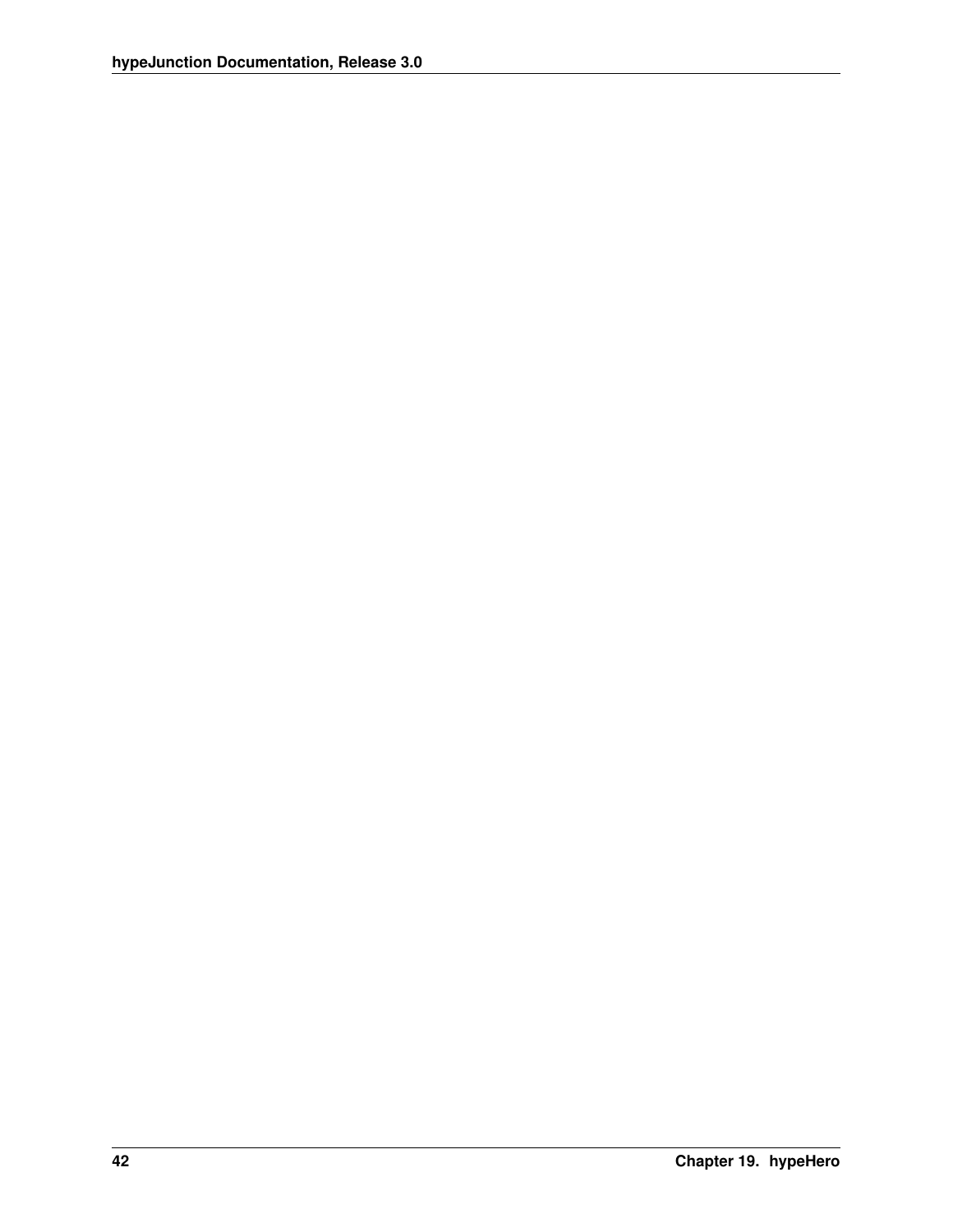hypeIllustration

Unsplash integration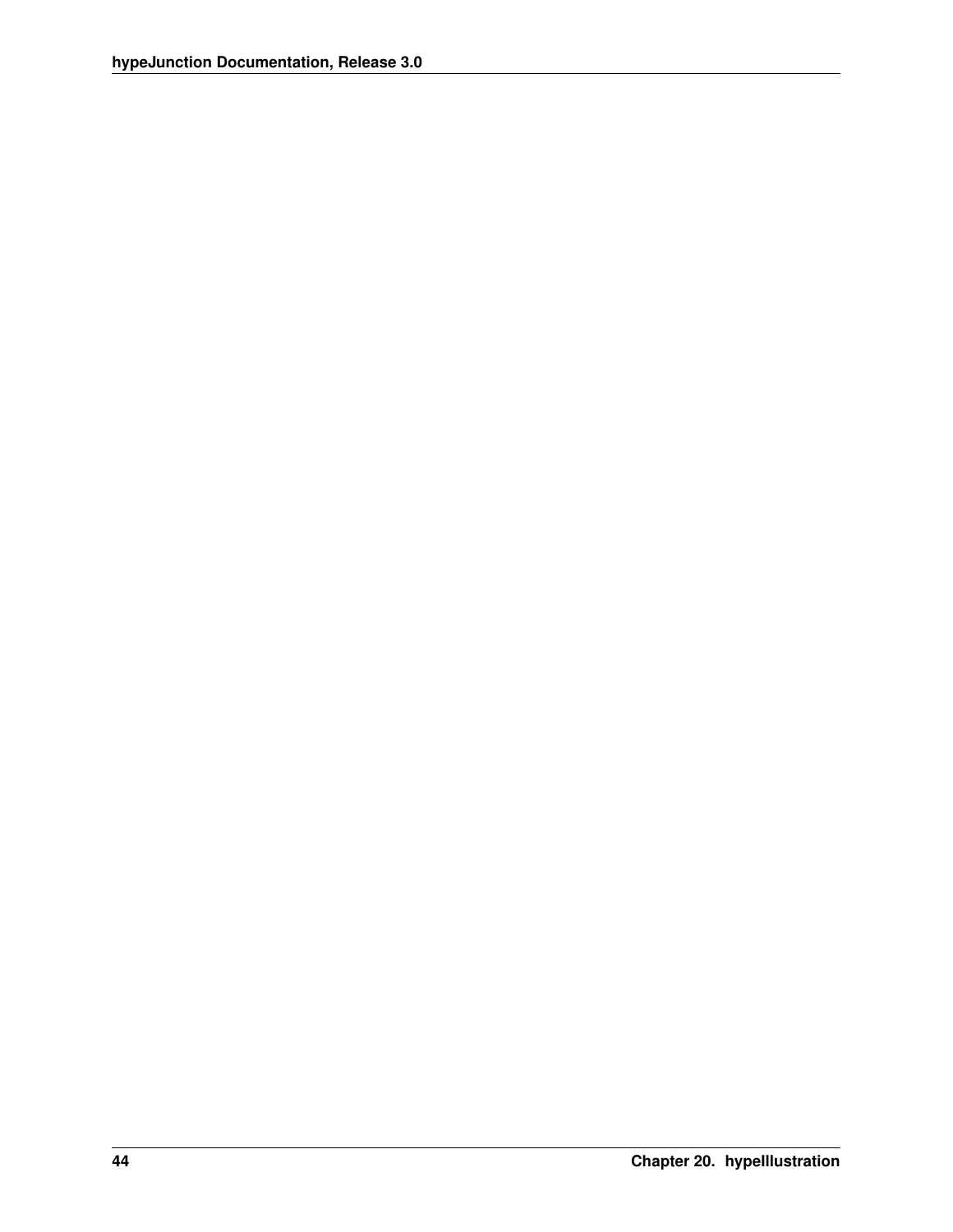### hypeInteractions

Enhanced commenting and liking UX for Elgg

- Extendable interactions module
- Real-time comments and likes (requires hypeLists)
- Comment attachments (requires hypeAttachments)
- Multi-level comment threads
- Inline comment search (requires hypeLists)
- Inline comment sorting (requires hypeLists)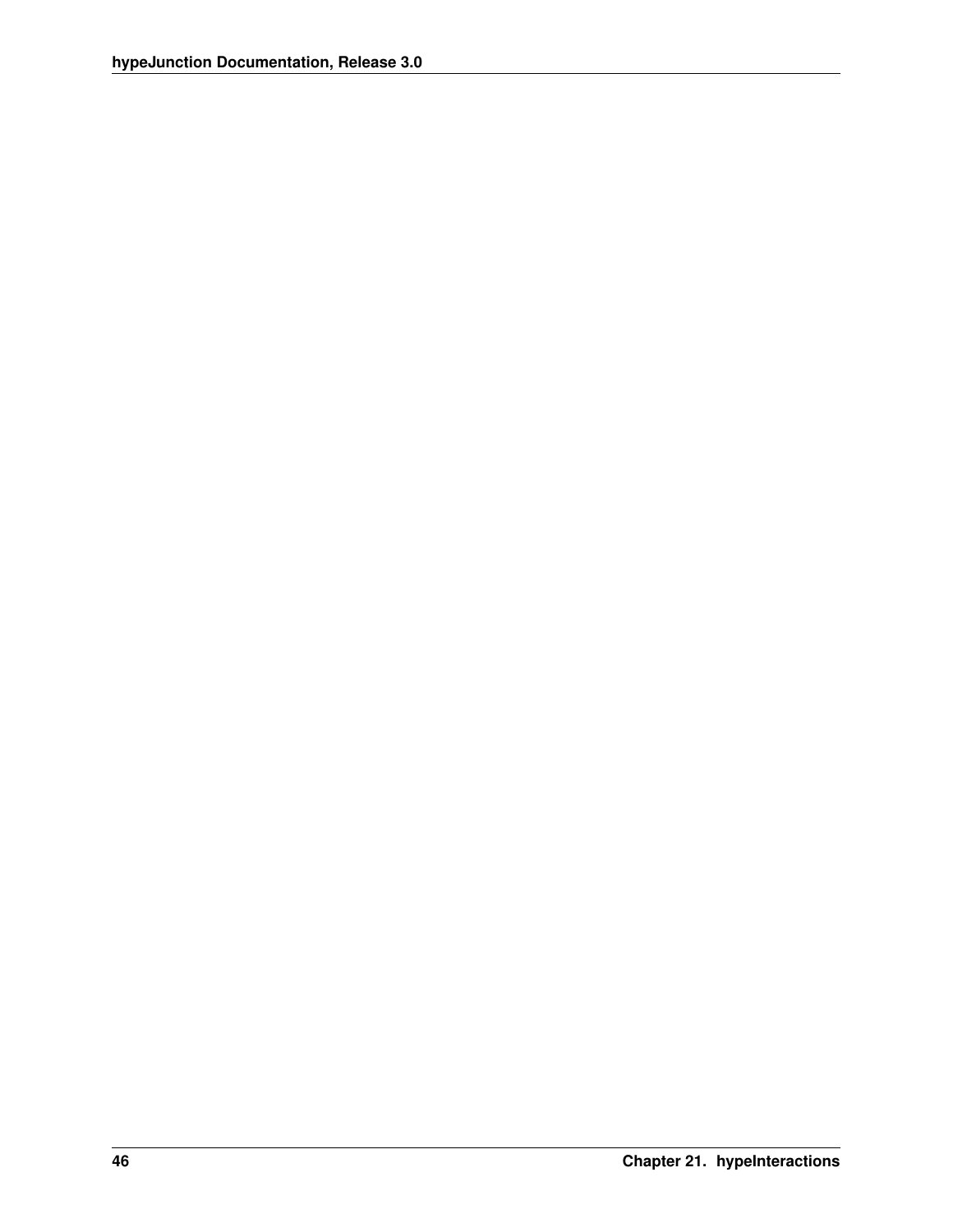#### hypeInvite

- Allows users to invite new users by email
- An option to create an invite-only network
- Keeps track of all invitations to the same email address
- Creates friend requests when invitations are accepted
- Group owners can allow members to invite other members
- Site admins can allow group invitations of non-friends
- Site admins can allow group invitations by email

#### **22.1 Gotchas**

- Registration must be enabled on the site for this plugin to work
- In an invite-only network, uservalidationbyemail will be bypassed, as it is assumed that users would have received their invitation code by email
- When invited by email to group, non-existing users will first have to create an account. Upon registration, invitations will be created for every group the email has been invited to before registration.

#### **22.2 Creating Invites**

Other plugins may centralize off-site invitations and attach custom behavior to the invites. For example, to invite non-registered users to an event by their email:

```
$invite = users_invite_create_user_invite($email);
add_entity_relationship($invite->guid, 'invited_to', $event->guid);
add_entity_relationship($invite->guid, 'invited_by', $inviter->guid);
```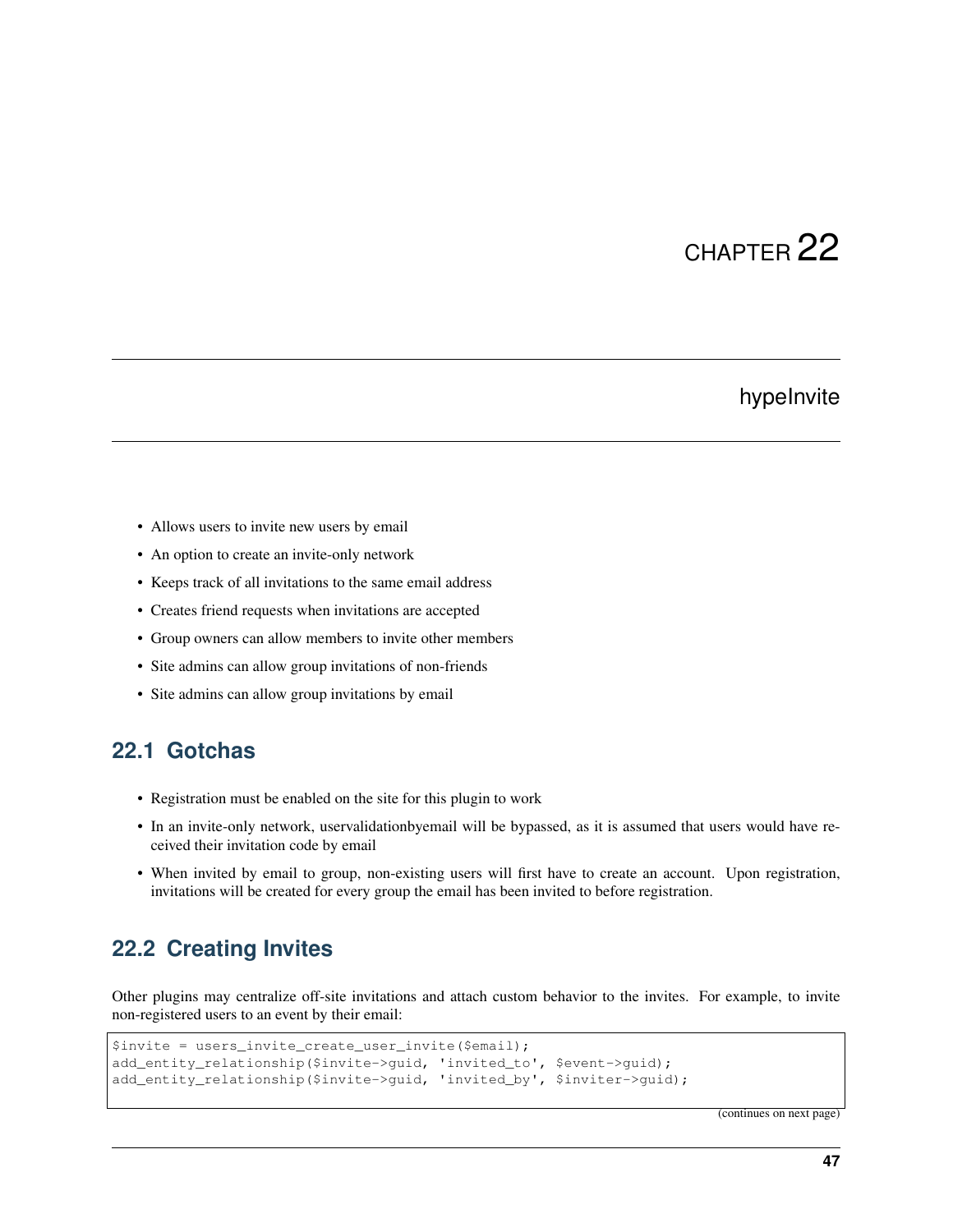```
// generate a registration link to include in the notification
$registration_link = users_invite_get_registration_link($email, $inviter->guid);
// implement a custom handler
elgg_register_plugin_hook_handler('accept', 'invite', function($hook, $type, $return,
˓→$params) {
  $invite = $params['invite'];
   $user = $params['user'];
   $events = elgg_get_entities_from_relationship([
       'types' => 'object',
       'subtypes' => 'event',
      'relationship' => 'invited_to',
      'relationship_guid' => $invite->guid,
      'limit' => 0,]);
  if (!$events) {
      return;
   }
  foreach ($events as $event) {
      add_entity_relationship($user->guid, 'attending', $event->guid);
   }
});
```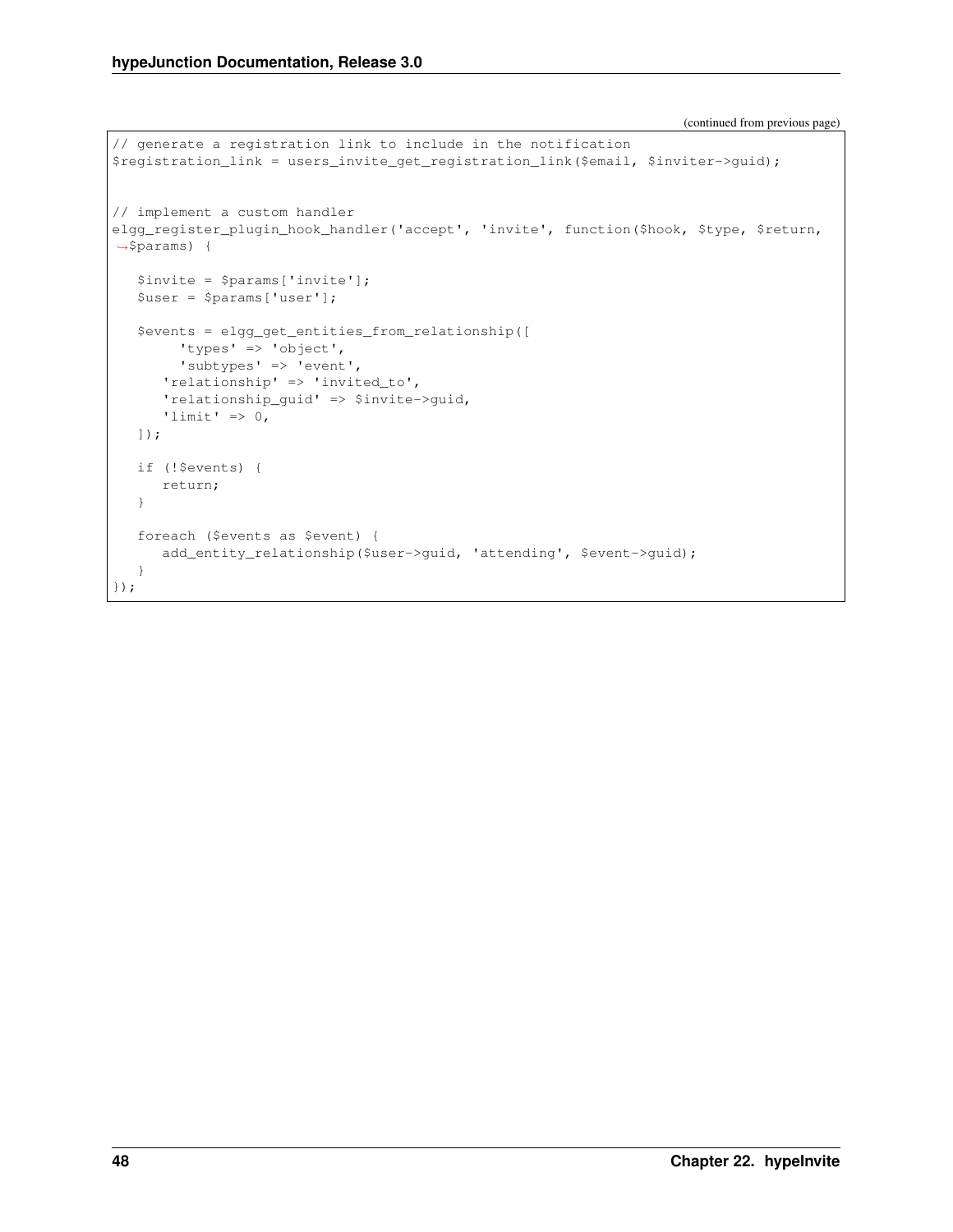#### hypeLists

A set of tools that improve UX and simplify common list patterns for developers.

- Seamless integration with core and existing plugins
- AJAXed list pagination and infinite scroll
- Lazy loading of preceeding and succeeding list pages
- Auto refreshing of lists
- An interface for creating sortable/searchable lists

#### **23.1 Server-Side**

The following options are accepted by `elgg\_list\_entities()`, `elgg\_view\_entity\_list()`, and by `page/components/list` and `page/components/gallery` views. These parameters will only take effect, if you have `'pagination'  $\Rightarrow$  true `in your options. Additional options, that need to be passed to the jQuery plugin, can be prefixed with  $\degree$  data- $\degree$ 

- `'list\_id'` STRING is an optional parameter, but it is strongly recommended to pass it to your list. List id must be unique to the page.
- `'pagination\_type'` STRING `default` (pagination bar with page number navigation) or `infinite` (before and after navigation)
- `'position'` STRING can be used to specify the position of pagination items. `before`, `after`, `both`
- ' 'num\_pages' ` INT can be used to specify how many page number navigation items to show, use 0 to only show Next and Prev links
- 'lazy\_load' INT can be used to initialize lazy loading of pages
- `'auto\_refresh'` INT can be used to specify at which interval in seconds new items should be fetched
- `'reversed'` BOOL can be used to specify reversed lists. If list is reversed, it is assumed that the new items will be located at the end of the list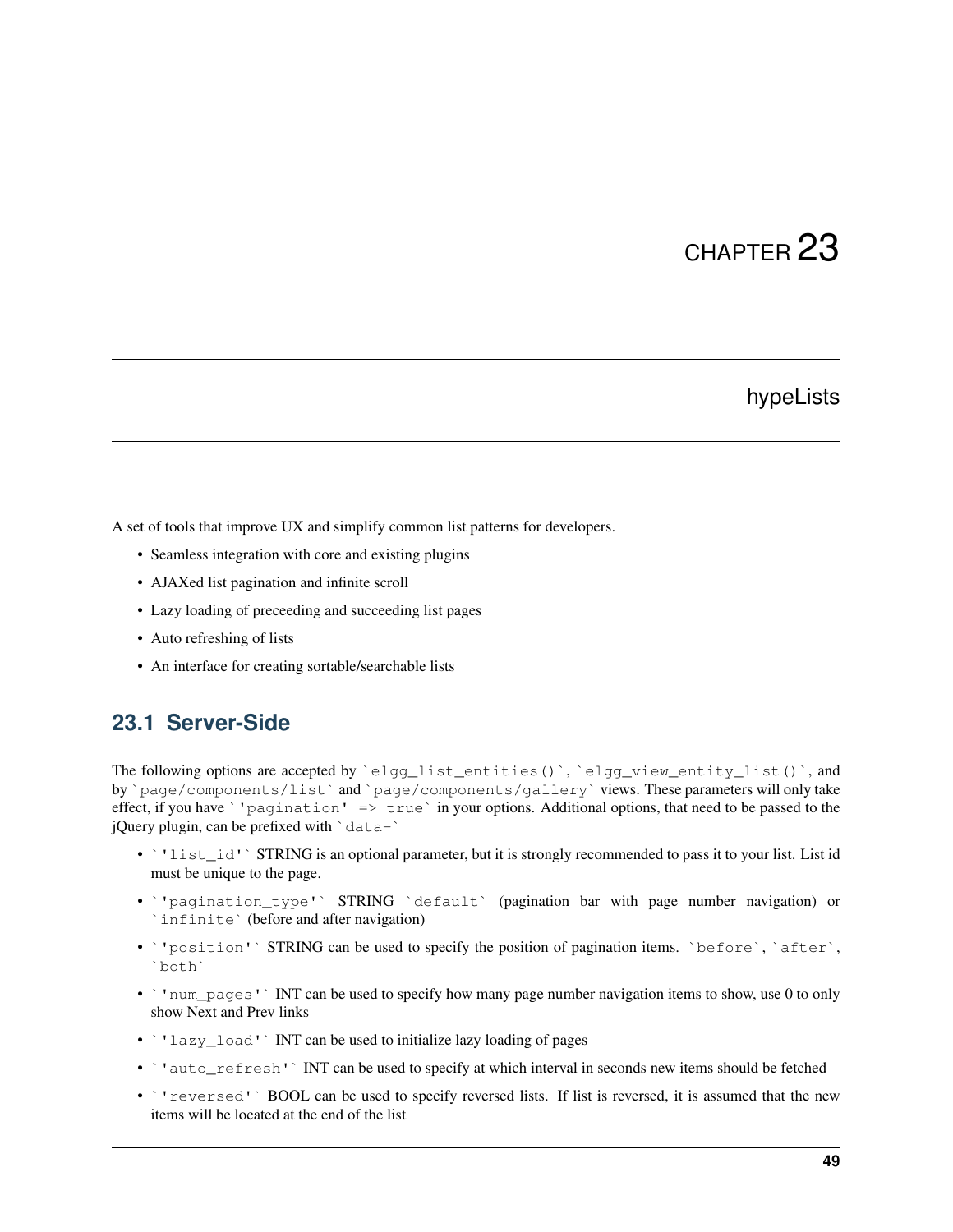#### **23.2 Client-Side**

Lists that have received the necessary parameters server-side will be instantiated automatically. If you need to instantiate a list programmatically, use `\$.hypeList(options)`.

```
// Instantiate a new list
$('.elgg-list.my-list').hypeList({
      baseUrl: false, // Data source
      count: 0, // Number of items in the list
      offset: 0, // Current offset from the beginning of the list
      offsetKey: 'offset', // Offset key
      limit: 10, // Number of items per page
      listId: '', // List identifier unique to the page
      pagination: 'default', // Pagination type: 'default', 'infinite'
      paginationPosition: 'after', // Pagination position: 'before', 'after', 'both'
      paginationNumPages: 10, // Number of page links to display in the pager
      classActive: 'elgg-state-selected', // CSS class pertinent to active elements
      classDisabled: 'elgg-state-disabled', // CSS class pertinent to disabled
˓→elements
      classLoading: 'elgg-state-loading', // CSS class pertinent to pending elements
      textNoResults: '', // Text displayed when no items were found in the list
      textNext: elgg.echo('next'), // Text for next link
      textPrev: elgg.echo('previous'), // Text for previous link
      keyTextBefore: 'lists:add:before', // Language key for before link (will
˓→receive limit as parameter)
      keyTextAfter: 'lists:add:after', // Language key for before link (will receive
˓→limit as parameter)
      lazyLoad: 10, // Number of pages to lazy load
      autoRefresh: 60, // Fetch new items at this interval (in seconds)
      reversed: false, // List is reversed that is new items are appended to the end
˓→of the list
      scrollTopOffset: -100, // Additional offset in pixels for when the page is
˓→scrolled to the top of the list
      listTime: 0, // Timestamp at which the list was generated, sent with AJAX_{11}˓→requests
      showEffect: 'highlight', // jQuery UI effect used for toggling item visibility
      selectorDelete: '.elgg-menu-item-delete > a', // CSS selector of an anchor that
˓→will trigger a delete action
});
// Public methods
// Navigate to a page with a certain index
// For default pagination type, page with pageIndex is loaded and displayed
// For infinite pagination type, all pages in range from currently visible pages to
˓→the page with pageIndex are loaded and displayed
$('.elgg-list').trigger('goToPage', [pageIndex]);
// Trigger refresh
// Reloads the page and appends new items if any
// If no pageIndex is provided, it's determined by pagination type
// goToPage parameter can be used to navigate to the page once new items have been
˓→fetched
// goToPage flag is useful when a new post was made and you want to display the post
˓→to the user
$('.elgg-list').trigger('fetchNewItems', [pageIndex, goToPage]);
```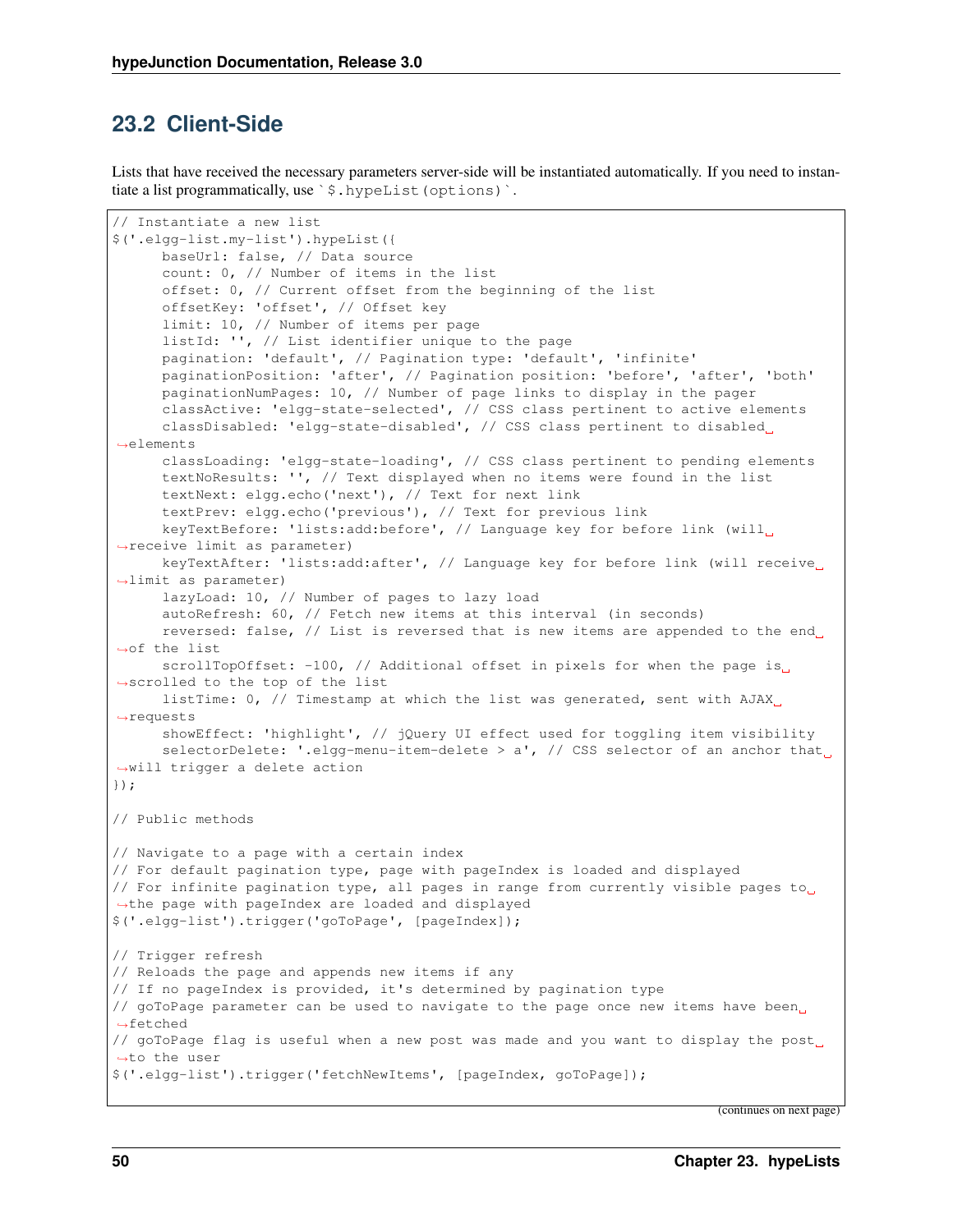```
// Remove items from the list and reindex
$('.elgg-list').trigger('removeItems', [$items]);
// Add new items to the list
$('.elgg-list').trigger('addFetchedItems', [ajaxData]);
// Events
// Event triggered whenever the list is first rendered
// Callback will receive list options as a second parameter
$('.elgg-list').on('ready', callback);
// Event triggered whenever an item is added, removed or hidden from a list
// Callback will receive list options as a second parameter
$('.elgg-list').on('change', callback);
```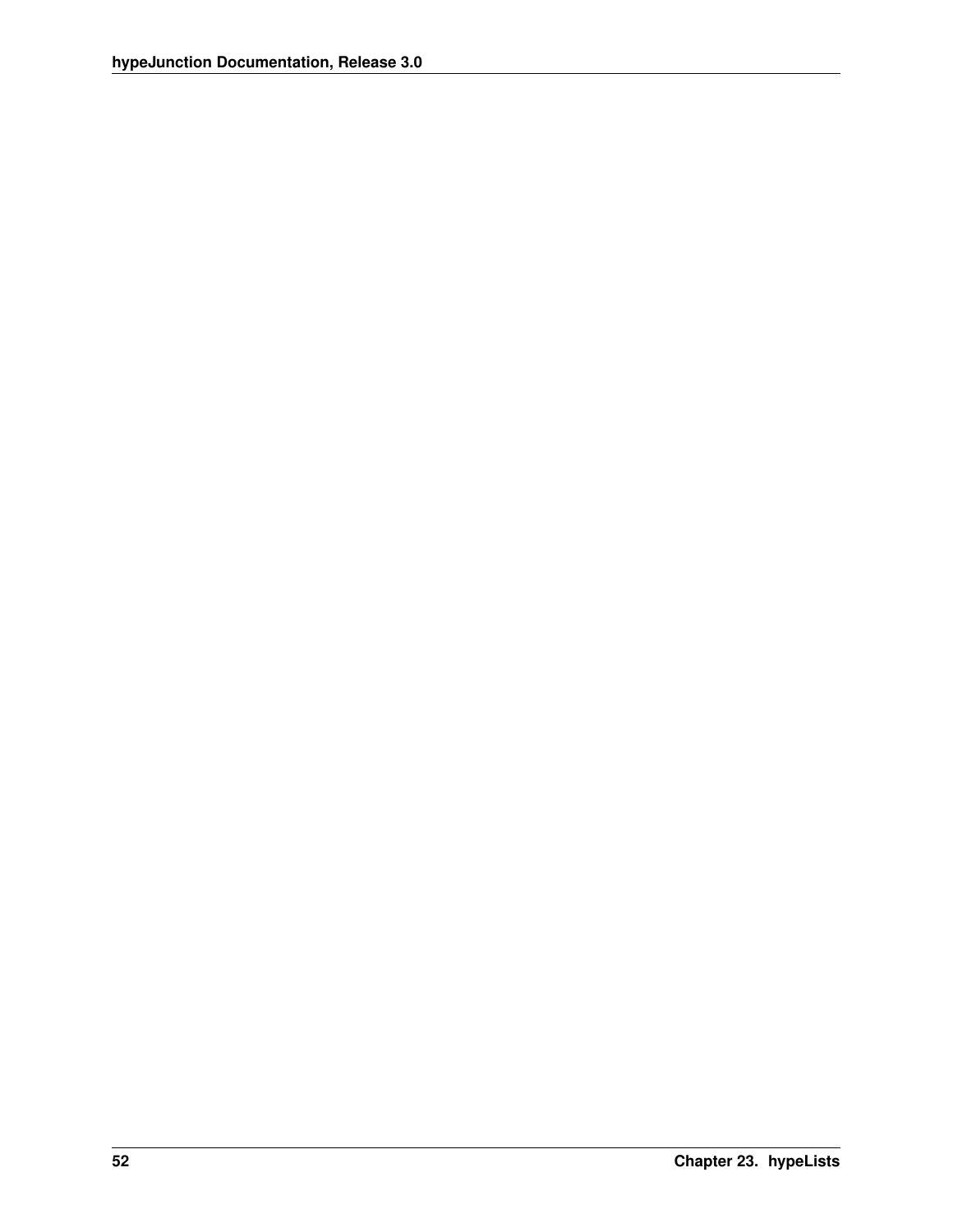#### hypeMapsOpen

API and UI for maps built with open technology

- Geocoding and reverse geocoding via Nominatim
- Maps built with Leaflet.js
- Default map tiles provided by Open Street Maps (customizagle in views)
- User map
- Groups map
- Group members map

#### **24.1 A map of arbitrary locations**

```
echo elgg_view('page/components/map', [
   'markers' => [
      'Berlin, Germany',
      'London, UK',
      'Paris, France',
   ]
]);
```
#### **24.2 A map with custom icons**

```
$berlin = hypeJunction\MapsOpen\Marker::fromLocation('Berlin, Germany');
$berlin->icon = 'smile-o';
$berlin->color = 'green';
$berlin->tooltip = '<b>Berlin is a happy place</b>';
```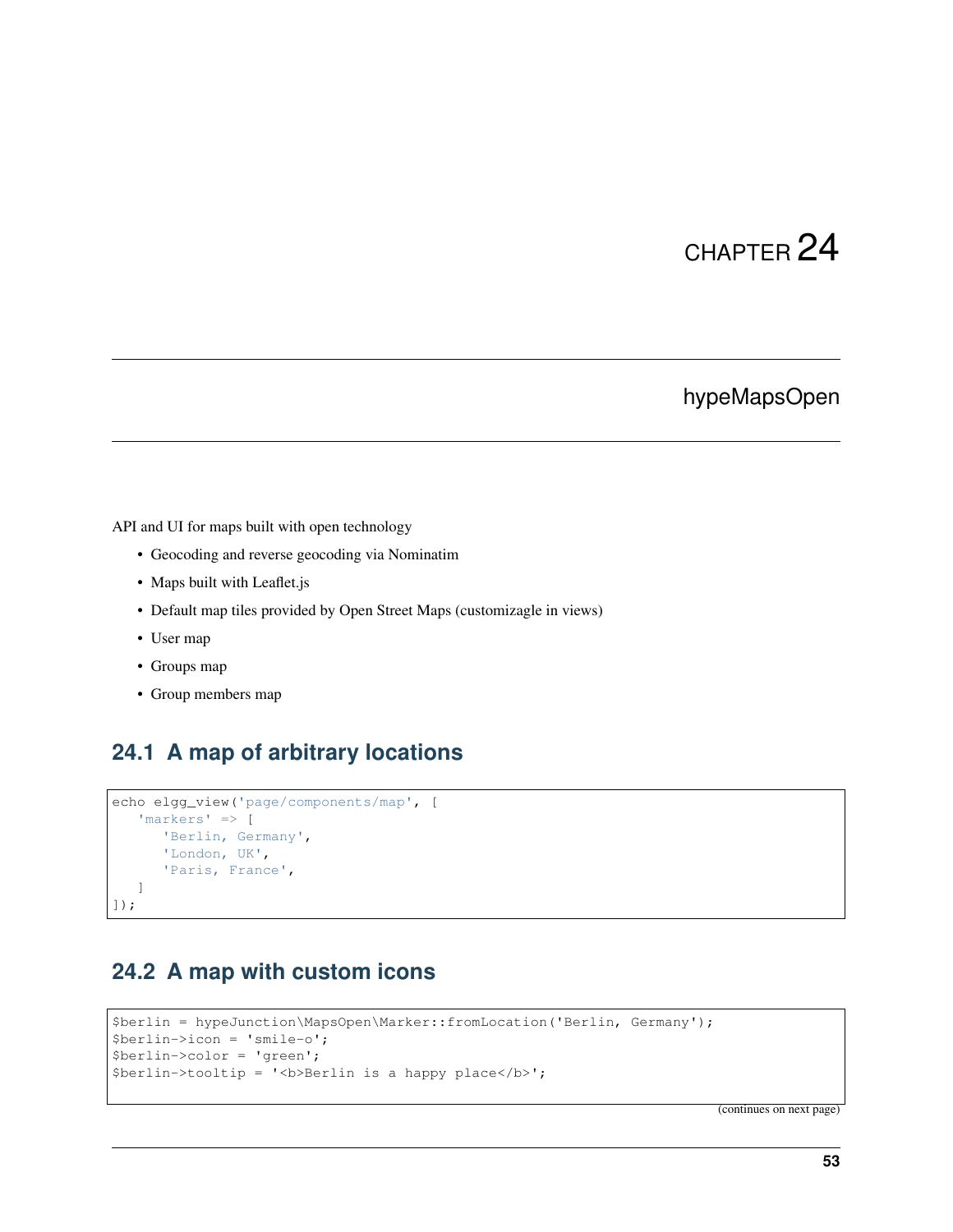```
$paris = hypeJunction\MapsOpen\Marker::fromLocation('Paris, France');
$paris->icon = 'coffee';
$paris->color = 'black';
$paris->tooltip = '<img src="https://s-media-cache-ak0.pinimg.com/736x/ca/ea/57/
˓→caea57268e1dee696f3c20a5a0f895f2.jpg" alt="Paris" />';
echo elgg_view('page/components/map', [
   'markers' => [
      $berlin,
      $paris,
   ],
]);
```
#### **24.3 A map of entities**

```
echo elgg_view('page/components/map', [
   'markers' => elgg_get_entities_from_metadata([
      'types' => 'object',
      'subtypes' => 'place',
      'metadata_name_value_pairs' => [
         'venue type' => 'cafe',
      \frac{1}{2}'limit' => 0,
  ]),
   'center' => hypeJunction\MapsOpen\Marker::fromLocation('London, UK');
]);
```
#### **24.4 A map with data source and search**

```
echo elgg_view('page/components/map', [
  // Set src to json data source
  // Data set should be an export of Marker instances
  'src' => '/path/to/data/source/json',
  'show_search' => true,
]);
```
#### **24.5 Change marker icon and color**

Use 'marker','<entity\_type>' hook. Supported colors: 'red', 'darkred', 'orange', 'green', 'darkgreen', 'blue', 'purple', 'darkpuple', 'cadetblue'

```
elgg_register_plugin_hook_handler('marker', 'object', function($hook, $type, $return,
˓→$params) {
   $entity = elgg_extract('entity', $params);
   if ($entity instanceof Event) {
      $return->icon = 'calendar';
```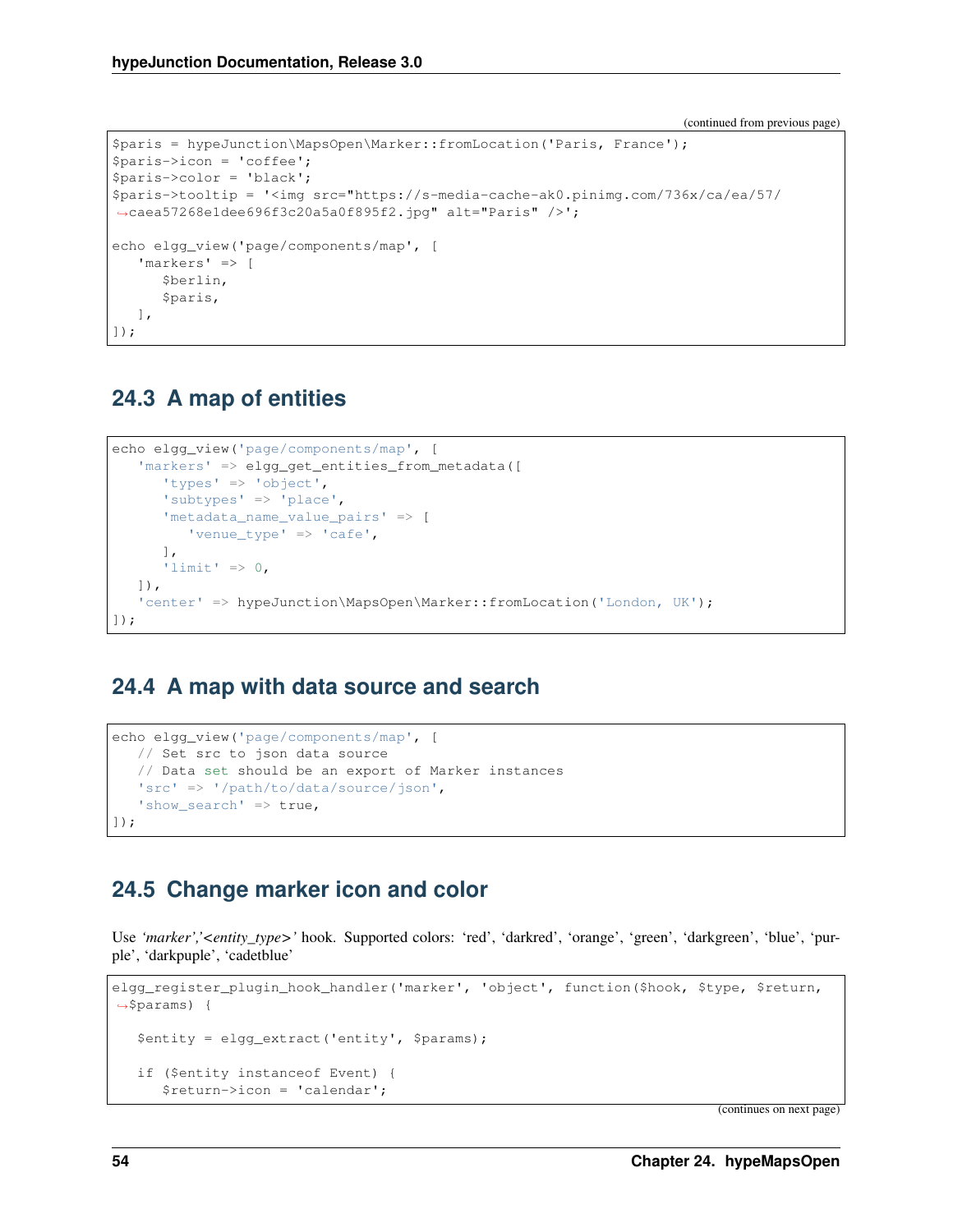```
$return->color = 'darkpurple'
   }
   return $return;
})
```
#### **24.6 Change popup content**

Add a view for *maps/tooltip/<entity\_type>/<entity\_subtype>* or *maps/tooltip/<entity\_type>/default*;

#### **24.7 Acknowledgements**

• Early version of the plugin has been partially sponsored by [Social Business World] [\(https://socialbusinessworld.](https://socialbusinessworld.org) [org](https://socialbusinessworld.org) "Social Business World")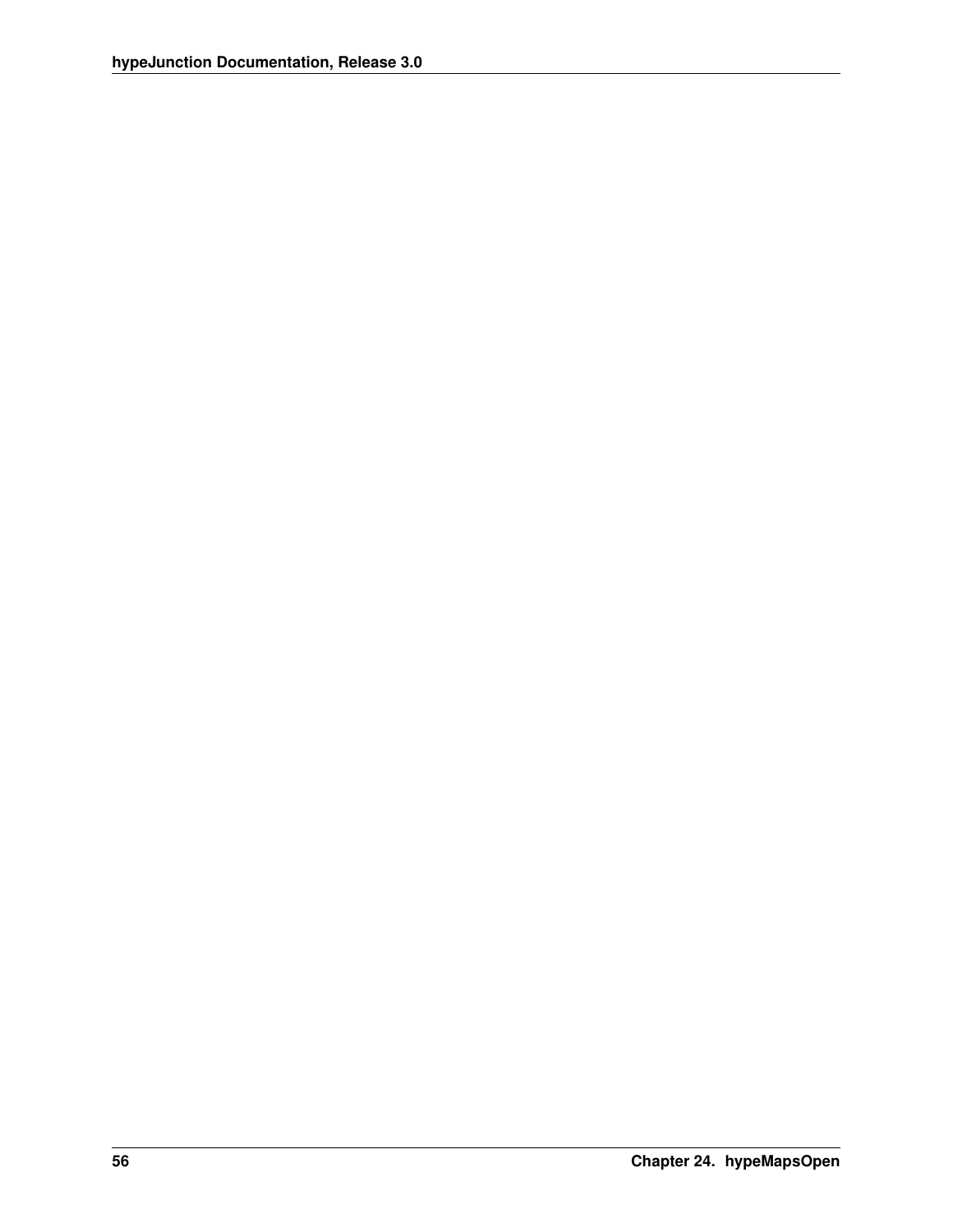### hypeMedia

#### Media albums

- Support for image and video files
- Support for image and video embed via URLs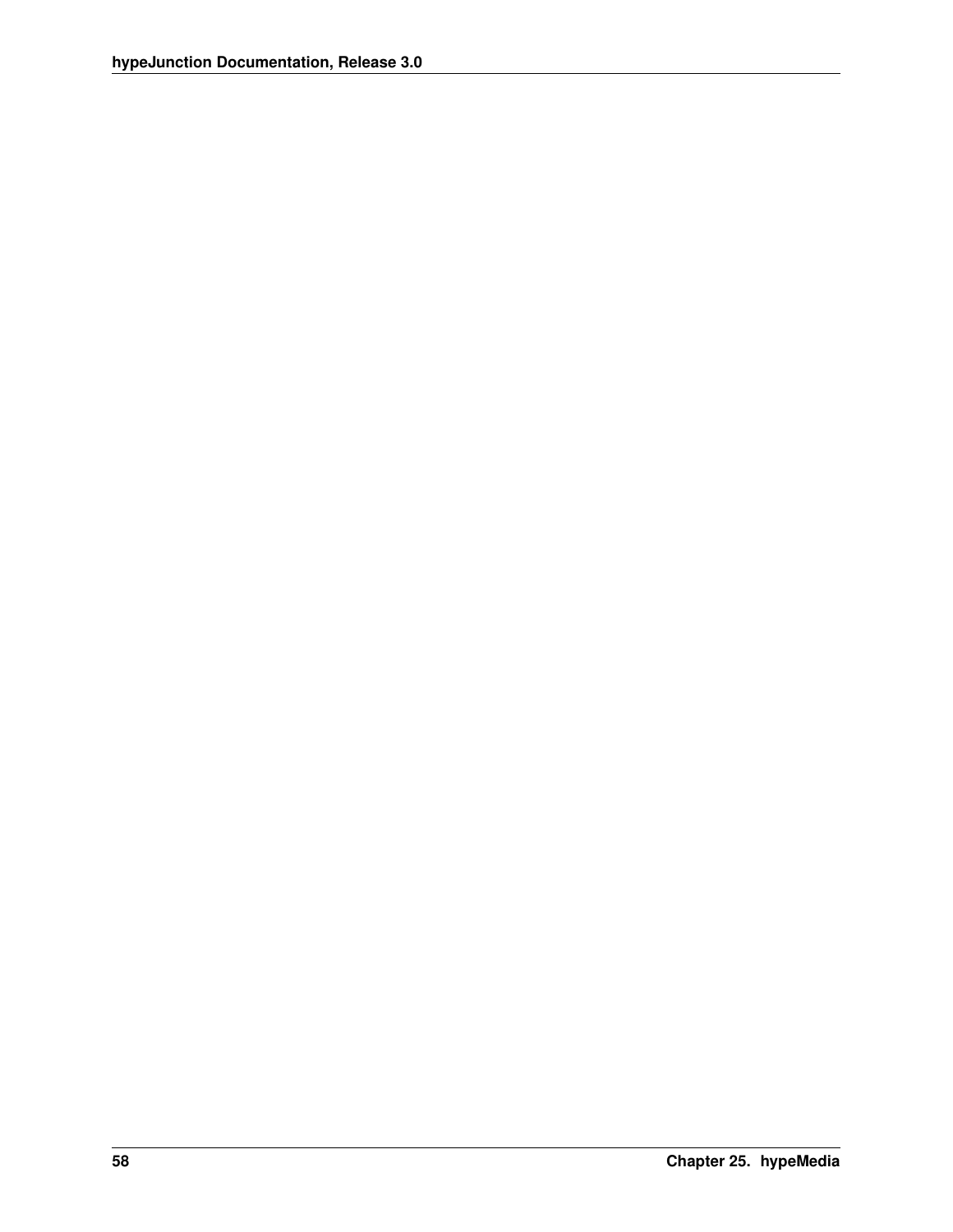### hypeMentions

#### Mentions

- Allows mentioning users and groups in various text fields @username
- Hashtag autocomplete #hashtag
- Emoji support :heart:

#### **26.1 Acknowledgements**

- Plugin uses amazing At.js library <http://ichord.github.io/At.js/>
- A list of emojis was sources from <https://github.com/amio/emoji.json>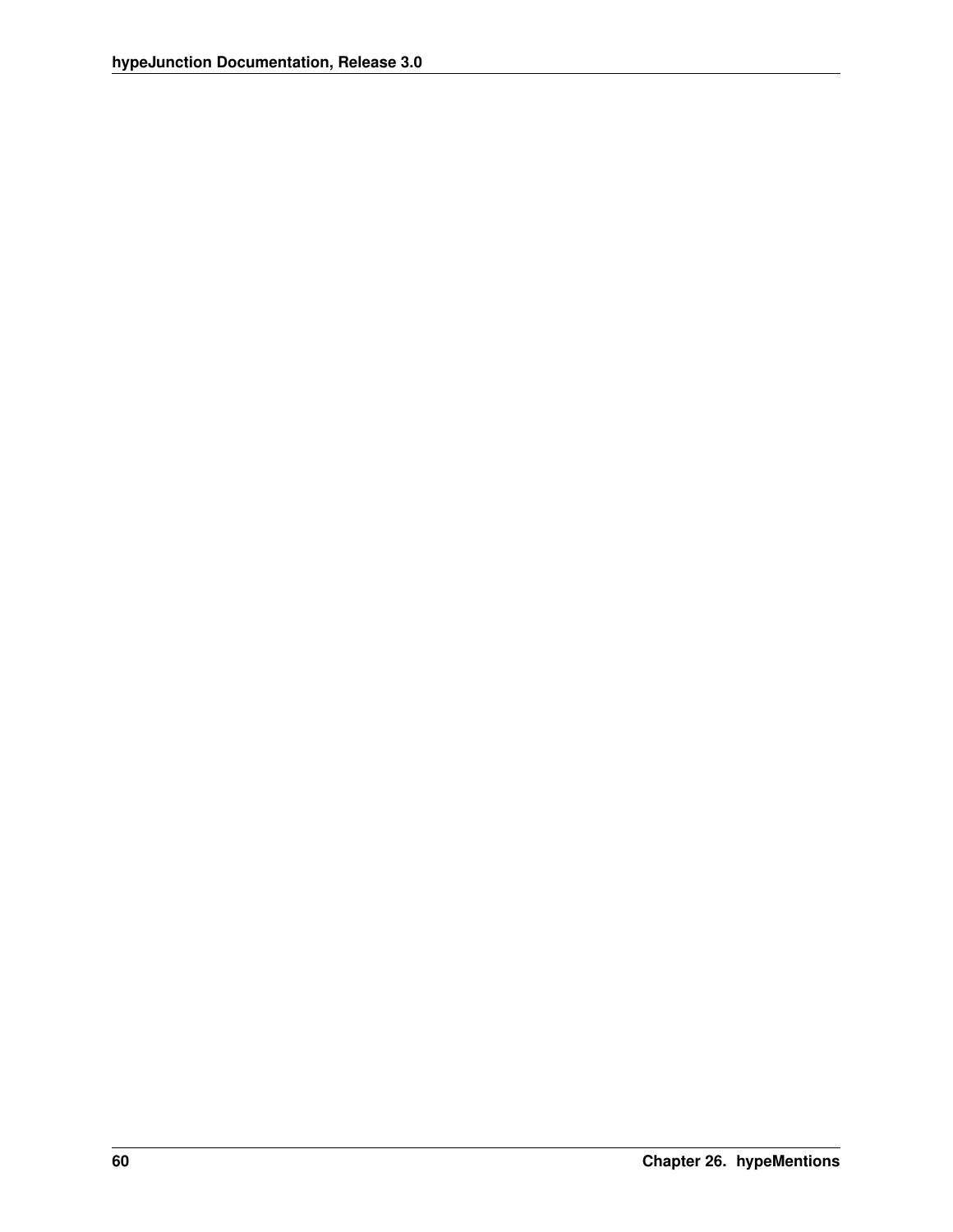### hypeMenus

#### Menu editor

- Add/remove items from menus using admin interface
- Easily customize menu icons, text, tooltip, URL
- Drag&Drop reordering of menu items and children
- Easily add new menu sections
- Build dynamic URLs using extrapolation or linking an item to an entity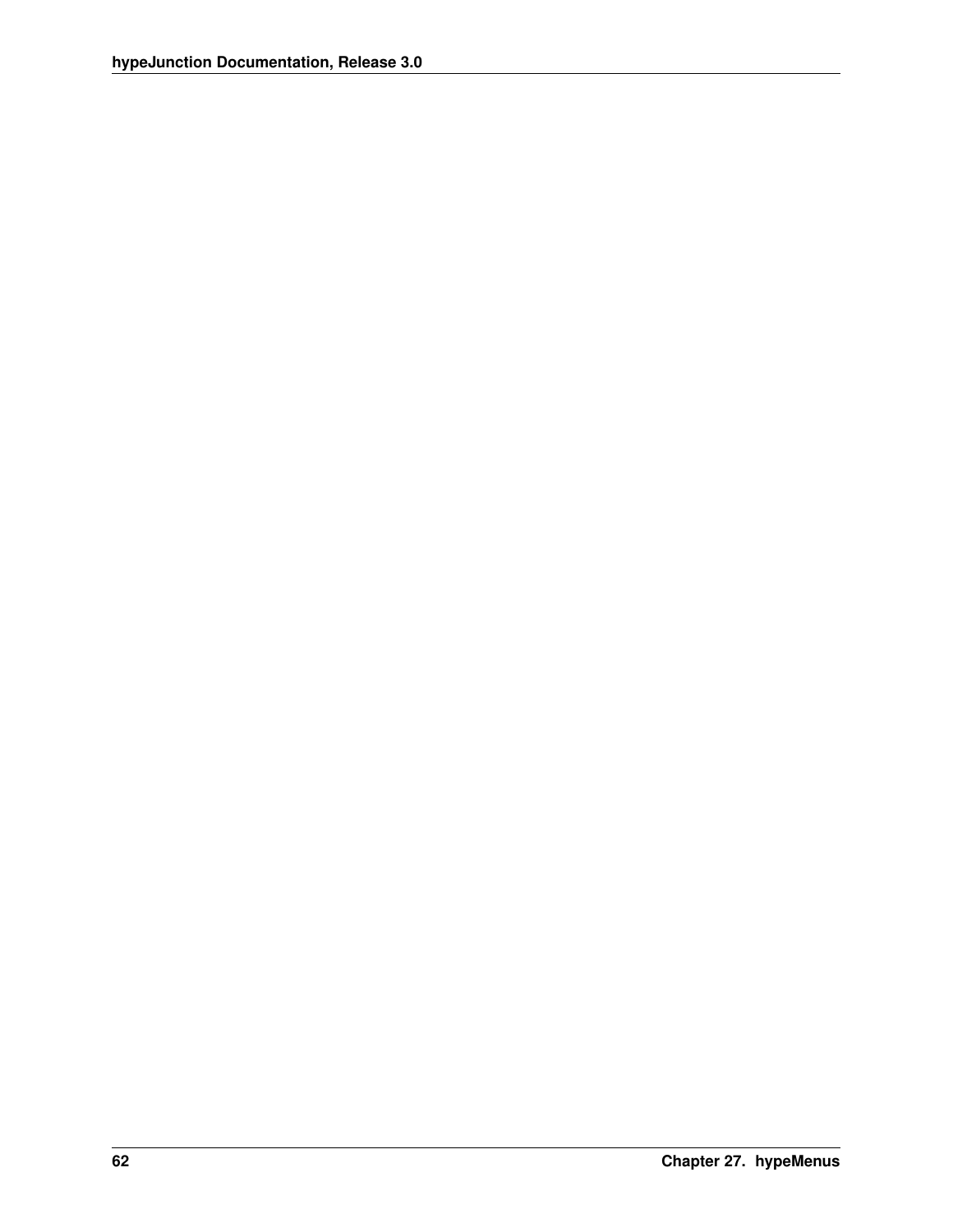### hypeModerator

Implements moderator role

### **28.1 Approval Workflow**

Approval workflow only works with entities that use publish event.

To queue entities for approval use a hook handler:

```
elgg_register_plugin_hook_handler('uses:moderation', 'object:<entity_subtype>',
˓→'\Elgg\Values::getTrue`);
```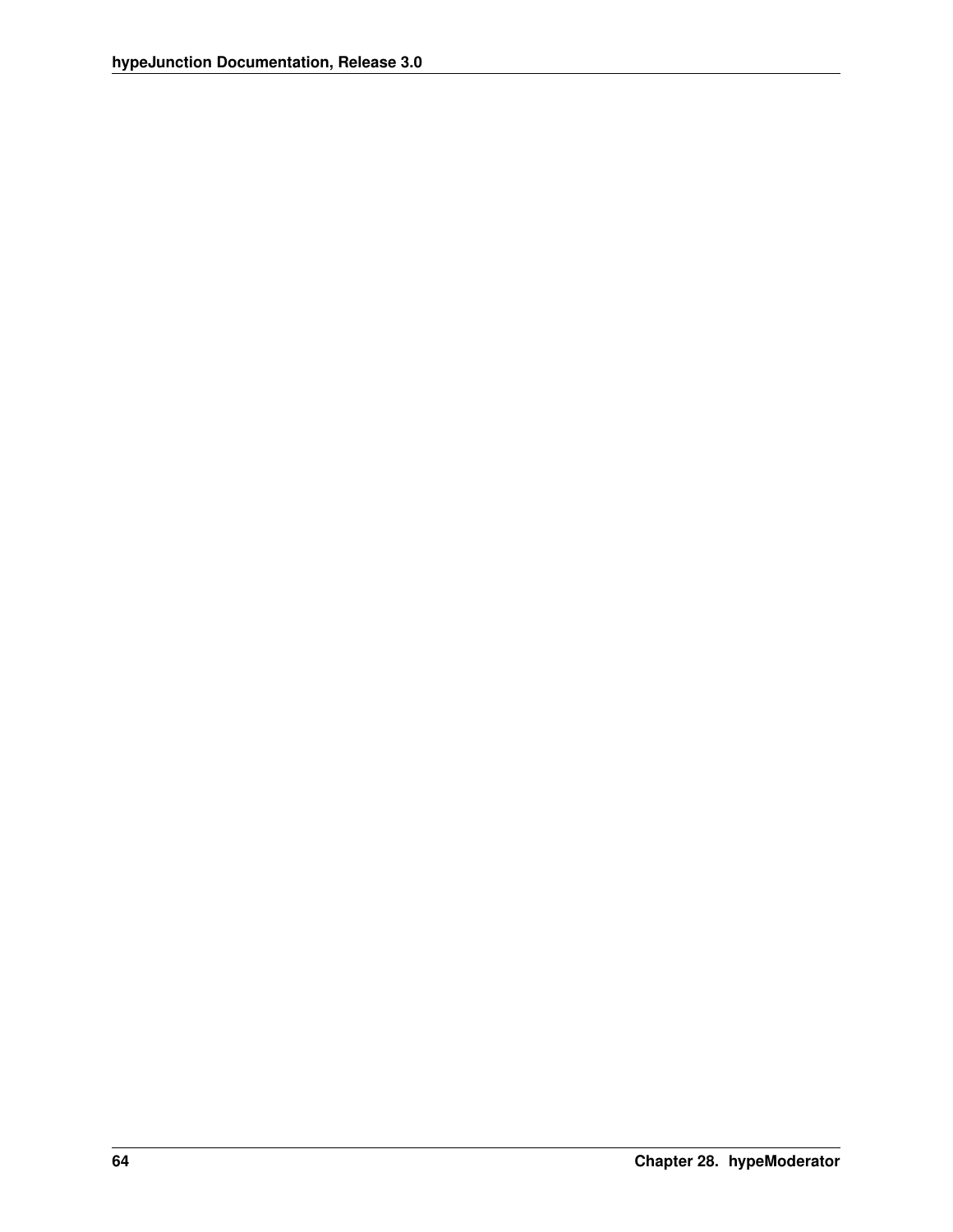#### hypeNotifications

- Facebook-style site notifications
- Email digest: users can specify at which interval they receive notifications for each type
- A tool to update preferred notification methods for all site users
- Leverages *Zend\_Mail* (email library used in core) to send out HTML emails
- Allows to configure email transports (Sendmail, SMTP, File Transport, SendGrid, Mailgun, SparkPost)
- Allows to send file attachments
- Inlines CSS styles for improved email client experience
- Simpler testing experience: catch all email address, email/domain whitelist

#### **29.1 Notification preferences**

Go to Admin > Administer > Utilities > Notification Methods to update personal and subscription notification preferences globally.

#### **29.2 Notification event types**

Notification event types can be filtered using 'notification\_events','notifications' hook. Users will be given an option to unsubscribe from notifications about these events or batch them into a digest. Note that some instant notification events should not be added this list, e.g. password reset and other account related notifications should remain instant.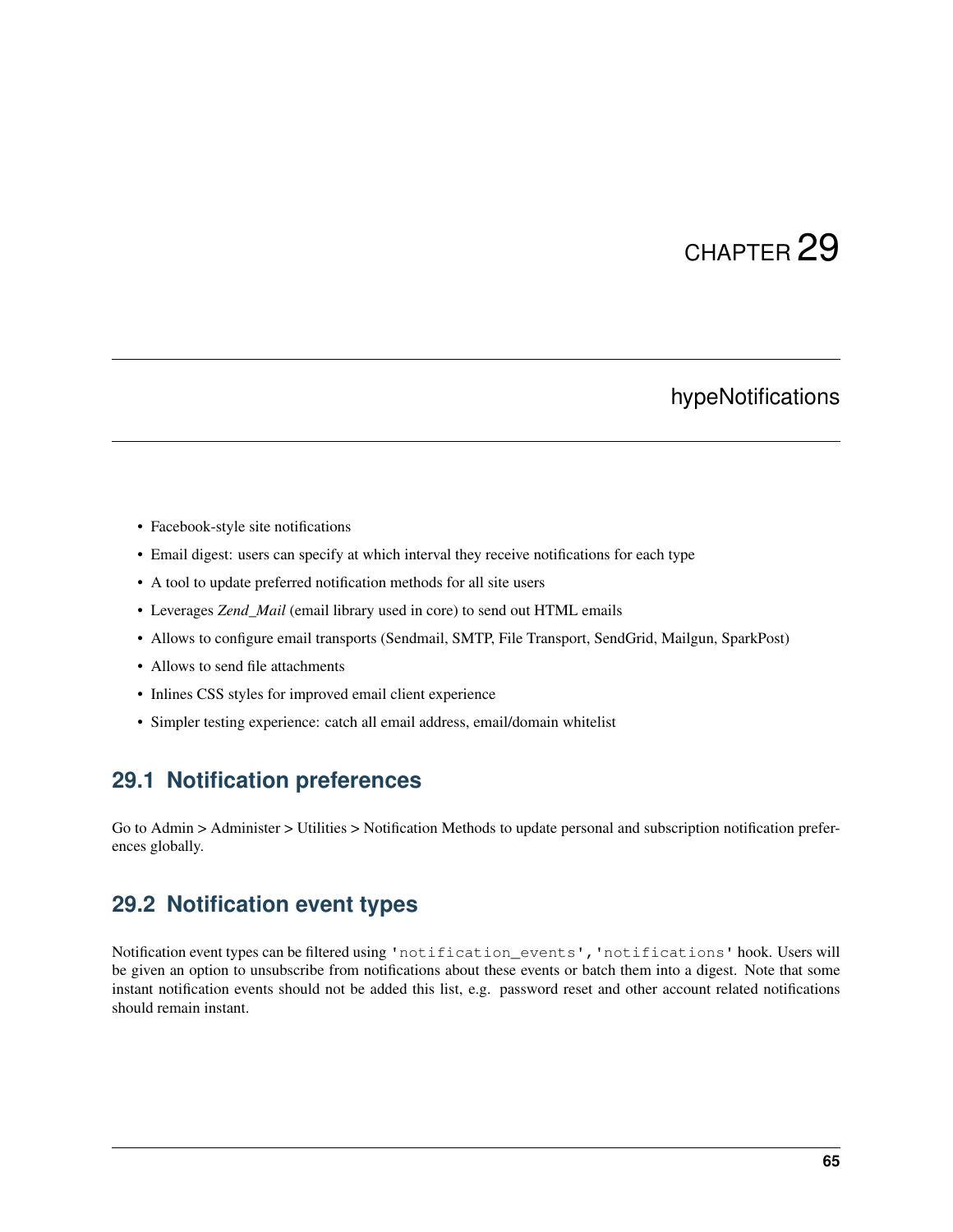#### **29.3 Notification testing**

You can disable outgoing email by switching to File Transport in plugin settings, this will instead write email as txt files to the filestore under */notifications\_log/zend/*

#### **29.4 Sample SMTP config for GMail**

To use GMail as your SMTP relay, you will likely need to Allow less secure apps: [https://support.google.com/](https://support.google.com/accounts/answer/6010255?hl=en) [accounts/answer/6010255?hl=en](https://support.google.com/accounts/answer/6010255?hl=en)

- Host: smtp.gmail.com
- Port: 587
- Secure Connection: TLS
- Auth: SMTP with AUTH LOGIN
- Username: <your gmail email>
- Password: <your gmail password>

#### **29.5 Sample SMTP config for SendGrid**

- Host: smtp.sendgrid.com
- Port: 587
- Secure Connection: TLS
- Auth: SMTP with AUTH LOGIN
- Username: apikey
- Password: <your api key>

#### **29.6 File Attachments**

To add attachments to your email, add an array of *ElggFile* objects to notification parameters:

```
notify_user($to, $from, $subject, $body, array(
   'attachments' => array(
      $file1, $file2,
   )
));
```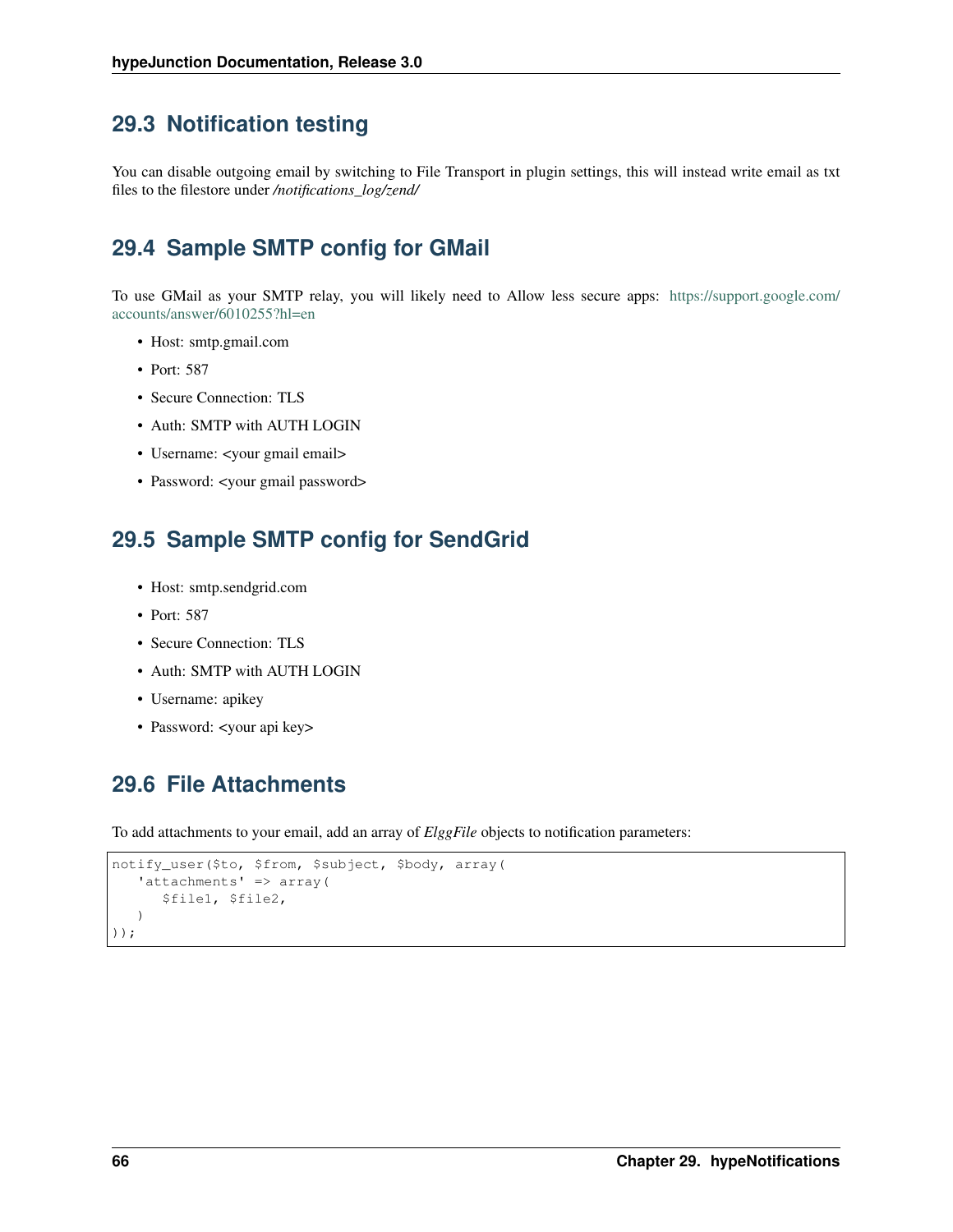### hypePayments

- Standardized API for handling payments and product sales
- Interface for logging and refunding payments

#### **30.1 New payment**

```
namespace hypeJunction\Payments;
// First, we create an itemized order/invoice
$order = new Order();
$order->setCurrency('EUR');
// Add a new product
$order->add($product, 2);
// Add additional fees and charges
$shipping = Amount::fromString('25.25', 'EUR');
$charges[] = new ShippingFee('shipping', 0, $shipping);
$charges[] = new ProcessingFee('paypal_fee', 3.9);
$order->setCharges($charges);
$address = new Address();
$address->street_address = 'Some street 25';
// add other address parts
$address->country_code = 'CZ';
$order->setShippingAddress($address);
// Now create a transaction
$transaction = new Transaction();
```
(continues on next page)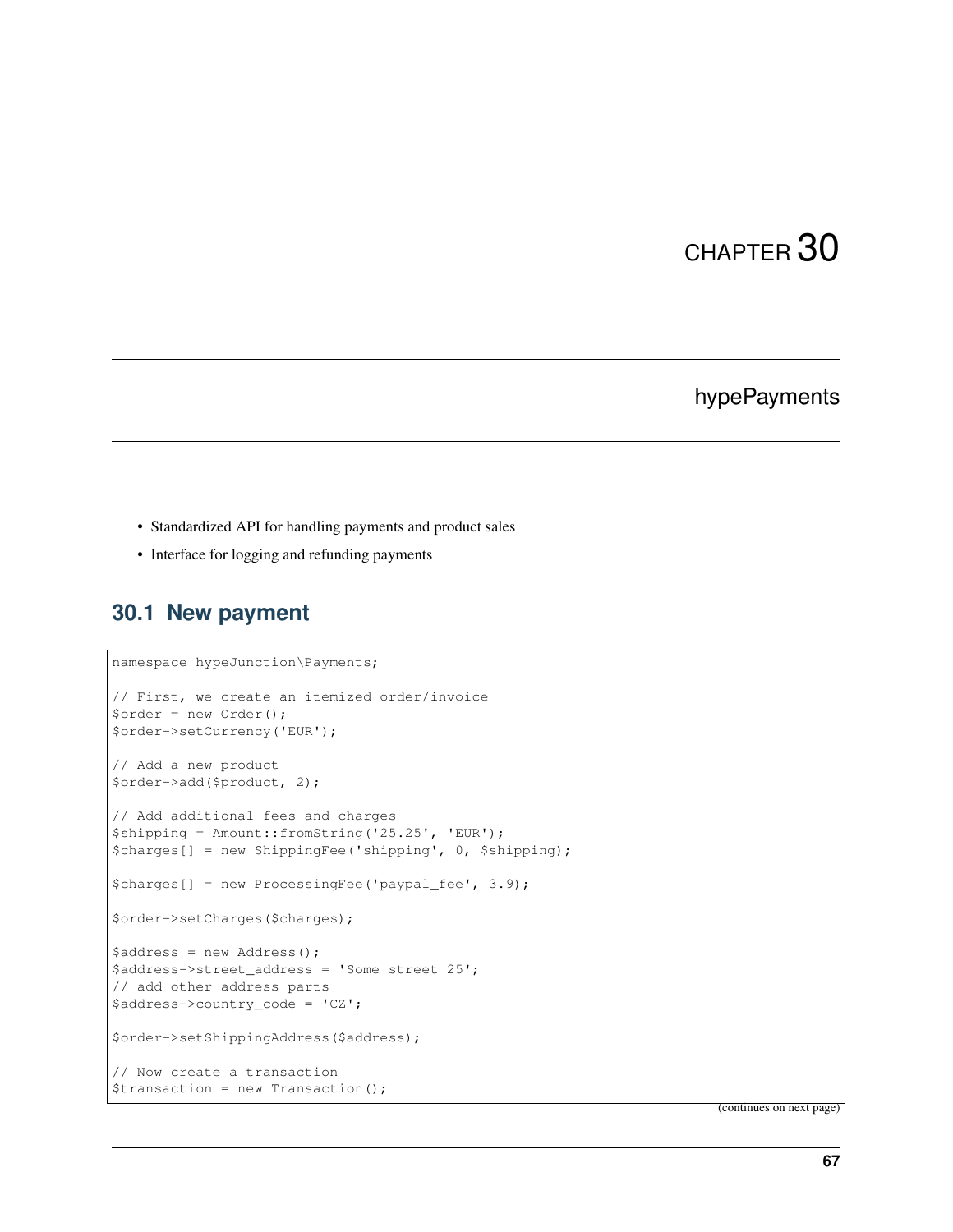(continued from previous page)

```
$transaction->setOrder($order);
$transaction->setPaymentMethod('paypal');
// Be sure to correctly set the owner and container and access id
// to ensure that both the merchant and the customer have access
// to the transaction entity
$transaction->owner_guid = $payer->guid;
$transaction->container_guid = $payee->guid;
// You can use access_grant to give access to the merchant,
// or create a new acccess collection that contains both the payer and the payee
$transaction->access_id = ACCESS_PRIVATE;
$transaction->save();
// Instantiate a gateway of choice
$gateway = new \hypeJunction\PayPal\API\Adapter();
// What you do with response may depend on where you are executing
// this code. From an action file, you can just return the $response.
$response = $adapter->pay($transaction);
```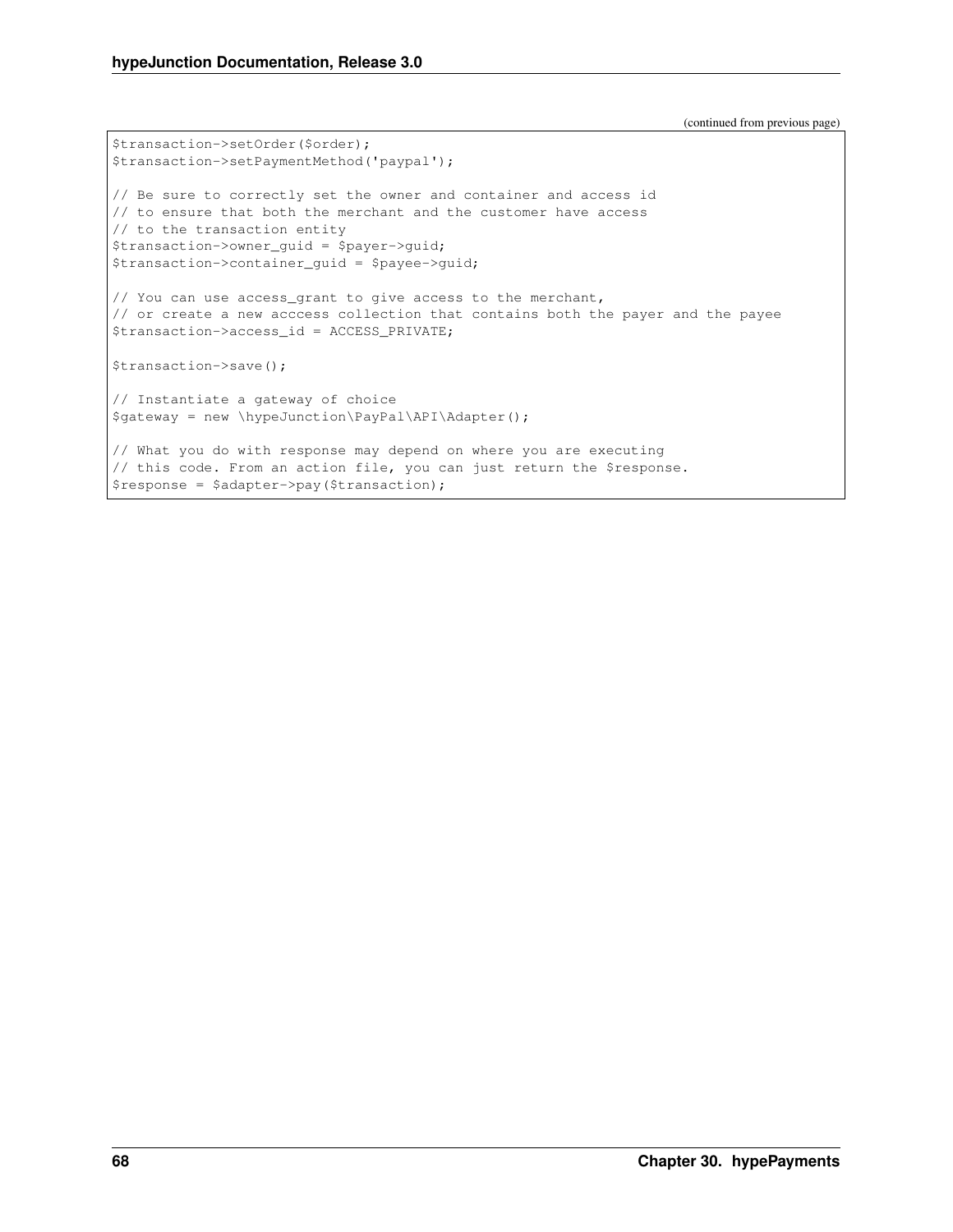### hypePaypalPayments

A wrapper for Paypal's PHP SDK

### **31.1 Webhooks**

Configure your Paypal application to send webhooks to `https://<your-elgg-site>/payments/ paypal/webhooks`

To digest a webhook, register a plugin hook handler:

```
elgg_register_plugin_hook_handler('BILLING.SUBSCRIPTION.EXPIRED', 'paypal',
˓→HandleExpiredSubscription::class);
class HandleExpiredSubscription {
  public function __invoke(\Elgg\Hook $hook) {
      $webhook_data = $hook->getParam('data');
      // ... do stuff
      return $result; // Result will be reported back to paypal
   }
}
```
#### **31.2 Paypal Button**

To display a pay button:

```
echo elgg_view_field([
  '#type' => 'paypal/paypal',
   'required' => true,
]);
```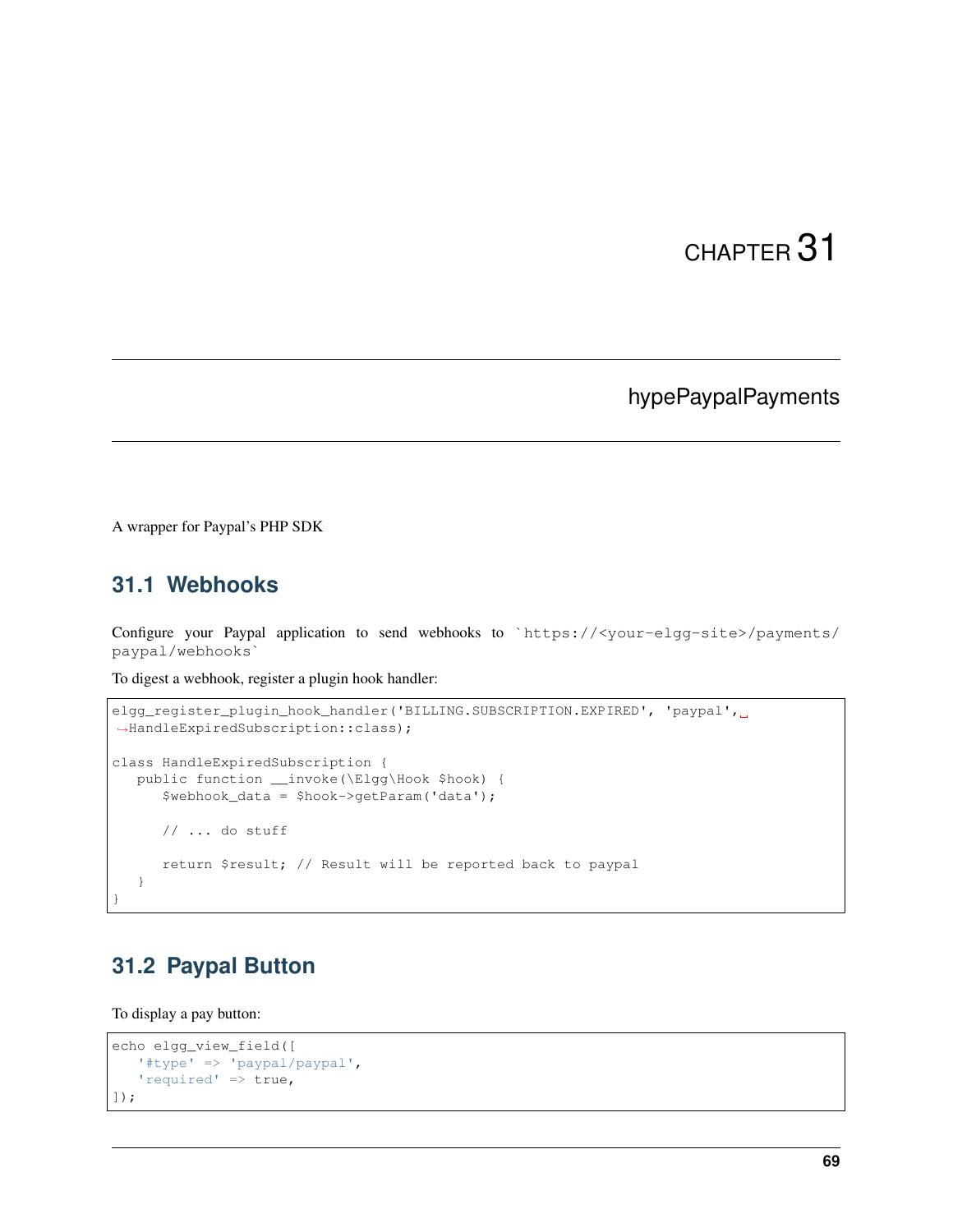You can then retrieve the value of the Paypal's payment and payer ID your action:

```
$payment_id = get_input('paypal_payment_id');
$payer_id = get_input('payer_id');
elgg()->{'payments.gateways.paypal'}->pay($transaction, [
   'paypal_payment_id' => $payment_id,
   'paypal_payer_id' => $payer_id,
]);
```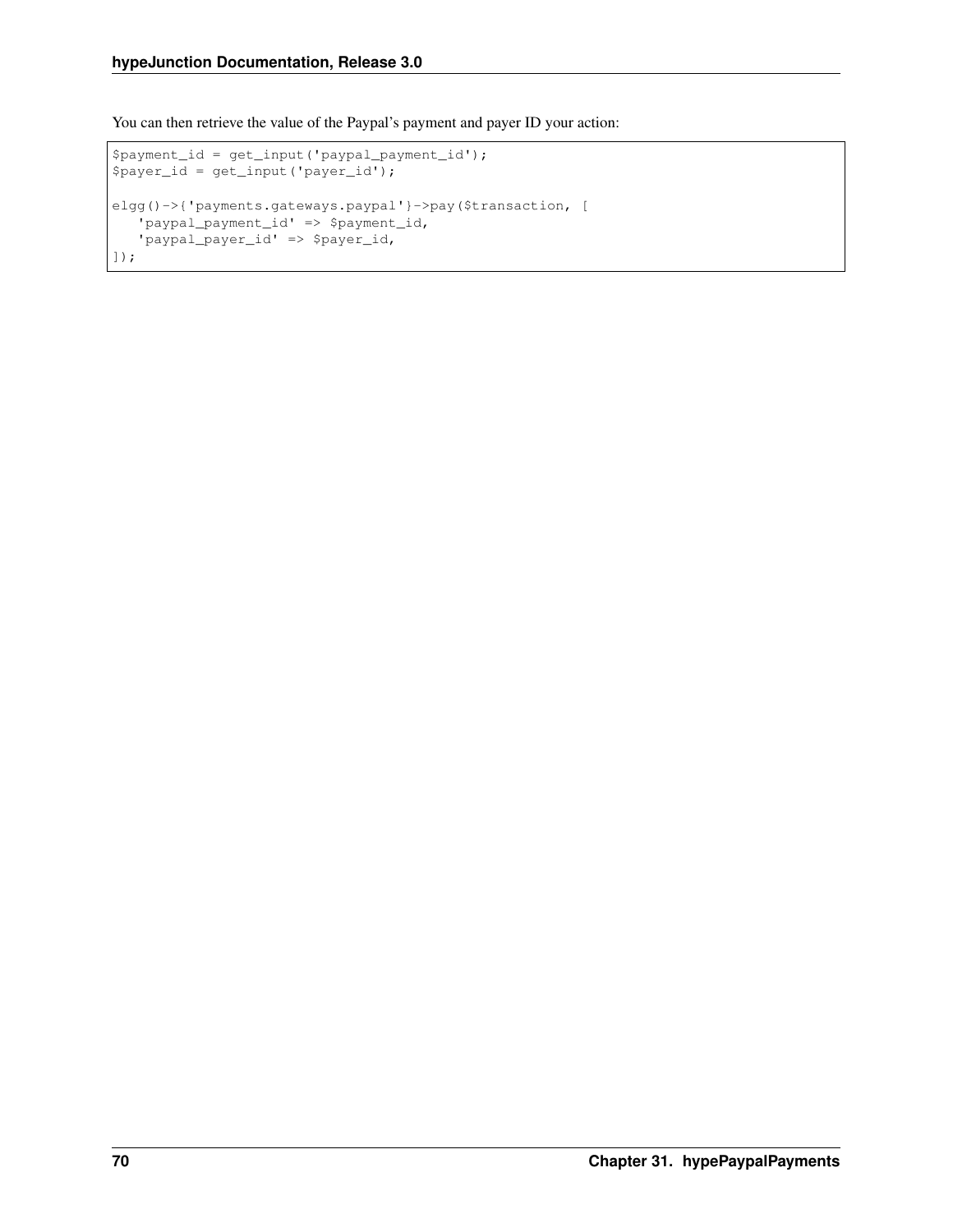## hypePaypalSubscriptions

Paypal integration for hypeSubscriptions

### **32.1 Disclaimer**

PayPal sucks and so does its API. I have written this plugin to test the flexibility of the subscriptions API. Personally, I would discourage anyone from using PayPal, until they get their act together, hire an army of developers and get up to speed with the developments in the financial e-services.

During testing, I have noticed that PayPal doesn't properly synchronize payment information with billing agreements, so it's really impossible to keep track of changes in real-time. You may end up having to manually consolidate transactions and refunds.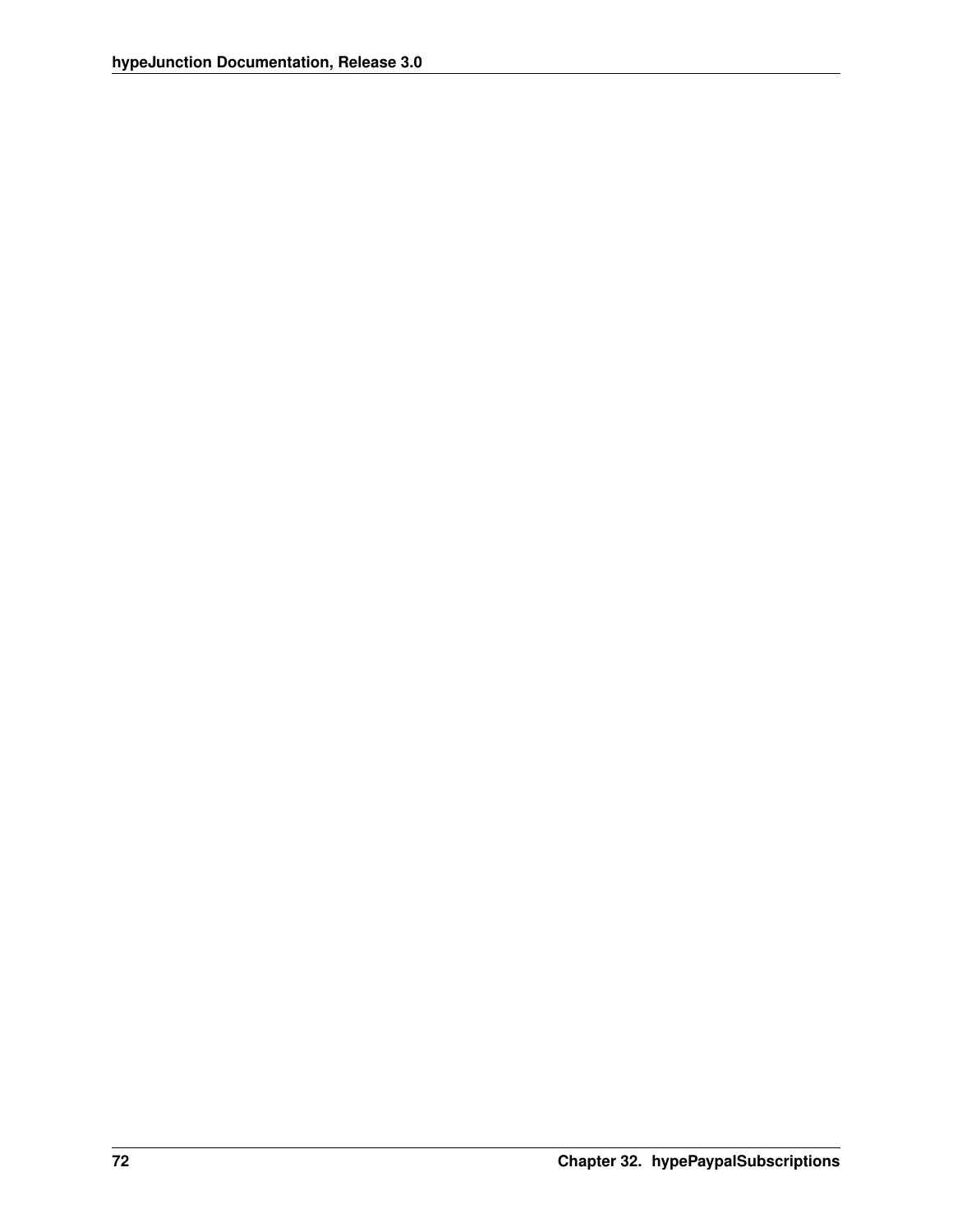### hypePost

Provides utilities for creating and editing posts.

Extendable form fields Post forms are built using an extended field API layer, which makes it easier to define all fields in one place, and not have to worry about maintaining form, action and profile logic separate from each other.

Reusable views Plugins can recycle existing resource views, saving lots of time needed to bootstrap new entity types.

Client site validation Client side form validation

AJAX form save Forms are saved using AJAX with saves user a few steps should the action fail.

#### **33.1 Form Fields**

To extend post form, use fields, <entity\_type>:<entity\_subtype> (or less granular fields, <entity\_type> ) plugin hook.

The hook receives an instance of \hypeJunction\Fields\Collection, which allows you to easily manipulate fields:

```
elgg_register_plugin_hook_handler('fields', 'object:blog', function(\Elgg\Hook $hook)
˓→{
   $fields = $hook->getValue();
   /* @var $fields \hypeJunction\Fields\Collection */
   $fields->add('published_date', new MetaField([
      'type' => 'date',
      'required' => true,
   ]);
   $fields->get('description')->required = false;
   return $fields;
});
```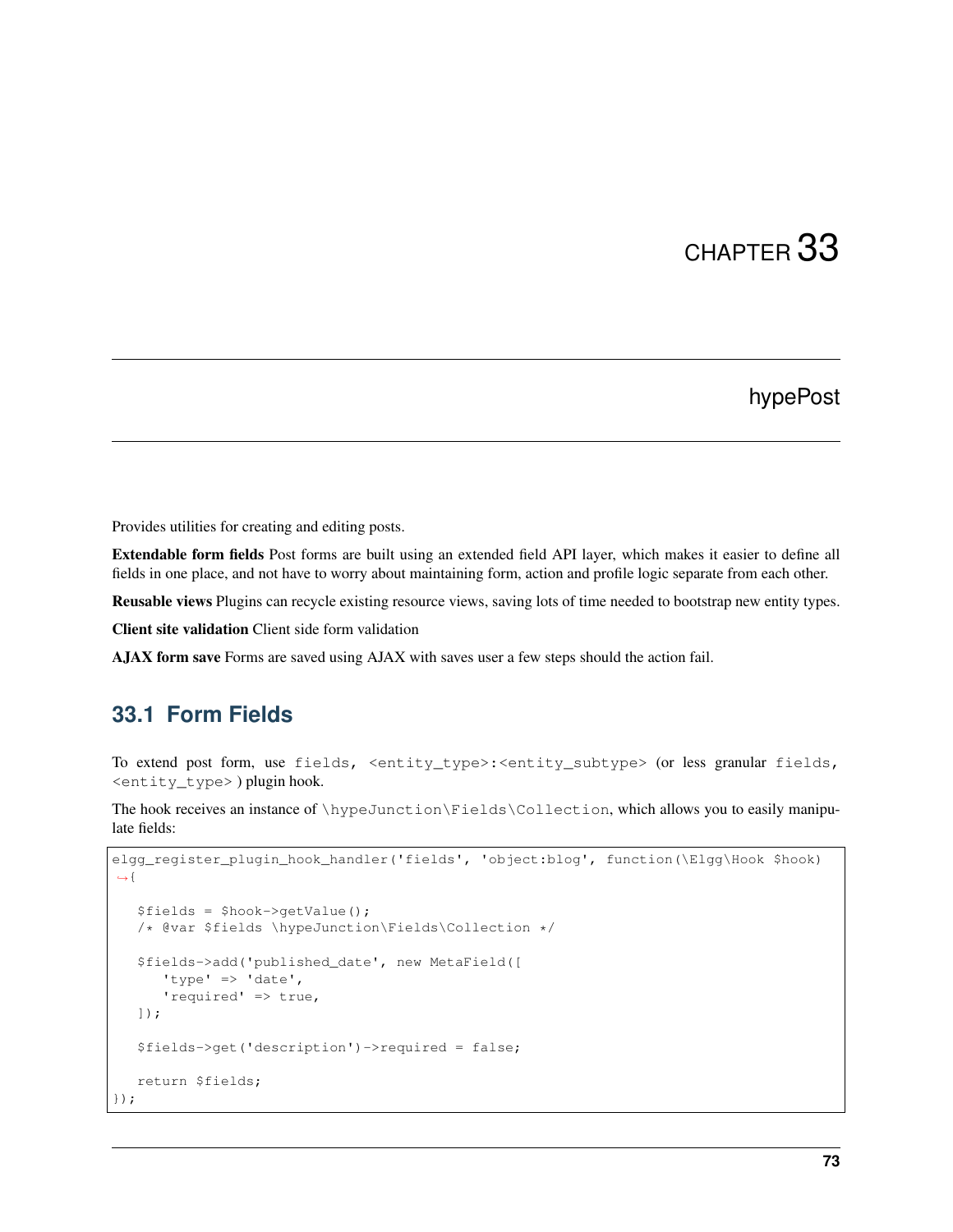### **33.2 Common Properties**

#### Icons

To enable or disable icons, use uses:icon, <entity\_type>:<entity\_subtype> hook. The handler should return *true* or *false*

#### Cover Images

To enable or disable cover images, use uses: cover, <entity\_type>:<entity\_subtype> hook. The handler should return *true* or *false*

#### Comments

To enable or disable comments, use uses:comments, <entity\_type>:<entity\_subtype> hook. The handler should return *true* or *false*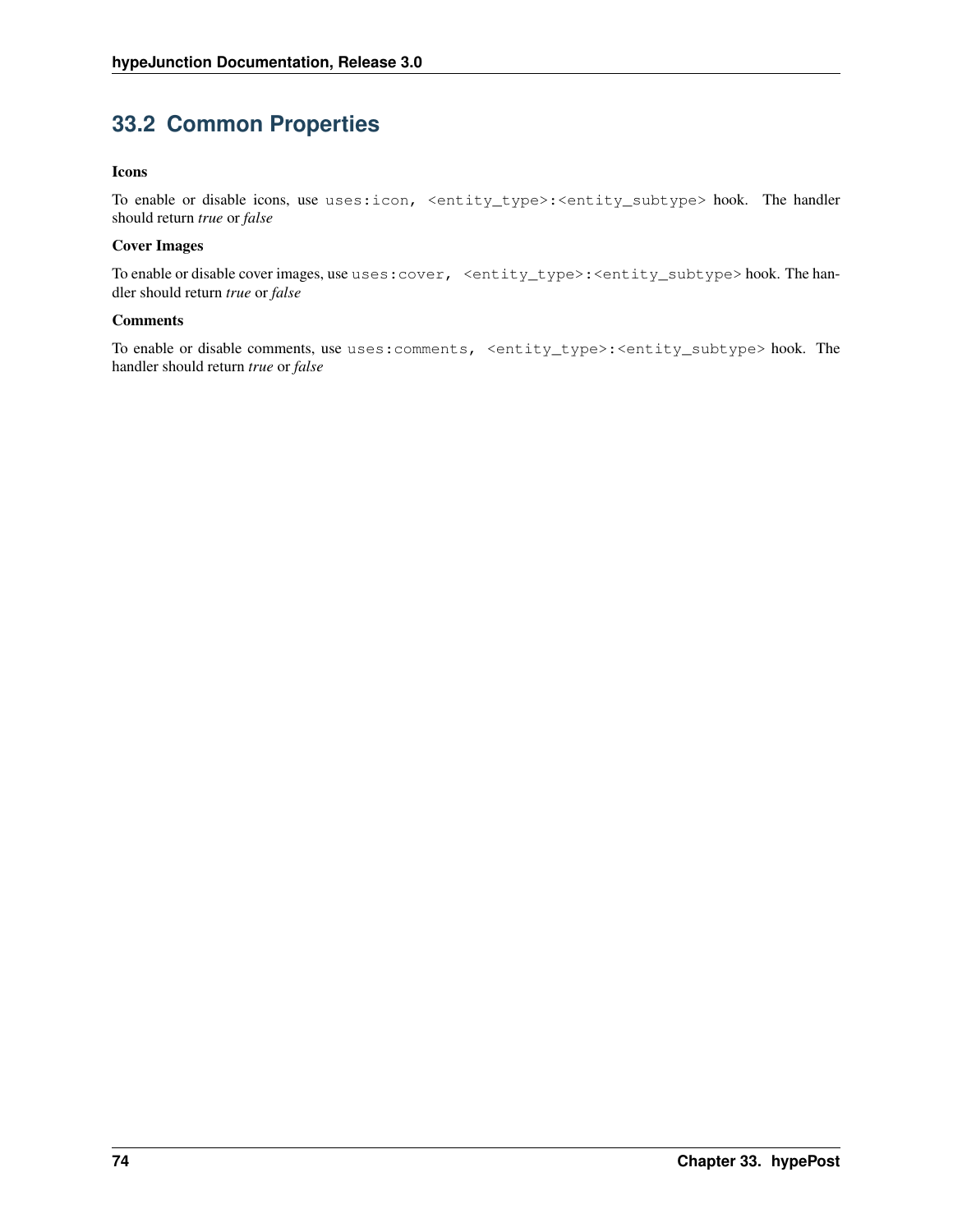## hypePaywall

- Restrict access to content items to paying site members
- Restrict downloads to paying site members
- Allow access with to content and downloads with one-off payments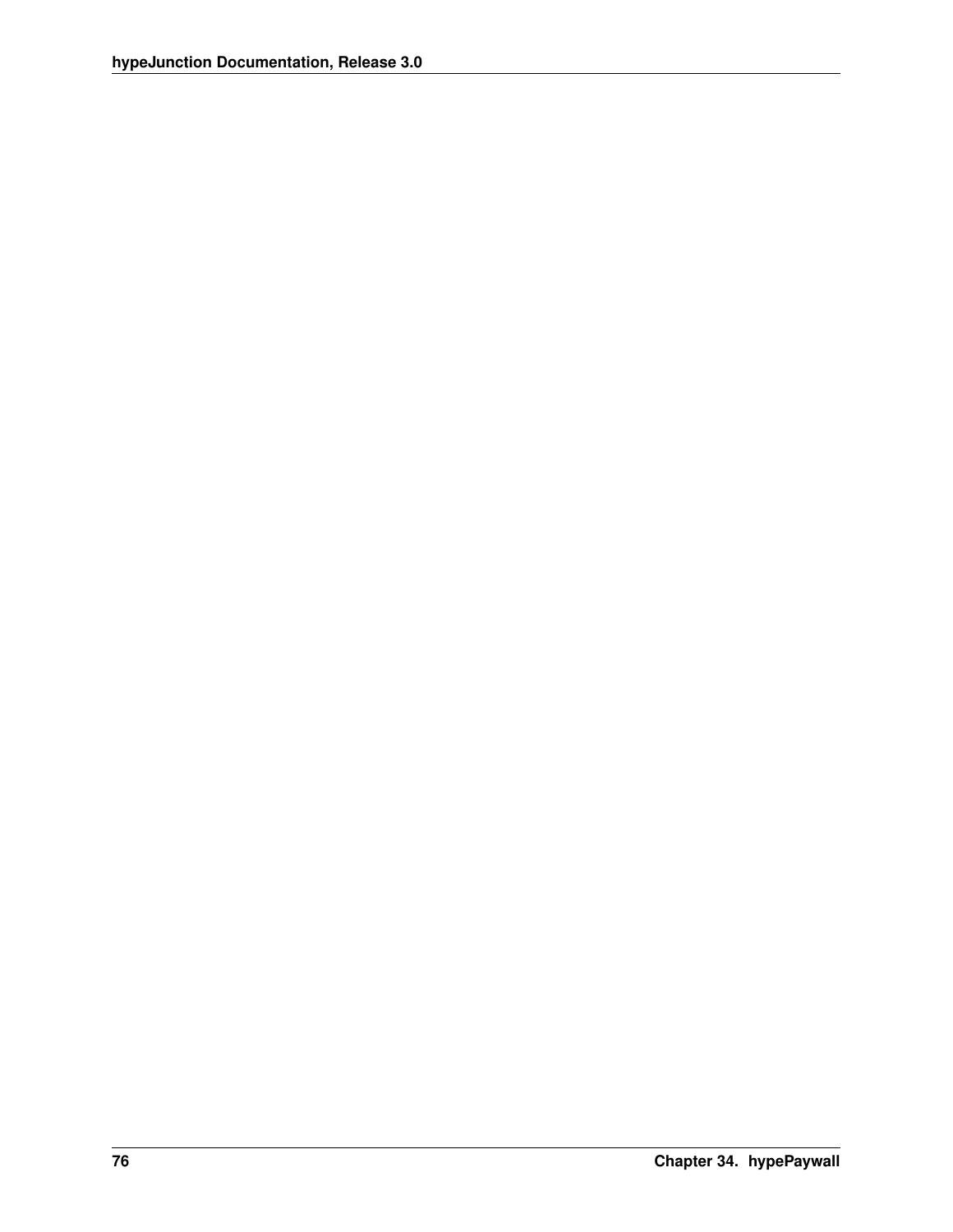## hypeProfile

- Extended member search and sort functionality
- API for managing profile and registration fields
- API for adding fields to search
- Registration form validation
- Admin options to simplify registration form
- An option to validate email before account is created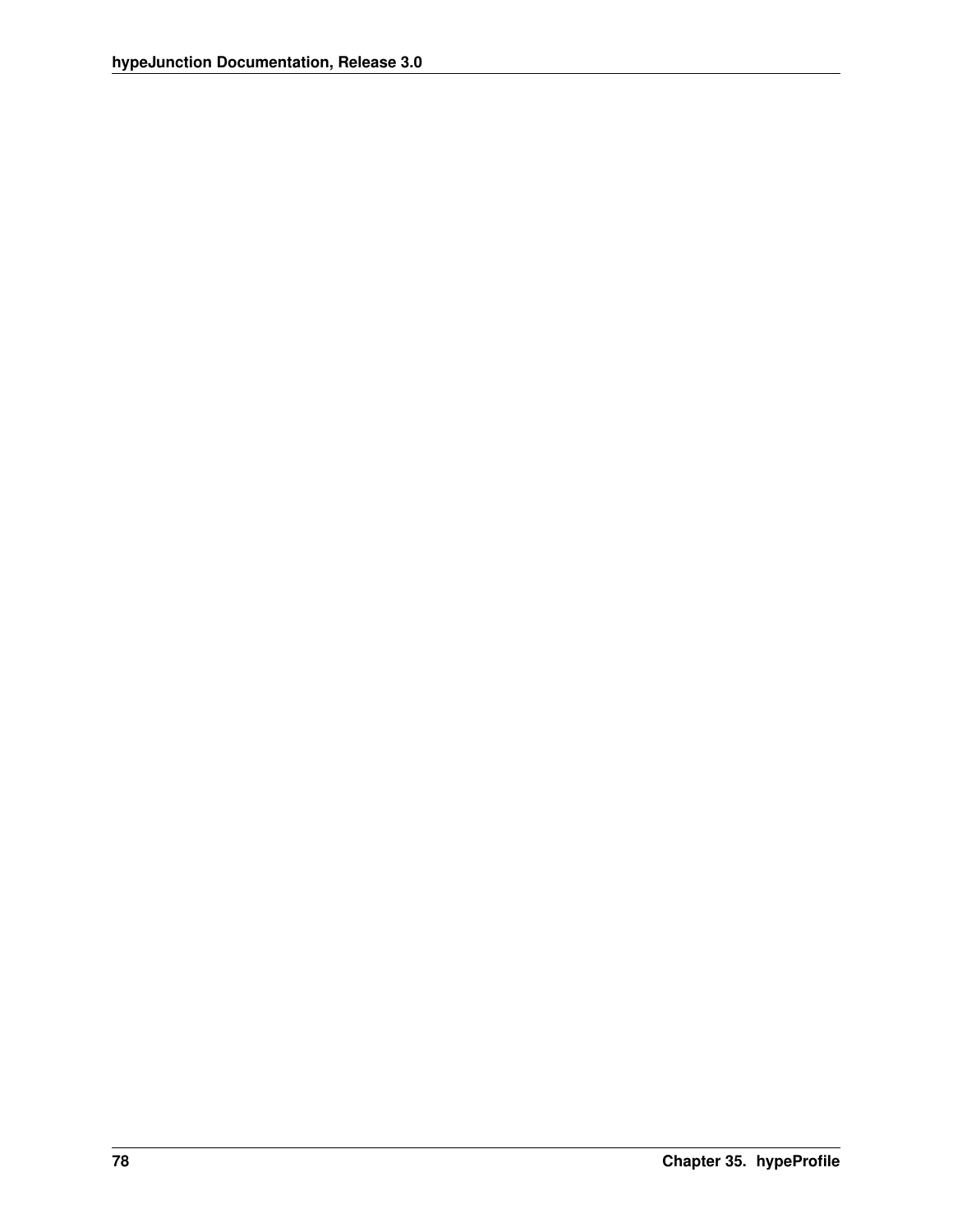### hypeSatis

Allows hosting composer repository with private repositories as part of the Elgg site, extending hypeDownloads plugin.

### **36.1 Satis Build**

To build Satis composer repository:

vendor/bin/elgg-cli satis:build

You may want to configure a cron job to run this command to pull in new versions of packages at a given interval.

#### **36.2 Client Setup**

First, add username and token of the Elgg account to the client server:

```
composer global config http-basic.{{host}} {{username}} {{token}}
```
In composer.json of the client project add:

```
{
    "repositories": [
        {
            "type": "composer",
            "url": "https://{{host}}/satis"
        }
    ]
}
```
Where:

• {{host}} is the hostname of your Elgg installation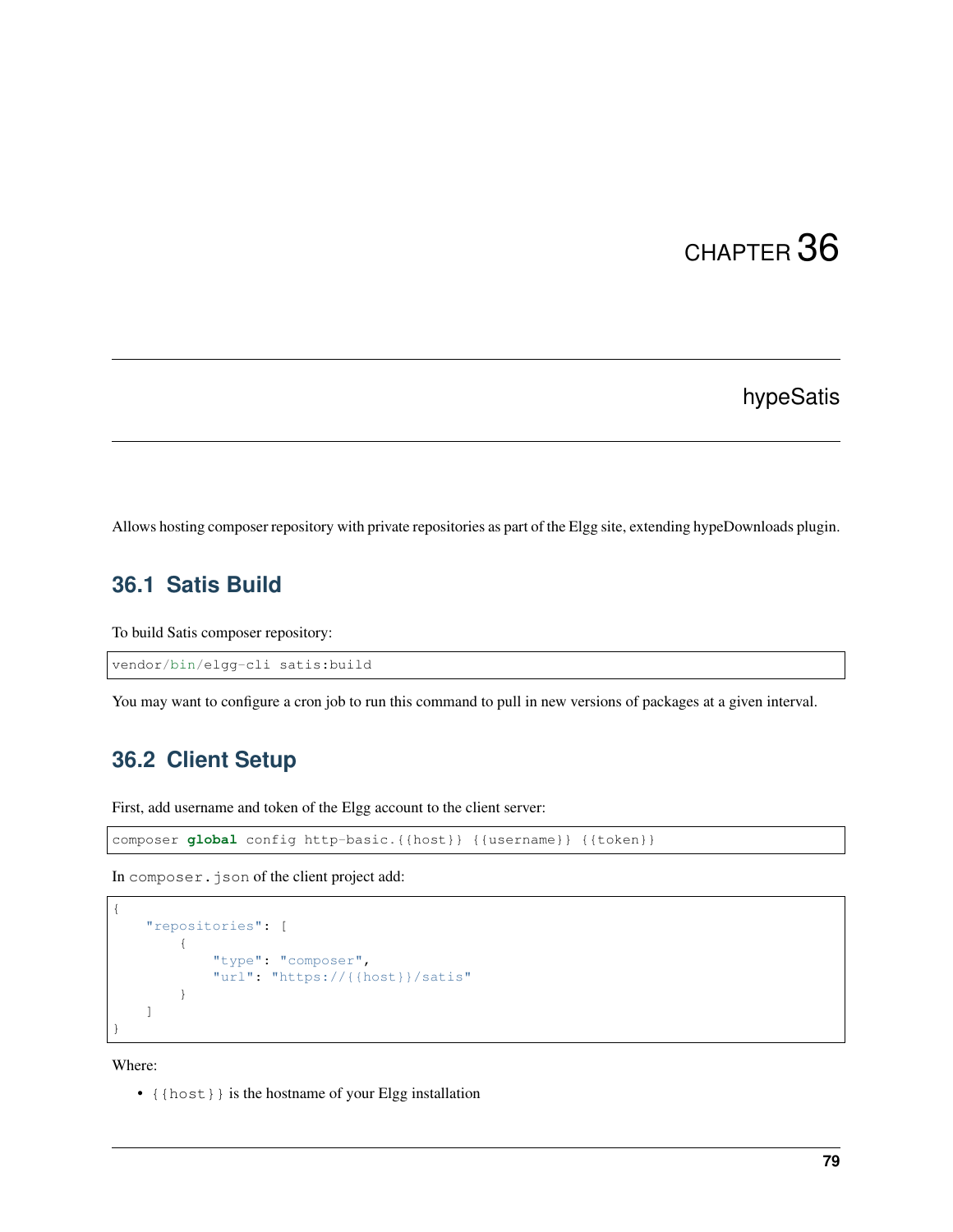- {{username}} is the username of the Elgg user
- {{token}} is the password of the Elgg user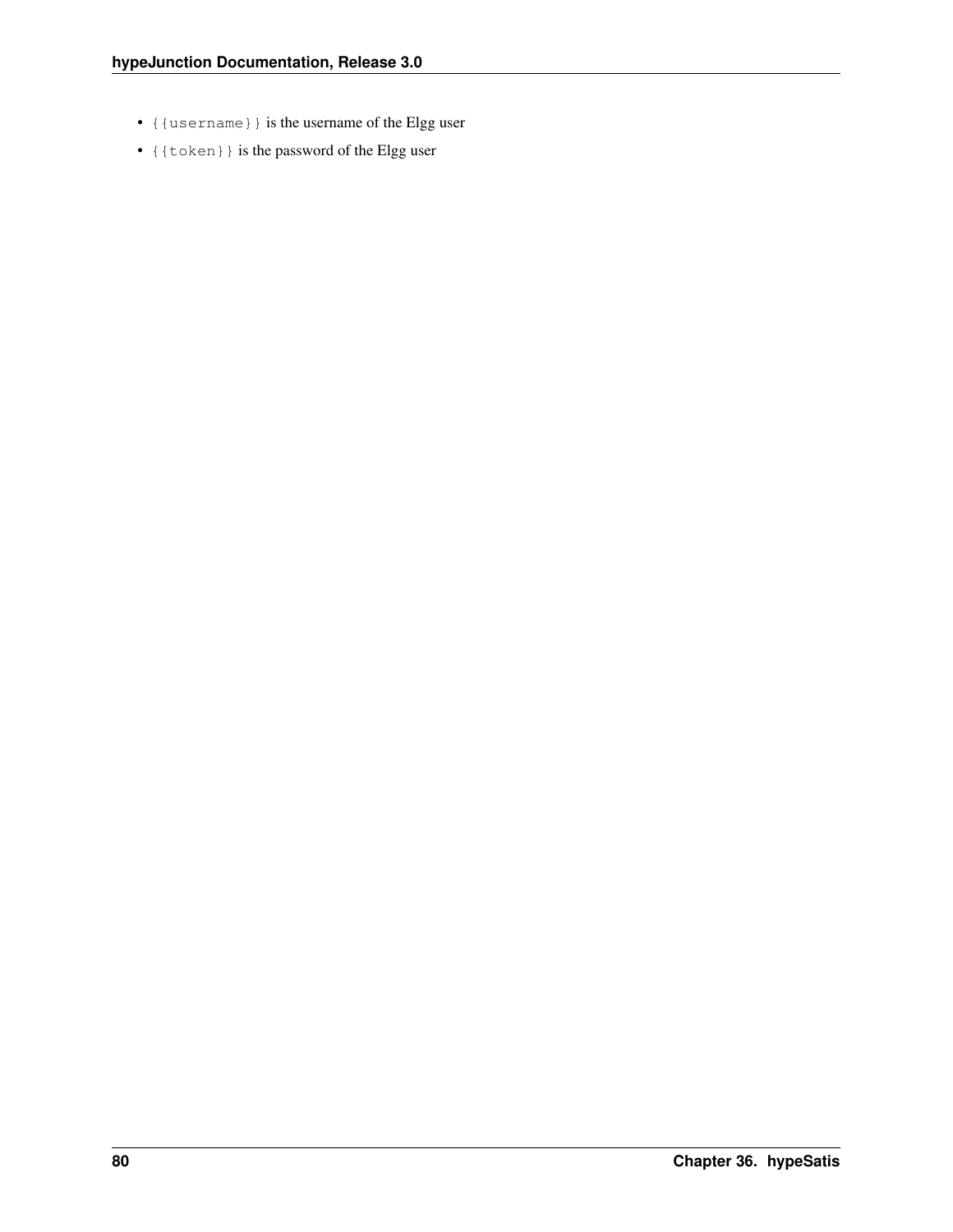#### hypeScraper

A tool for scraping, caching and embedding remote resources.

- Scrapes URLs and turns them in responsive preview cards
- Aggressive caching of scraped resources for enhanced performance
- Linkifies #hashtags, @usernames, links and emails

#### **37.1 Card**

To display a URL card with an image preview, title and brief description, use output/card view:

```
echo elgg_view('output/card', array(
   'href' => 'https://www.youtube.com/watch?v=Dlf1_vuIR4I',
));
```
### **37.2 Player**

To dipslay a rich media player use output/player view:

```
echo elgg_view('output/player', array(
   'href' => 'https://www.youtube.com/watch?v=Dlf1_vuIR4I',
));
```
### **37.3 Linkify**

To linkify all URLs, usernames, emails and hashtags that are not wrapped in html tags, use `output/linkify` view. Pass your text in a `value` parameter. You can use `parse\_` flags to skip certain qualifiers.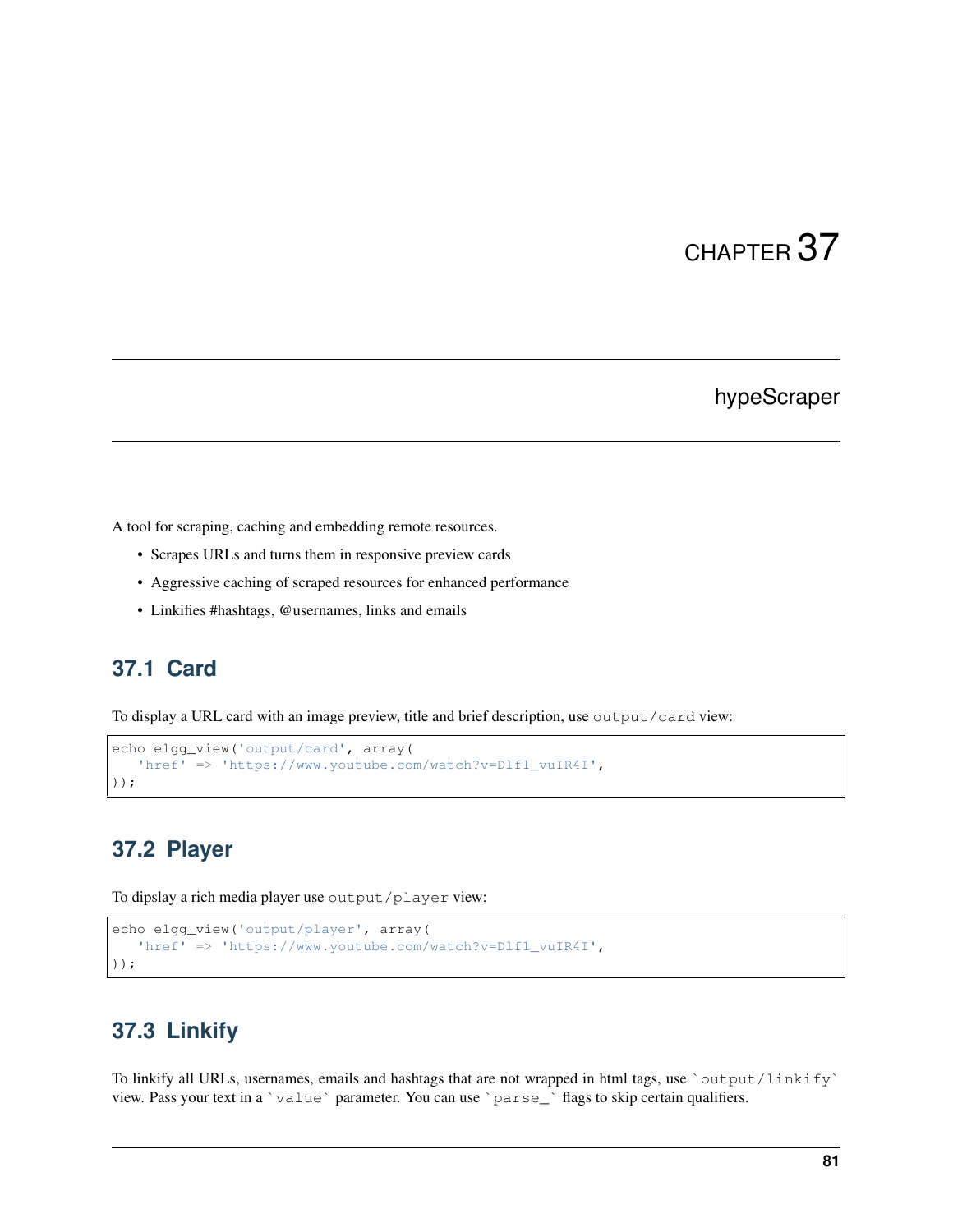```
$text = '@someone needs to #linkify this article http://example.com and email it to
˓→someone@example.com';
if (elgg_view_exists('output/linkify')) {
  $text = elgg_view('output/linkify', array(
     'value' => $text,
     //'parse_urls' => false,
     //'parse_hashtags' => false,
     //'parse_usernames' => false,
     //'parse_emails' => false,
  ));
}
```
To generate a preview for multiple URLs extracted from text, use `output/url\_preview` view. Pass your text as a `value` parameter. The view will parse all URLs and generate previews.

```
$text = 'This video is really cool https://vimeo.com/channels/staffpicks/116498390';
if (elgg_view_exists('output/url_preview')) {
  $text = elgg_view('output/url_preview', array(
      'value' => $text,
  ));
}
```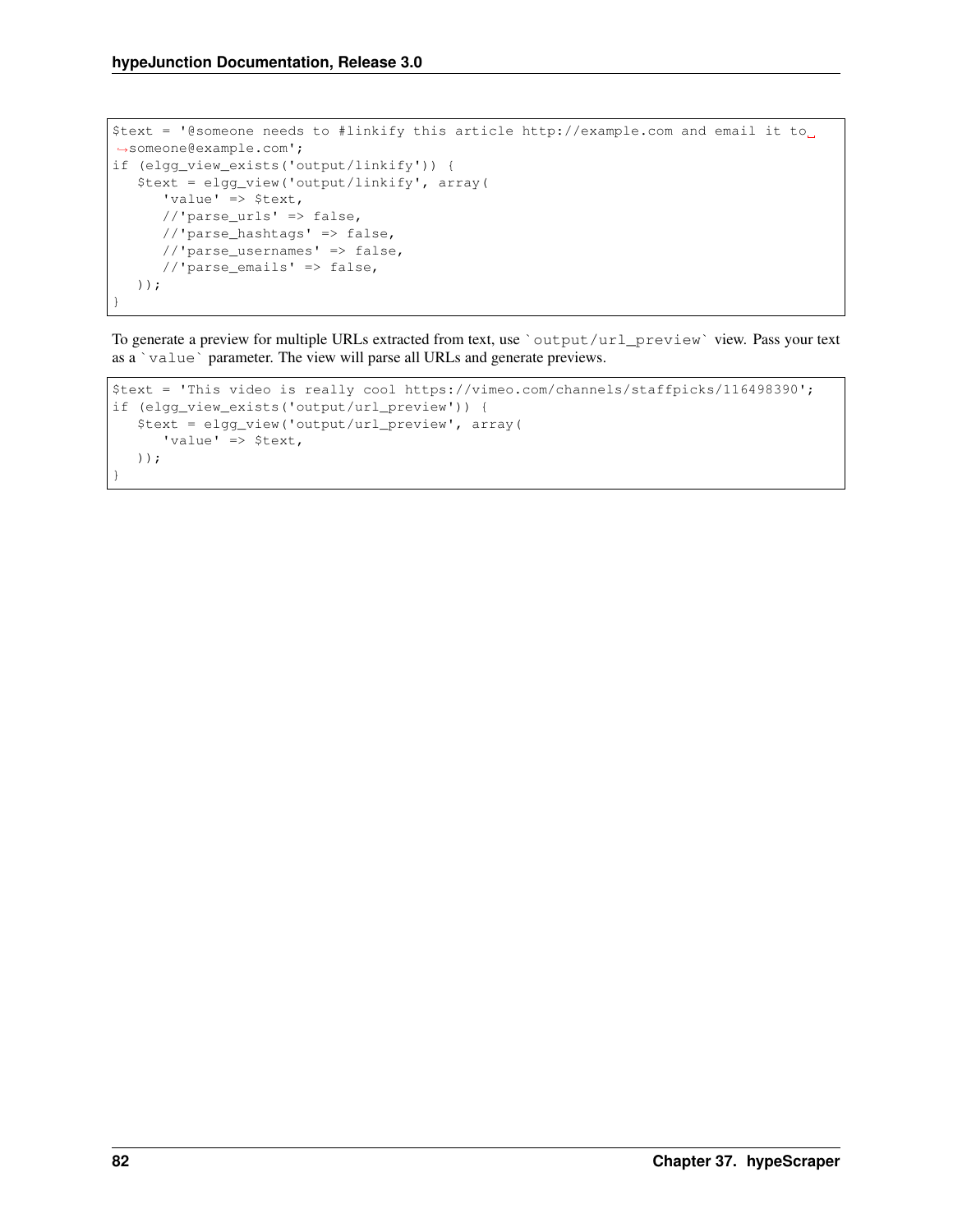### hypeShortcode

Add support for custom BB-style shortcodes

## **38.1 Register shortcode**

```
elgg()->shortcodes->register('mycode');
// then add a view in shortcodes/mycode
// view vars will contain attributes of the shortcode
```
#### **38.2 Generate a shortcode tag**

```
elgg()->shortcodes->generate('mycode', [
   'foo' \Rightarrow 'bar',
]);
```
### **38.3 Expand shortcodes**

```
elgg()->shortcodes->expand($text);
```
### **38.4 Strip shortcodes**

```
elgg()->shortcodes->strip($text);
```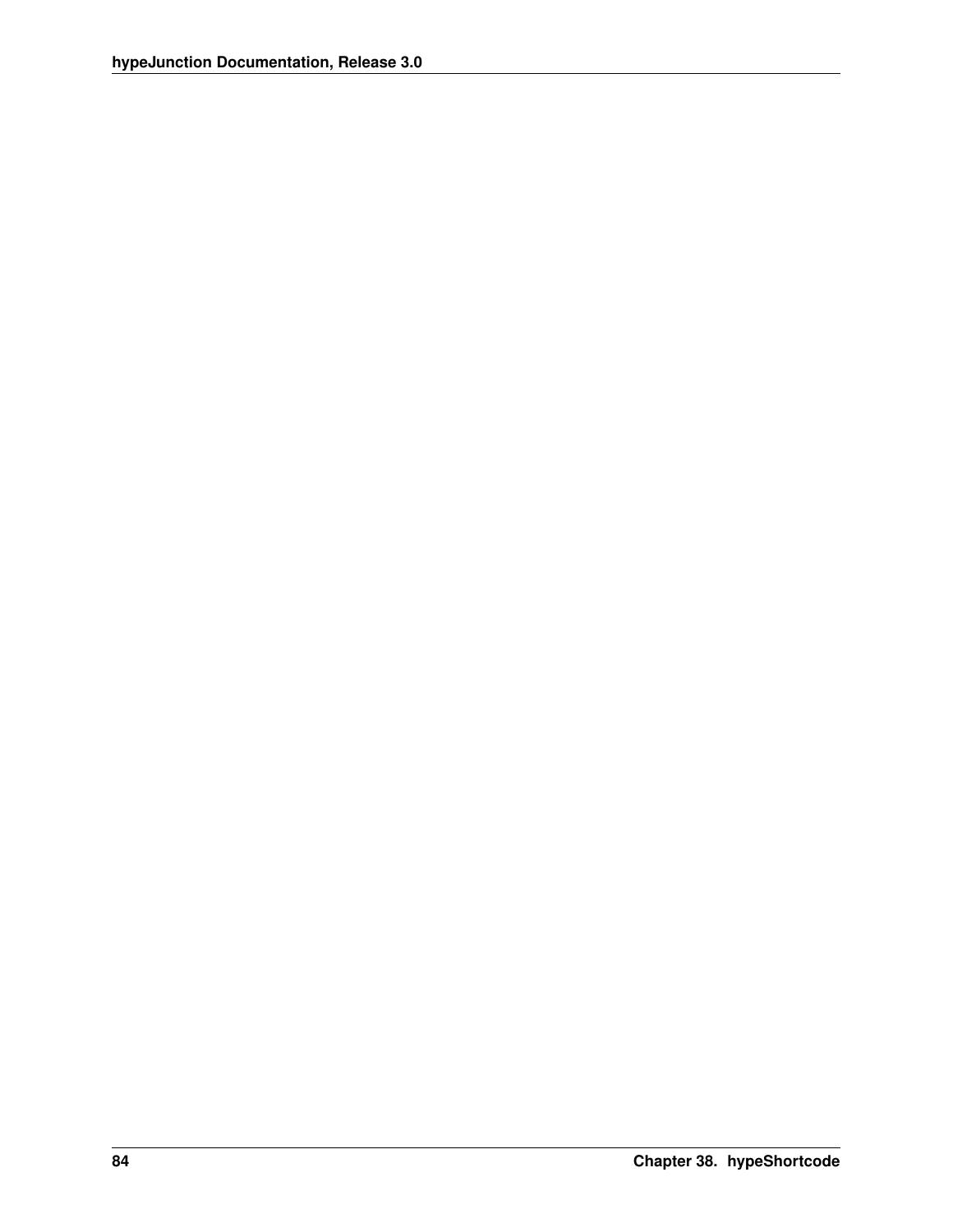### hypeShutdown

API to offset code execution until system shutdown. Allows plugins to execute expensive code until after the page has been rendered in the browser.

### **39.1 Shutdown event**

All shutdown event handlers will be executed after the request has been sent to the browser and the buffer has been flushed.

You can either register a shutdown event handler:

```
elgg_register_event_handler('shutdown', 'system', function() {
   // your long running script
});
```
You can also use a runtime queue:

```
\hypeJunction\Shutdown\Queue::instance()->queue(function() use ($video) {
   $video->convert();
});
```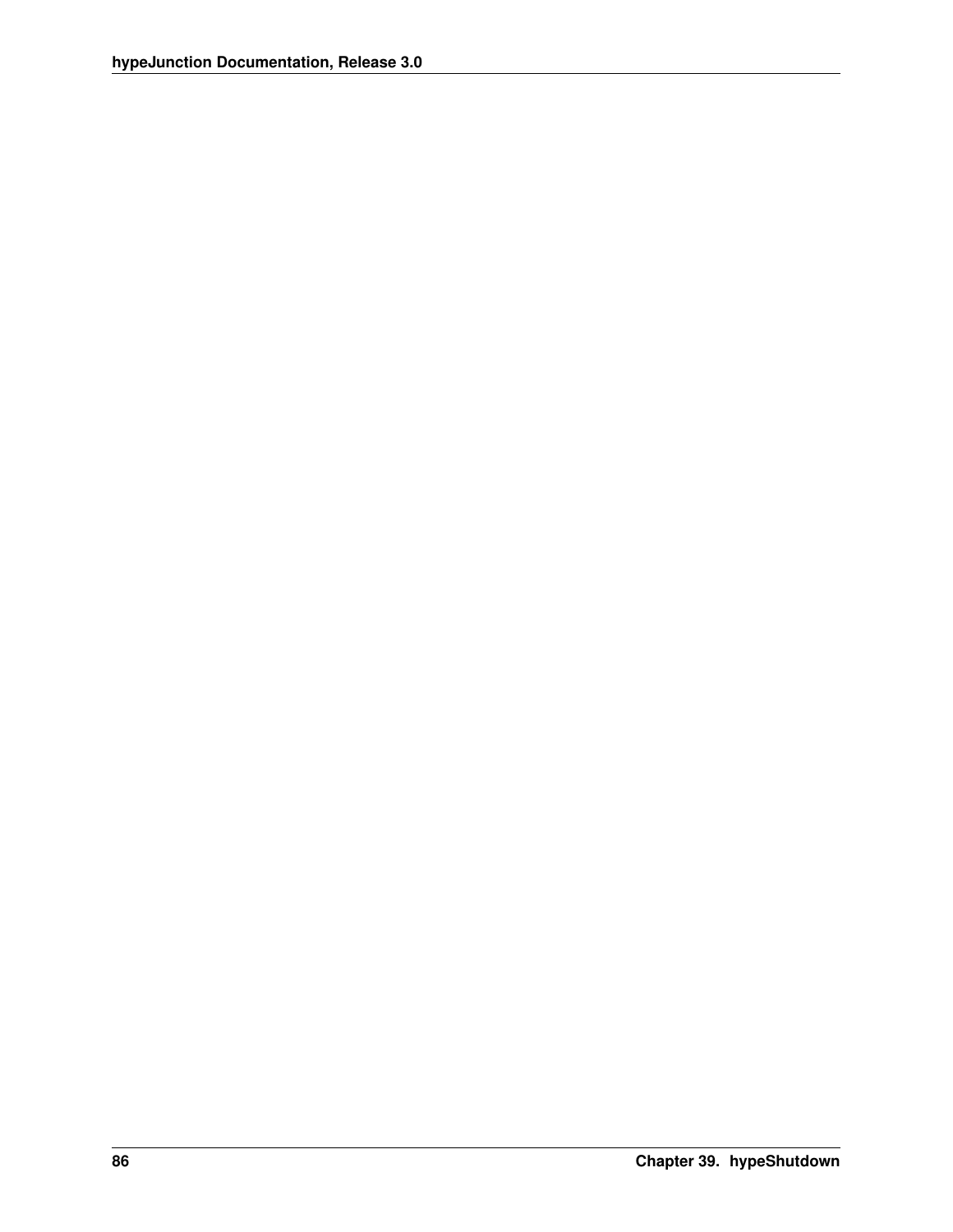## hypeSlug

Provides slug support

## **40.1 Adding slugs**

If you have hypePost enabled, slug input will be automatically available. Otherwise, extend your forms and actions to store *slug* metadata on an entity.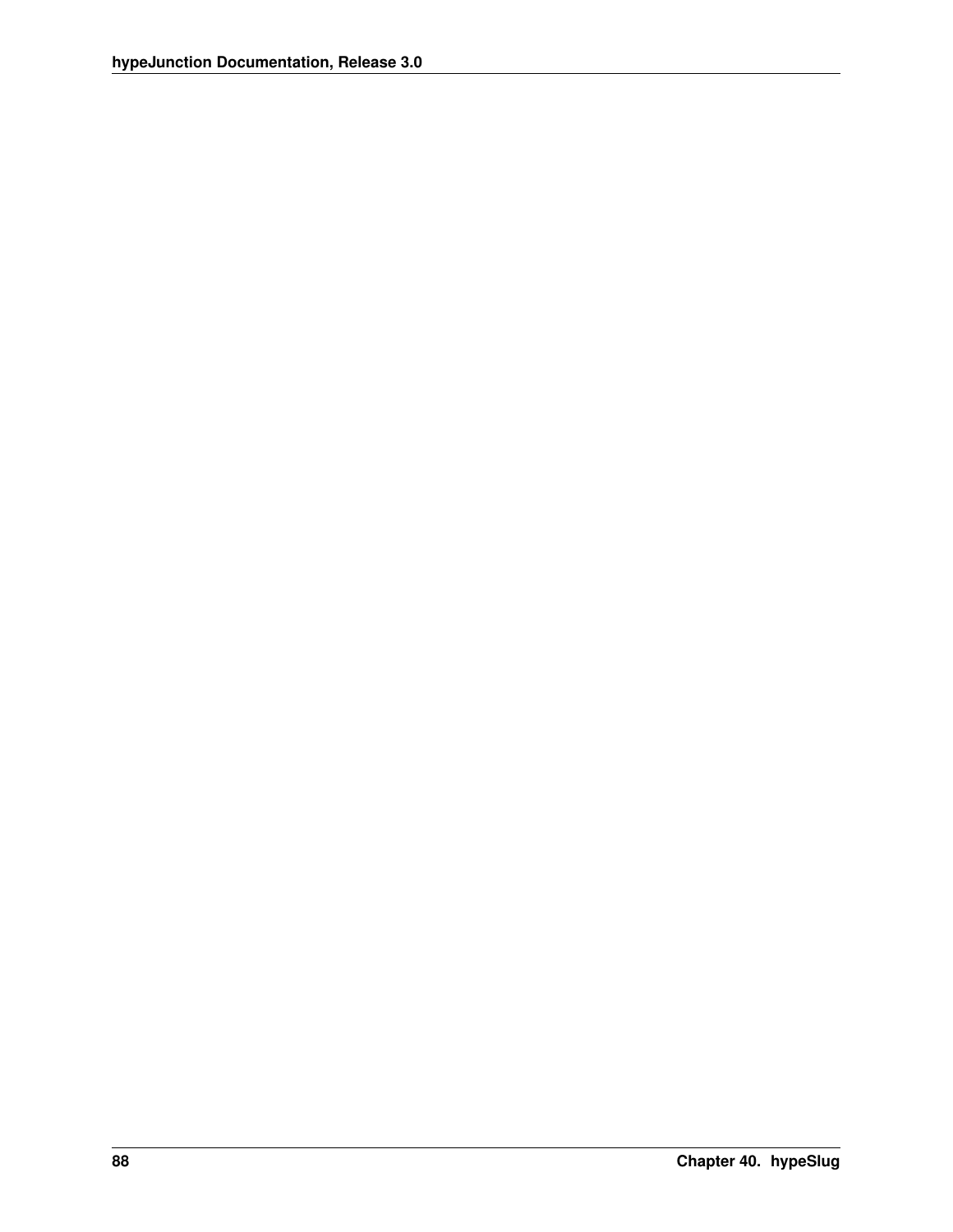### hypeStash

API for caching common entity data to reduce DB queries

- Caches entity likes count
- Caches entity comments count
- Caches last comment
- Caches user friends count
- Caches group members count

#### **41.1 Stashing Logic**

The plugin uses preloader classes to load values from the database on first request. The value is cached and returned on consequent calls. Preloader::up() can be used to define when the cached value should be reset. For example, the value of likes is constant until a new like annotation is created, or an old is deleted, so we register our reset function for those events.

#### **41.2 Helpers**

You can use helper functions to retrieve counts using caching framework. All available shortcut functions can be found in /lib/functions.php

```
elgg_get_total_likes($entity);
elgg_get_total_comments($entity);
```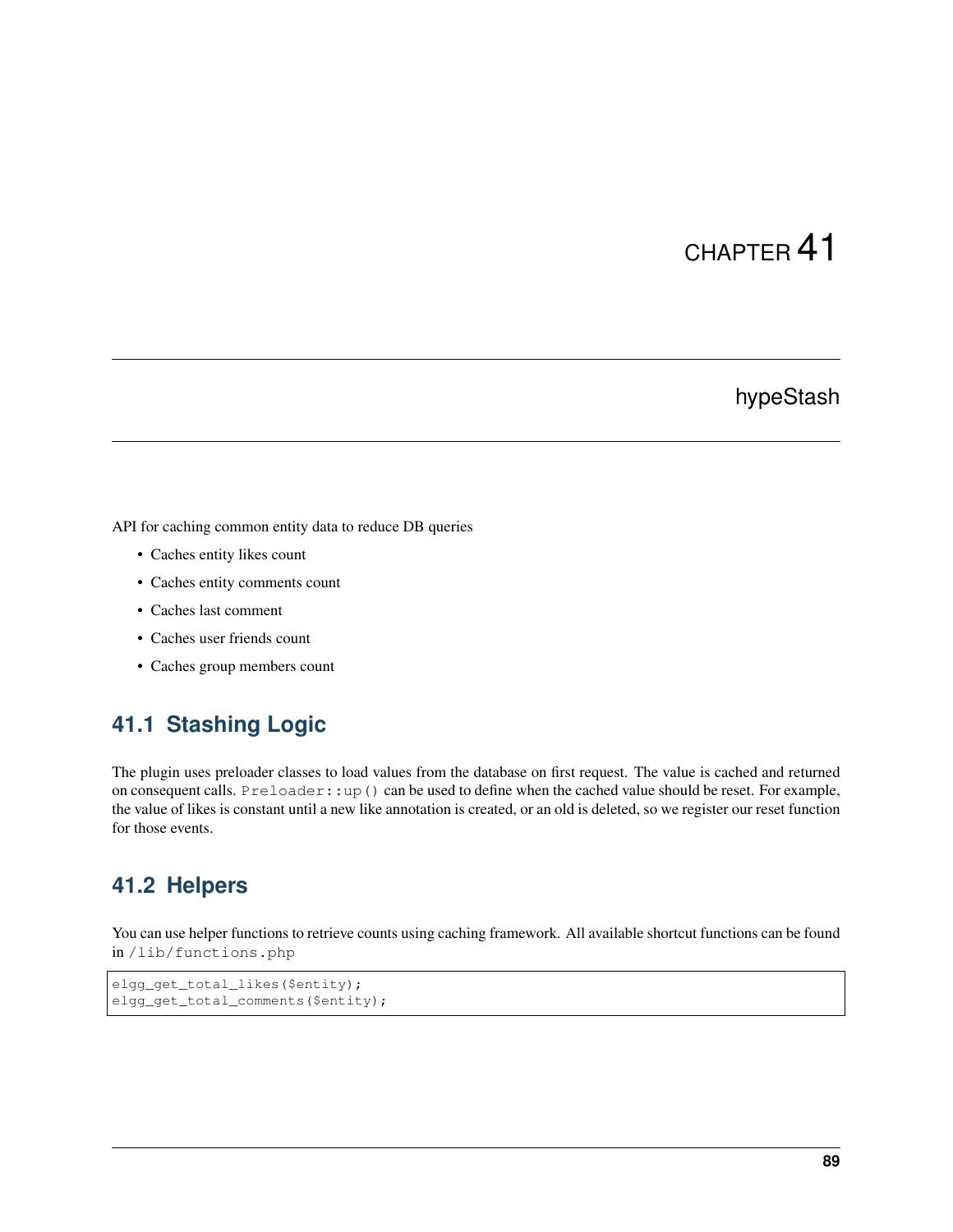## **41.3 Custom Properties**

```
$stash = \hypeJunction\Stash\Stash::instance();
// Register a new cacheable property
$stash->register(new CustomProperty()); // Custom property must implement Preloader
˓→interface
// Get property value
$prop = $stash->get(CustomProperty::PROPERTY, $entity);
```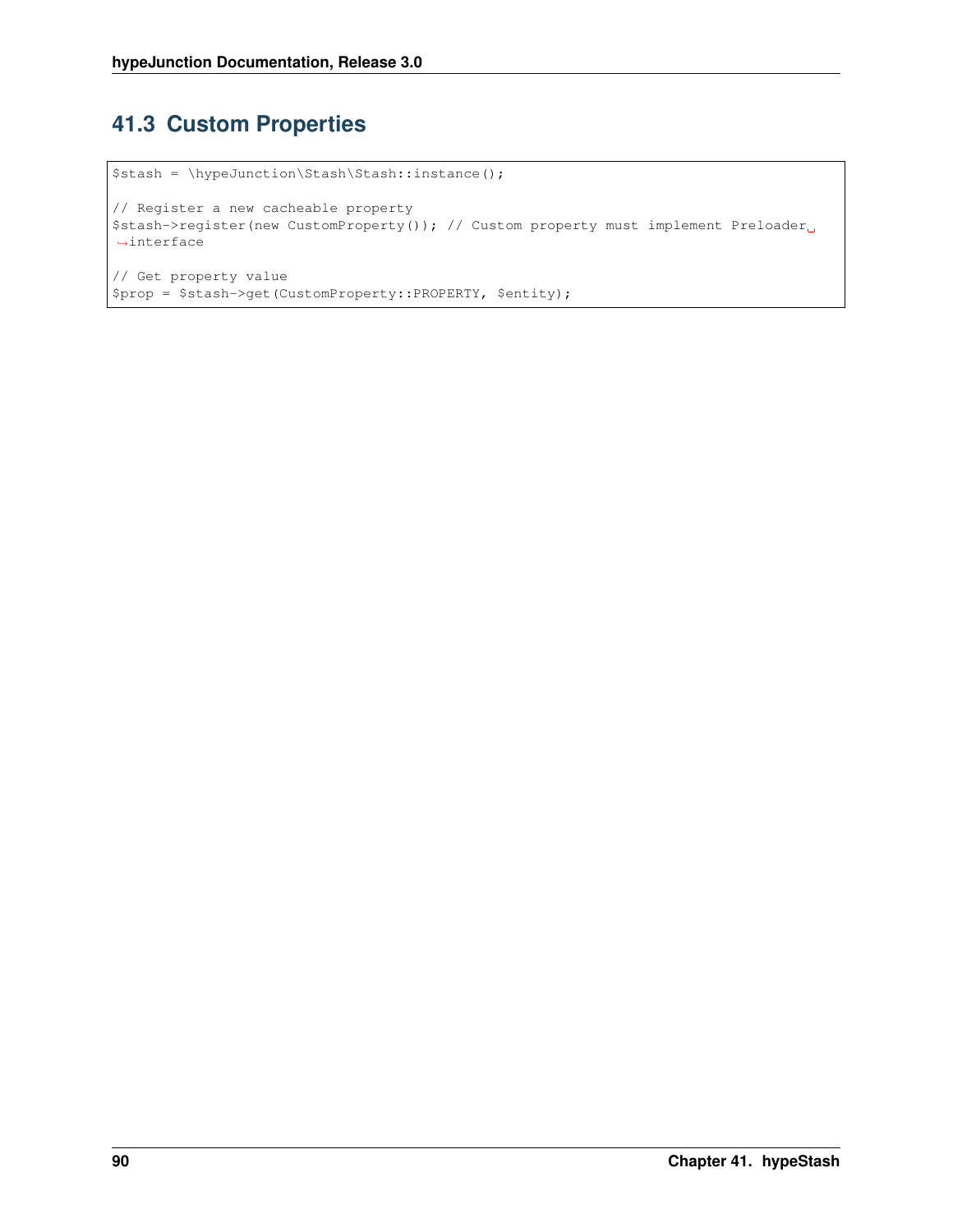hypeStaticPages

Admin tool for creating static pages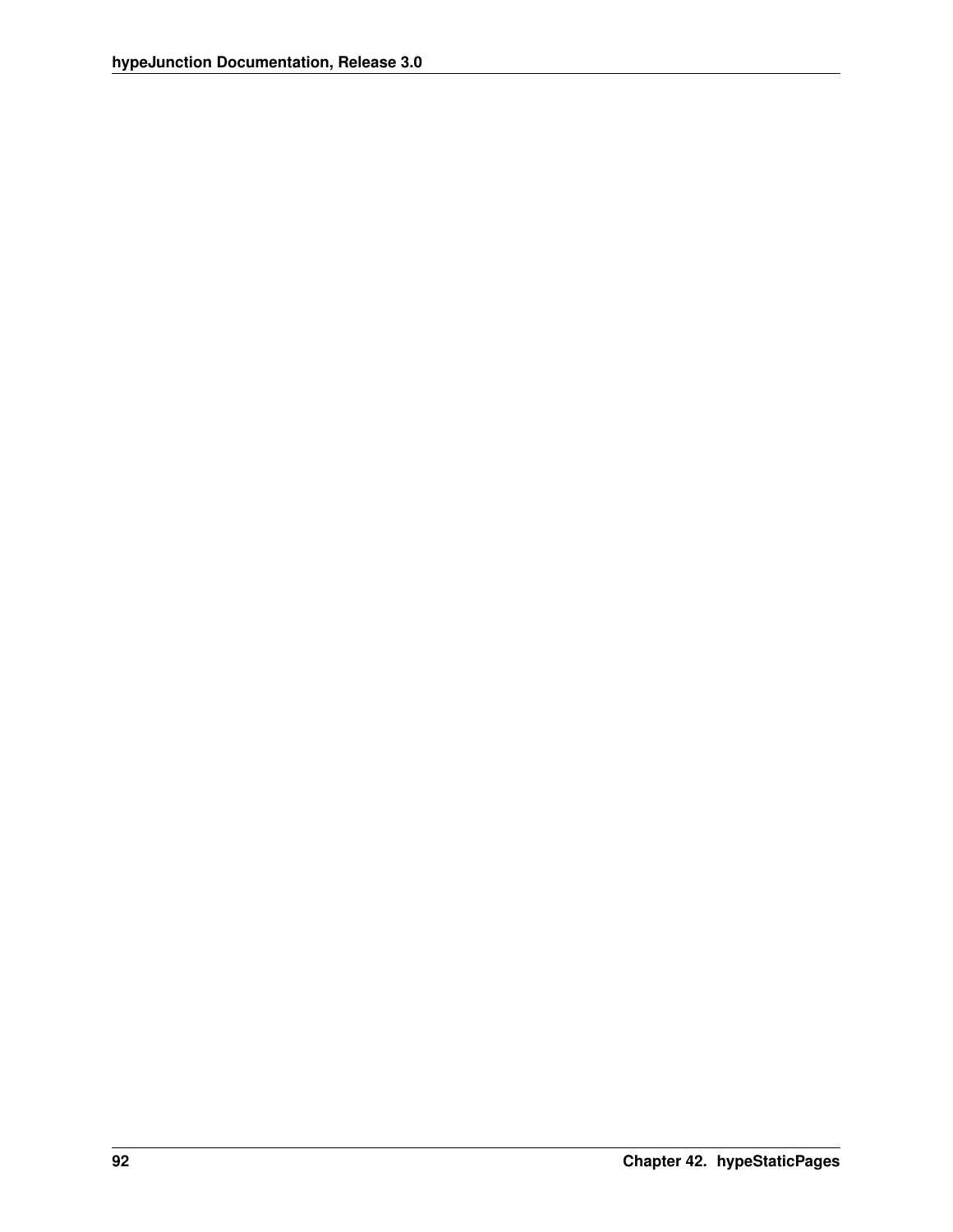### hypeStripePayments

A wrapper for Stripe's PHP SDK

#### **43.1 Webhooks**

Configure your Stripe application to send webhooks to `https://<your-elgg-site>/payments/stripe/ webhooks`

To digest a webhook, register a plugin hook handler:

```
elgg_register_plugin_hook_handler('customer.subscription.deleted', 'stripe',
˓→HandleExpiredSubscription::class);
class HandleExpiredSubscription {
   public function __invoke(\Elgg\Hook $hook) {
      $stripe_event = $hook->getParam('event');
      /* @var $stripe_event \Stripe\Event */
      $subscription = $stripe_event->data->object;
      // ... do stuff
      return $result; // Result will be reported back to stripe
  }
}
```
#### **43.2 Card Input**

To display a card input: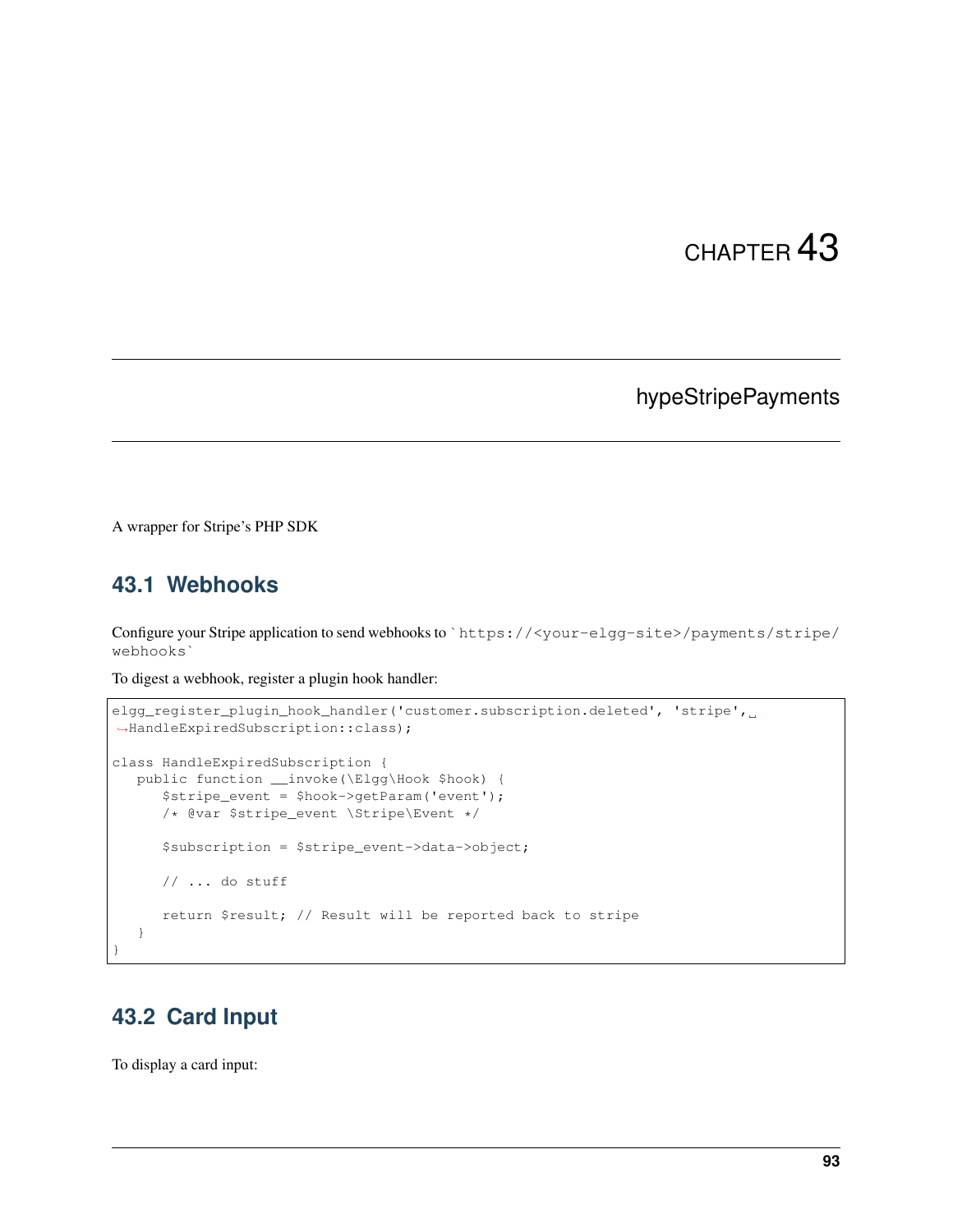```
// Card number, expiry and CVC
echo elgg_view_field([
   '#type' => 'stripe/card',
   '#label' => 'Credit or Debit Card',
   'required' => true,
]);
// Cardholder name
echo elgg_view_field([
   '#type' => 'stripe/cardholder',
   '#label' => 'Cardholder',
   'required' => true,
]);
// Billing address
// Requires hypeCountries plugin
echo elgg_view_field([
   '#type' => 'stripe/address',
   '#label' => 'Billing address',
   'required' => true,
]);
```
You can then retrieve the value of the Stripe token in your action:

```
$token = get_input('stripe_token');
$address = get\_input('address');$name = get_input('cardholder');
// Use stripe API to create a new card object
// or use the token as the source of the payment
```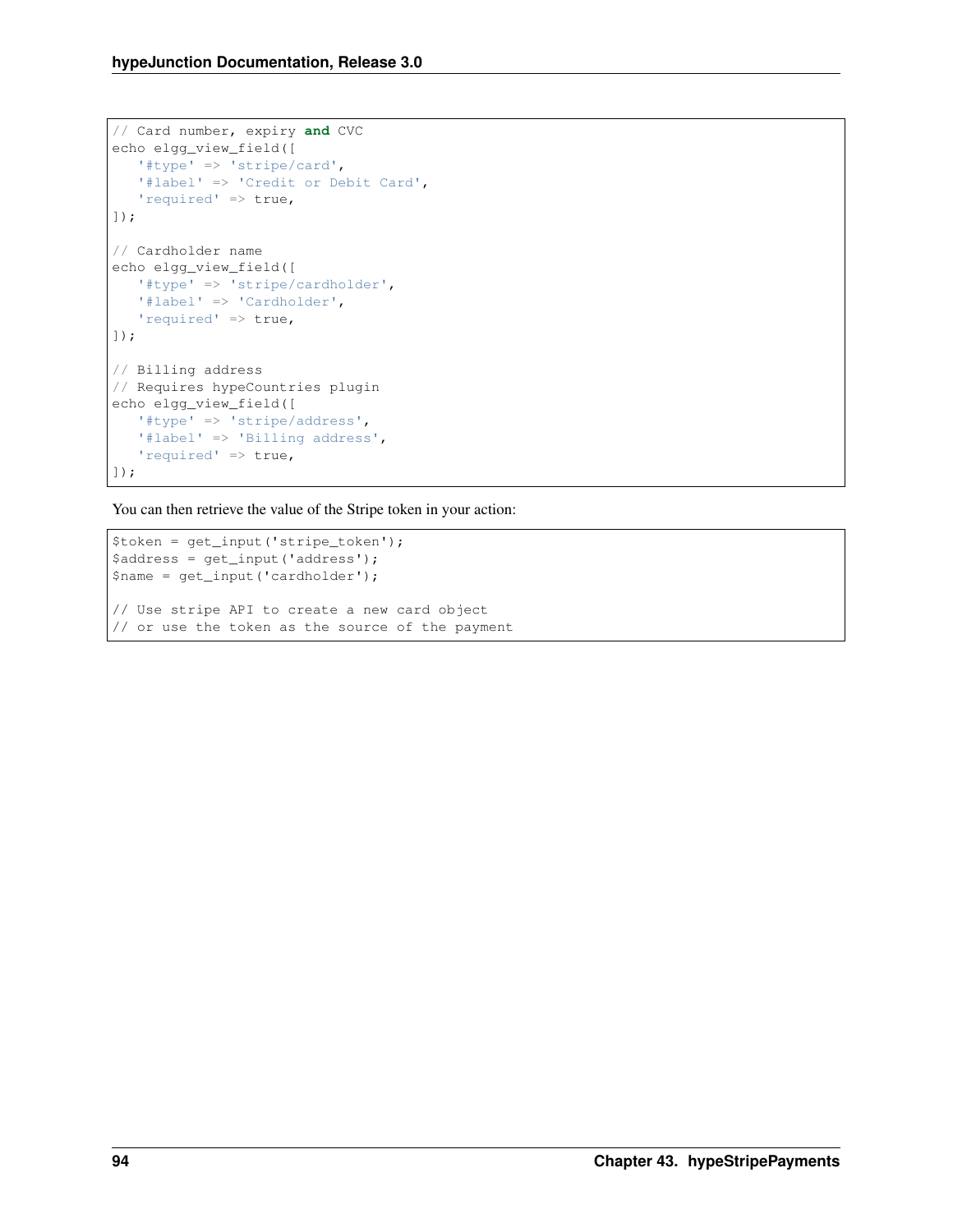hypeStripeSubscriptions

Stripe integration for hypeSubscriptions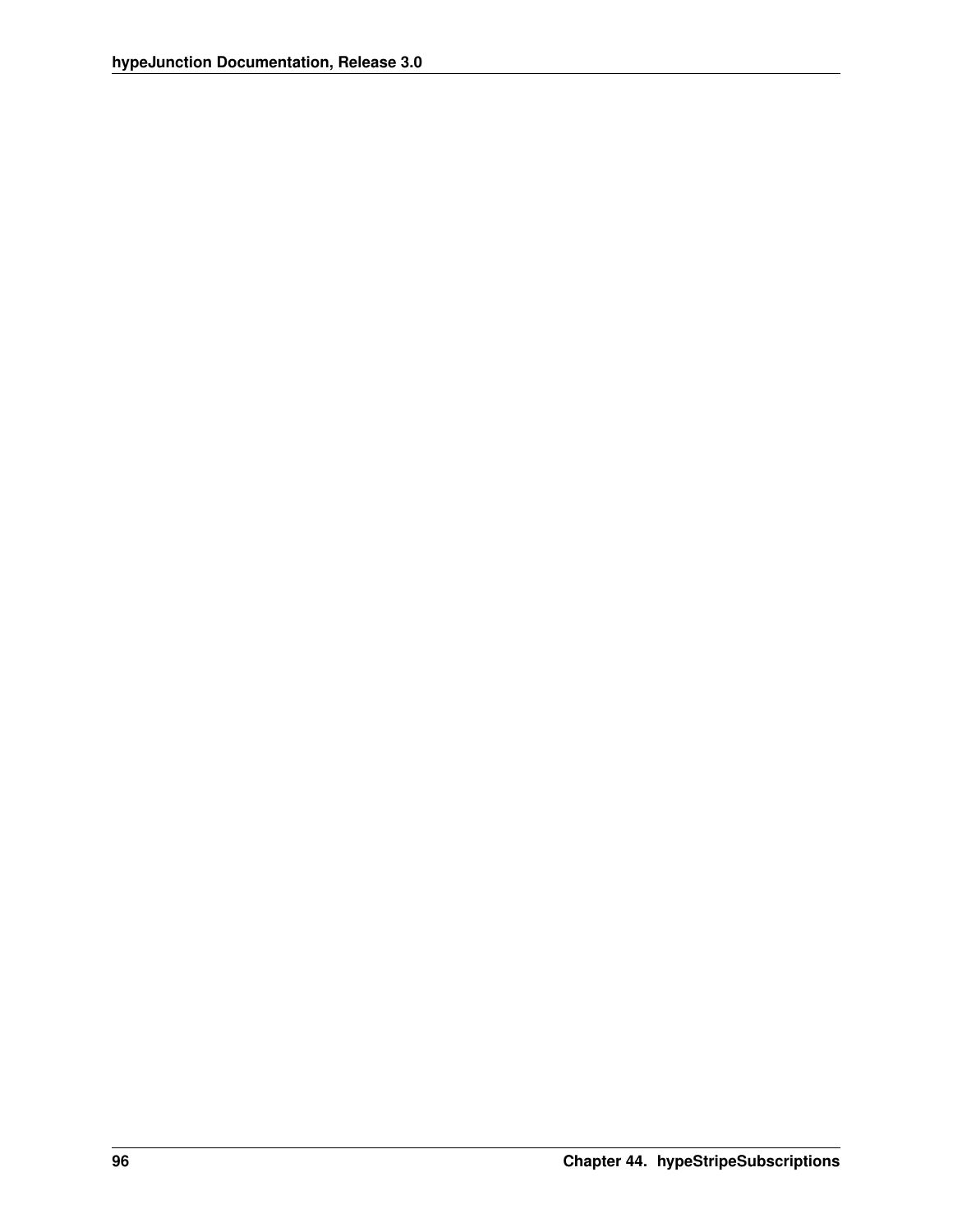### hypeSubscriptions

API for implementing paid subscriptions

- Agnostic API that can be extended with any payment provider
- Implement site subscriptions and optionally restrict access to paying subscribers only
- API to implement entity/group specific subscriptions
- API to restrict access to posts and downloads

### **45.1 Events**

To implement custom logic when the subscription is created, listen to create, subscription event.

To implement custom logic when the subscription cancelled, listing to cancel, subscription. Note that the sbuscription can be cancelled at period end, so check current\_period\_end metadata, before terminating access to features.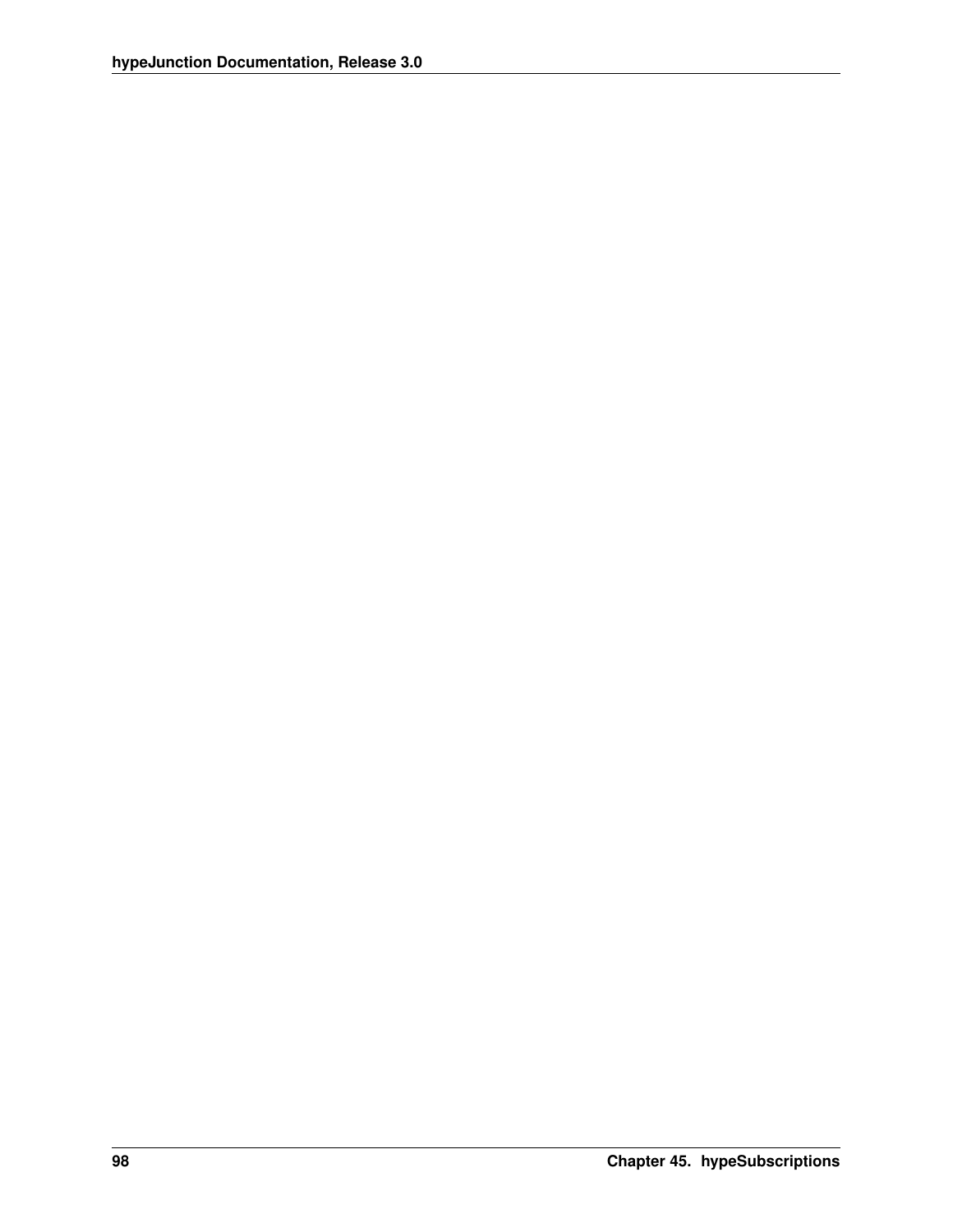## hypeTime

Utilities for working with dates and time

- Adds form fields for date and time input
- Allows users to configure their time output preferences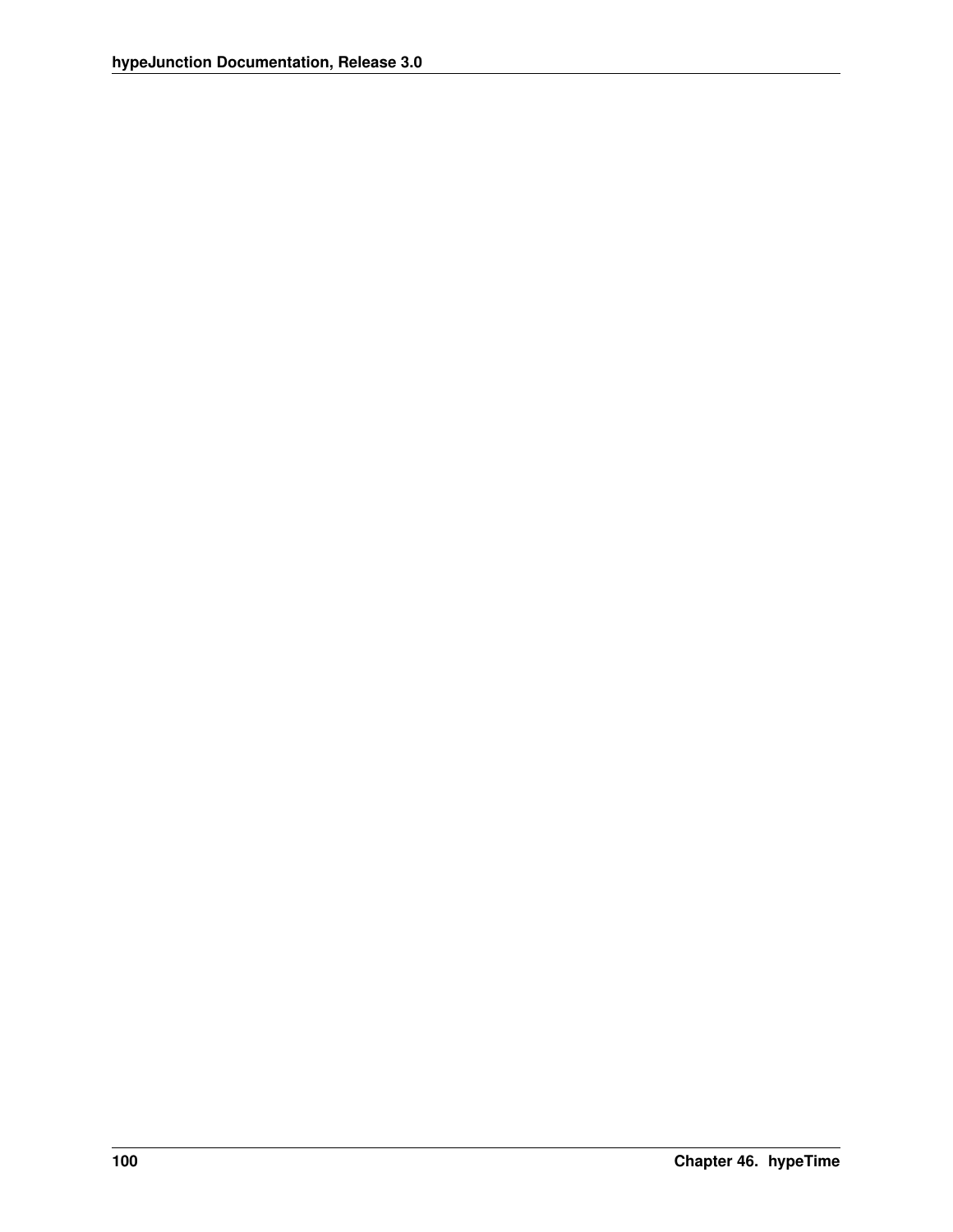## hypeTrees

• Simple API for managing hierarchies of entities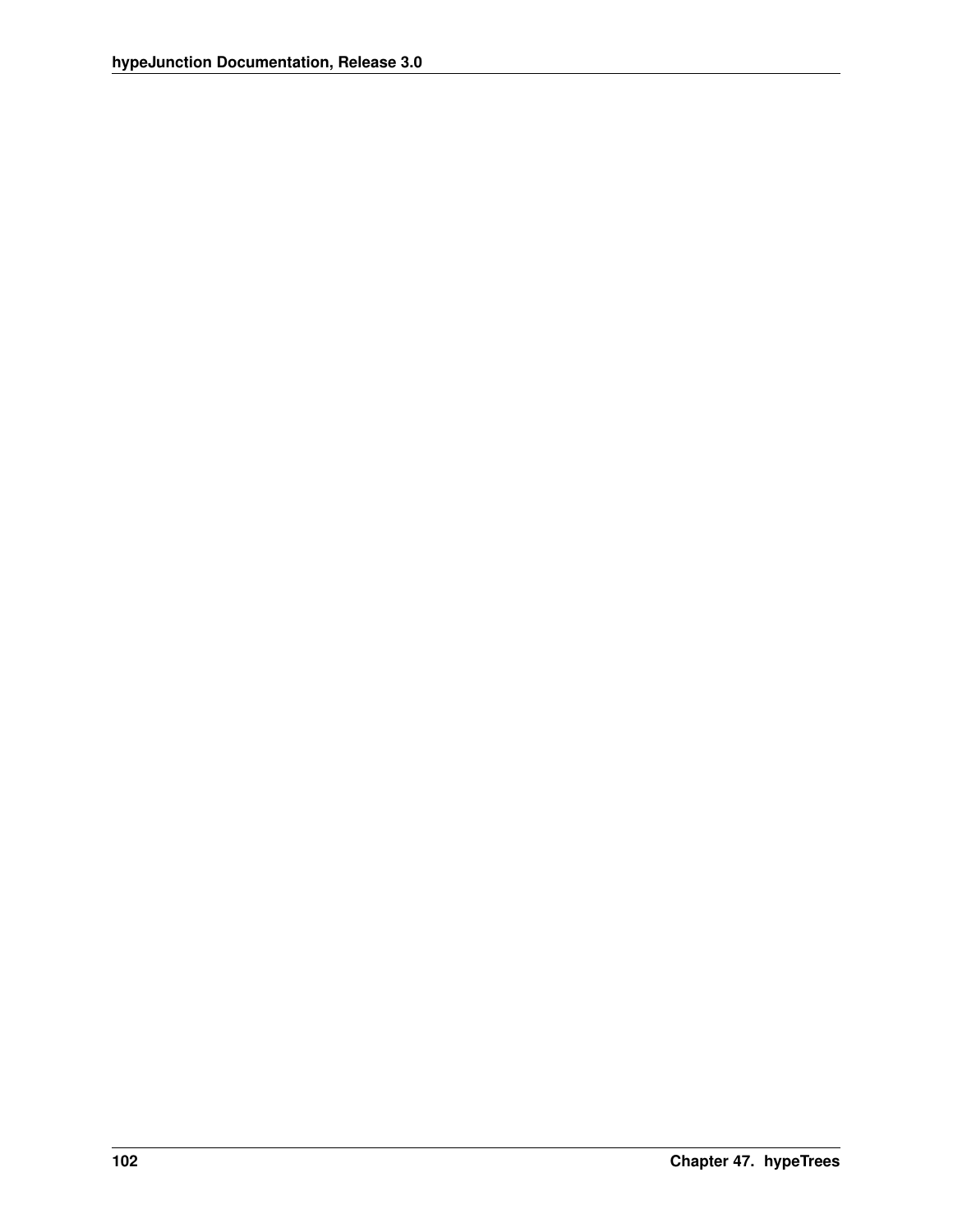# CHAPTER 48

## hypeVue

Vue.js bootstrap for Elgg

## **48.1 Developer Tools**

To enable Vue dev tools, set environment config value to development

elgg\_set\_config('environment', 'development');